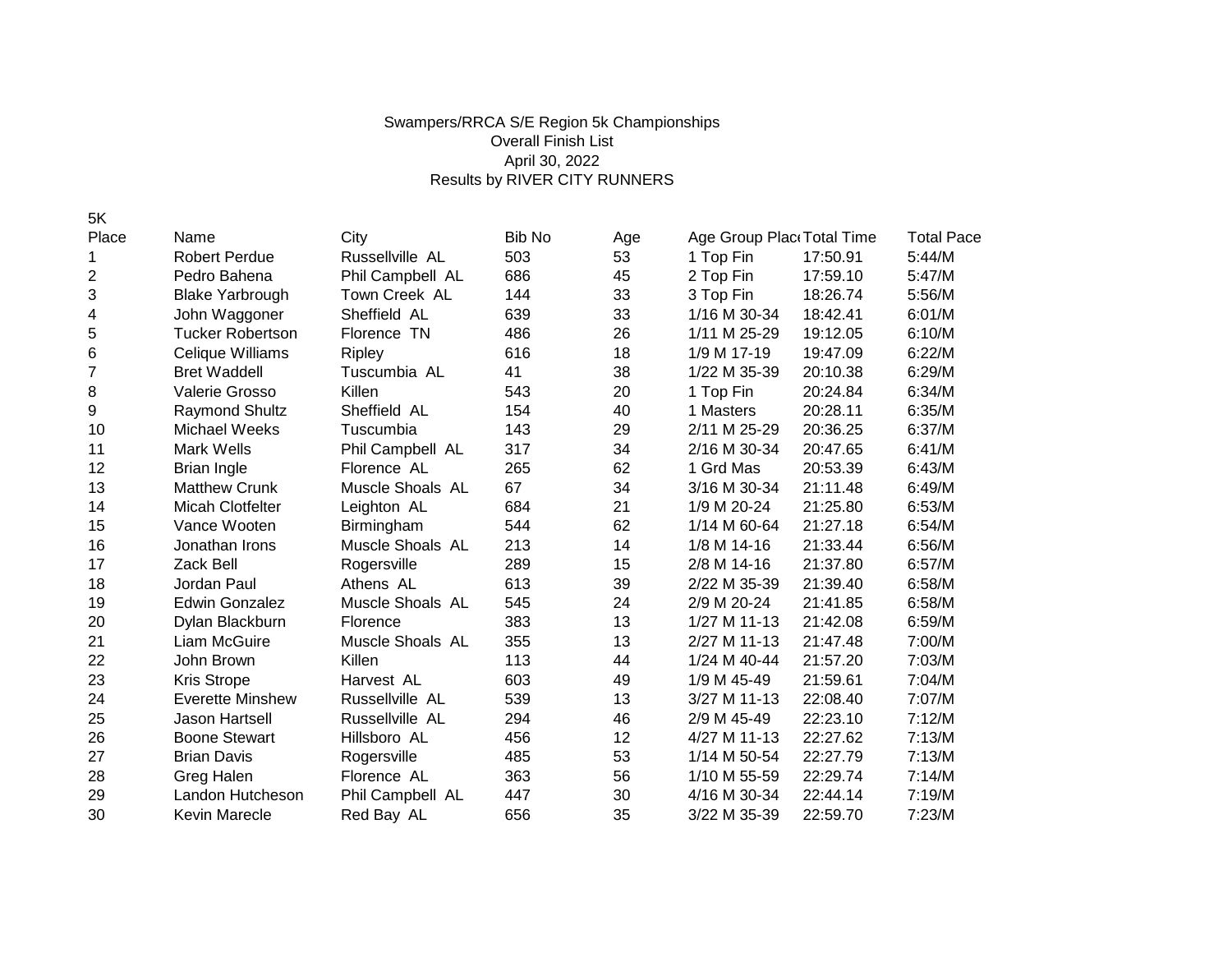| 31 | <b>Terry Taylor</b>       | Selmer TN            | 109 | 58 | 2/10 M 55-59 | 23:00.72 | 7:24/M |
|----|---------------------------|----------------------|-----|----|--------------|----------|--------|
| 32 | Jonah Hodge               | Decatur              | 281 | 12 | 5/27 M 11-13 | 23:02.38 | 7:24/M |
| 33 | Phoebe Moon               | Florence AL          | 484 | 21 | 2 Top Fin    | 23:07.36 | 7:26/M |
| 34 | Alex Godwin               | Florence AL          | 112 | 58 | 3/10 M 55-59 | 23:07.63 | 7:26/M |
| 35 | Andres J Rivera           | Florence AL          | 95  | 17 | 2/9 M 17-19  | 23:17.31 | 7:29/M |
| 36 | Lauren Bernard            | Tuscumbia AL         | 255 | 16 | 3 Top Fin    | 23:22.93 | 7:31/M |
| 37 | Drew Jamieson             | Florence AL          | 352 | 46 | 3/9 M 45-49  | 23:29.64 | 7:33/M |
| 38 | <b>Bryan Lindsey</b>      | Tuscumbia AL         | 439 | 53 | 2/14 M 50-54 | 23:30.47 | 7:33/M |
| 39 | Luis Tepec                | Tuscumbia            | 464 | 17 | 3/9 M 17-19  | 23:46.66 | 7:39/M |
| 40 | Lee Cosbie                | Tuscumbia            | 459 | 41 | 2/24 M 40-44 | 23:46.78 | 7:39/M |
| 41 | <b>Thomas Pearce</b>      | Tuscumbia AL         | 435 | 47 | 4/9 M 45-49  | 23:53.55 | 7:41/M |
| 42 | Mary Brooker              | Tuscumbia AL         | 467 | 30 | 1/31 F 30-34 | 24:05.51 | 7:45/M |
| 43 | Alex Hall                 | Muscle Shoals AL     | 529 | 16 | 3/8 M 14-16  | 24:06.91 | 7:45/M |
| 44 | <b>Brad Bernard</b>       | Tuscumbia AL         | 254 | 44 | 3/24 M 40-44 | 24:12.62 | 7:47/M |
| 45 | <b>Andrew Eckl</b>        | Florence AL          | 284 | 23 | 3/9 M 20-24  | 24:12.80 | 7:47/M |
| 46 | Vivian Zou                | Florence             | 248 | 51 | 1 Masters    | 24:14.51 | 7:48/M |
| 47 | Jorge Otloy               | Russellville AL      | 677 | 50 | 3/14 M 50-54 | 24:15.49 | 7:48/M |
| 48 | <b>Beth Raper</b>         | Muscle Shoals AL     | 162 | 46 | 1/24 F 45-49 | 24:20.45 | 7:49/M |
| 49 | Eric Manduca              | <b>Muscle Shoals</b> | 376 | 31 | 5/16 M 30-34 | 24:26.94 | 7:51/M |
| 50 | Amanda Glasscock          | Rogersville AL       | 693 | 44 | 1/19 F 40-44 | 24:29.92 | 7:52/M |
| 51 | <b>Chris Smith</b>        | Spruce Pine AL       | 695 | 50 | 4/14 M 50-54 | 24:39.91 | 7:56/M |
| 52 | Peter Johnston            | Daphne AL            | 39  | 66 | 1/5 M 65-69  | 24:48.47 | 7:58/M |
| 53 | Jeff Aiken                | Alabaster AL         | 6   | 64 | 2/14 M 60-64 | 24:53.06 | 8:00/M |
| 54 | <b>John Meares</b>        | Florence             | 311 | 37 | 4/22 M 35-39 | 25:05.61 | 8:04/M |
| 55 | Cooper Buchanan           | Tuscumbia            | 272 | 9  | 1/9 M 9-10   | 25:06.69 | 8:04/M |
| 56 | David Sims                | Hamilton             | 412 | 52 | 5/14 M 50-54 | 25:07.32 | 8:05/M |
| 57 | Sara Walker               | Florence AL          | 502 | 11 | 1/14 F 11-13 | 25:12.79 | 8:06/M |
| 58 | <b>Marty Evans</b>        | Muscle Shoals AL     | 24  | 65 | 2/5 M 65-69  | 25:14.70 | 8:07/M |
| 59 | Luke Walls                | Muscle Shoals AL     | 174 | 12 | 6/27 M 11-13 | 25:15.94 | 8:07/M |
| 60 | <b>Ethan Buck</b>         | Tuscumbia AL         | 615 | 17 | 4/9 M 17-19  | 25:16.43 | 8:07/M |
| 61 | <b>Matthew Price</b>      | Florence             | 38  | 42 | 4/24 M 40-44 | 25:22.60 | 8:09/M |
| 62 | <b>Joel Andrews</b>       | Tuscumbia            | 409 | 49 | 5/9 M 45-49  | 25:31.14 | 8:12/M |
| 63 | <b>Brent Scott</b>        | Tuscumbia AL         | 473 | 44 | 5/24 M 40-44 | 25:34.24 | 8:13/M |
| 64 | <b>Brayden Montgomery</b> | Golden MS            | 62  | 13 | 7/27 M 11-13 | 25:38.61 | 8:15/M |
| 65 | <b>Brandon Balentine</b>  | Florence             | 490 | 35 | 5/22 M 35-39 | 25:42.37 | 8:16/M |
| 66 | Chris McDougal            | Tuscumbia AL         | 252 | 43 | 6/24 M 40-44 | 25:42.76 | 8:16/M |
| 67 | Juan Tovar                | Tuscumbia            | 601 | 20 | 4/9 M 20-24  | 25:50.44 | 8:18/M |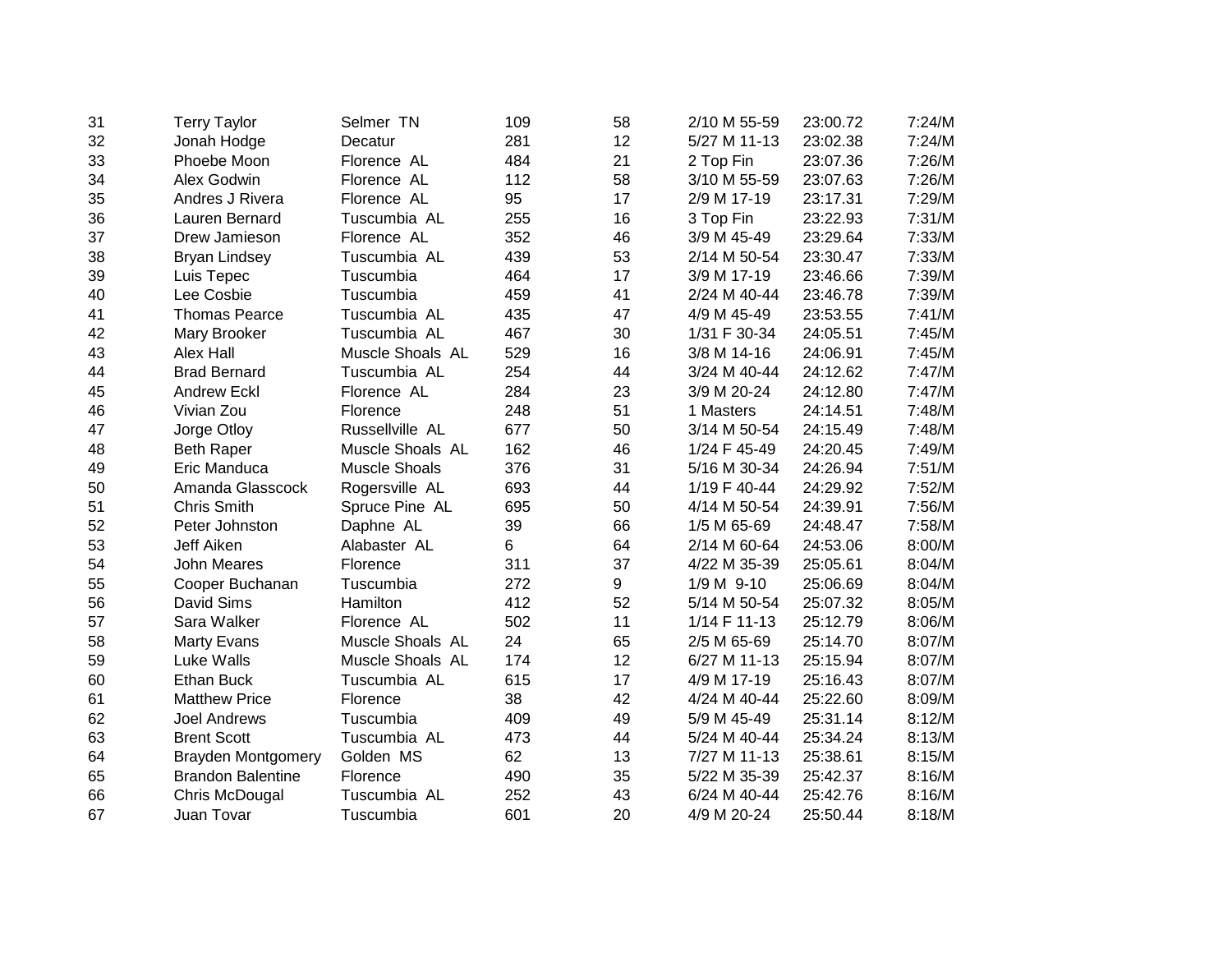| 68  | Devin Berryhill                | Tuscumbia            | 499 | 44 | 7/24 M 40-44   | 25:54.40 | 8:20/M |
|-----|--------------------------------|----------------------|-----|----|----------------|----------|--------|
| 69  | Jonah Fisher                   | <b>Russellville</b>  | 329 | 19 | 5/9 M 17-19    | 26:02.12 | 8:22/M |
| 70  | Sherea Burns                   | Florence AL          | 14  | 61 | 1 Grd Mas      | 26:09.68 | 8:25/M |
| 71  | <b>Barton Harper</b>           | Athens AL            | 79  | 59 | 4/10 M 55-59   | 26:13.17 | 8:26/M |
| 72  | Lucy Hughston                  | Tuscumbia            | 155 | 10 | $1/6$ F $9-10$ | 26:15.53 | 8:26/M |
| 73  | Hal Hughston                   | Tuscumbia            | 156 | 39 | 6/22 M 35-39   | 26:15.64 | 8:26/M |
| 74  | Dannie Green                   | Florence             | 206 | 28 | 3/11 M 25-29   | 26:16.58 | 8:27/M |
| 75  | Levi Nix                       | <b>Phil Campbell</b> | 320 | 11 | 8/27 M 11-13   | 26:17.06 | 8:27/M |
| 76  | <b>Chris Austin</b>            | Tuscumbia AL         | 675 | 38 | 7/22 M 35-39   | 26:17.37 | 8:27/M |
| 77  | <b>Austin Broadfoot</b>        | Killen               | 114 | 27 | 4/11 M 25-29   | 26:18.24 | 8:27/M |
| 78  | Kyle Buchanan                  | Muscle Shoals AL     | 492 | 39 | 8/22 M 35-39   | 26:18.50 | 8:27/M |
| 79  | <b>Jeff Hester</b>             | Birmingham           | 511 | 65 | 3/5 M 65-69    | 26:19.86 | 8:28/M |
| 80  | Josiah Moore                   | Tuscumbia AL         | 671 | 14 | 4/8 M 14-16    | 26:22.10 | 8:29/M |
| 81  | Kathy Harper                   | Athens AL            | 87  | 71 | 1/4 F 70-74    | 26:27.77 | 8:30/M |
| 82  | David Glass                    | Madison              | 46  | 39 | 9/22 M 35-39   | 26:33.77 | 8:32/M |
| 83  | Maryana Rivera                 | Florence AL          | 97  | 19 | 1/5 F 17-19    | 26:34.37 | 8:33/M |
| 84  | <b>Trey Bailey</b>             | <b>Muscle Shoals</b> | 118 | 35 | 10/22 M 35-39  | 26:35.90 | 8:33/M |
| 85  | Ferrell Dawson                 | Tuscumbia AL         | 420 | 70 | 1/4 M 70-74    | 26:37.55 | 8:34/M |
| 86  | Jeania Norton                  | Phil Campbell AL     | 658 | 51 | 1/20 F 50-54   | 26:42.70 | 8:35/M |
| 87  | Amanda Carter                  | Florence             | 602 | 31 | 2/31 F 30-34   | 26:45.15 | 8:36/M |
| 88  | John Byrd                      | Tuscumbia AL         | 528 | 36 | 11/22 M 35-39  | 26:47.46 | 8:37/M |
| 89  | Kimberly Russell               | Killen AL            | 391 | 31 | 3/31 F 30-34   | 26:48.01 | 8:37/M |
| 90  | Theresa Wood                   | Killen               | 81  | 46 | 2/24 F 45-49   | 26:49.61 | 8:37/M |
| 91  | <b>Laurel Partrick</b>         | Florence             | 82  | 45 | 3/24 F 45-49   | 26:50.50 | 8:38/M |
| 92  | <b>Chad Davis</b>              | Tuscumbia AL         | 42  | 41 | 8/24 M 40-44   | 26:50.83 | 8:38/M |
| 93  | <b>Ric Bryant</b>              | Hanahan              | 268 | 63 | 3/14 M 60-64   | 26:52.15 | 8:38/M |
| 94  | Sarah Wilkins                  | <b>Muscle Shoals</b> | 469 | 45 | 4/24 F 45-49   | 26:52.64 | 8:38/M |
| 95  | <b>Stacey Holt</b>             | Cypress Inn TN       | 269 | 57 | 5/10 M 55-59   | 26:55.67 | 8:39/M |
| 96  | <b>Thomas Minshew</b>          | Russellville AL      | 540 | 41 | 9/24 M 40-44   | 26:57.29 | 8:40/M |
| 97  | <b>Sharon Cruse</b>            | Pocahontas TN        | 29  | 54 | 2/20 F 50-54   | 26:57.61 | 8:40/M |
| 98  | Vyacheslav Magdeychul Florence |                      | 632 | 23 | 5/9 M 20-24    | 27:02.58 | 8:42/M |
| 99  | John Marle Sheffield           | Spruce Pine AL       | 689 | 27 | 5/11 M 25-29   | 27:04.61 | 8:42/M |
| 100 | Slade Richardson               | <b>Spruce Pine</b>   | 322 | 13 | 9/27 M 11-13   | 27:07.11 | 8:43/M |
| 101 | <b>Kelly Pratt</b>             | Florence AL          | 564 | 35 | 1/28 F 35-39   | 27:09.37 | 8:44/M |
| 102 | <b>Chris Russell</b>           | Florence AL          | 26  | 31 | 6/16 M 30-34   | 27:12.80 | 8:45/M |
| 103 | Nicole Larsen                  | Tuscumbia            | 212 | 43 | 2/19 F 40-44   | 27:15.79 | 8:46/M |
| 104 | <b>Michael McWaters</b>        | Florence AL          | 618 | 29 | 6/11 M 25-29   | 27:18.34 | 8:47/M |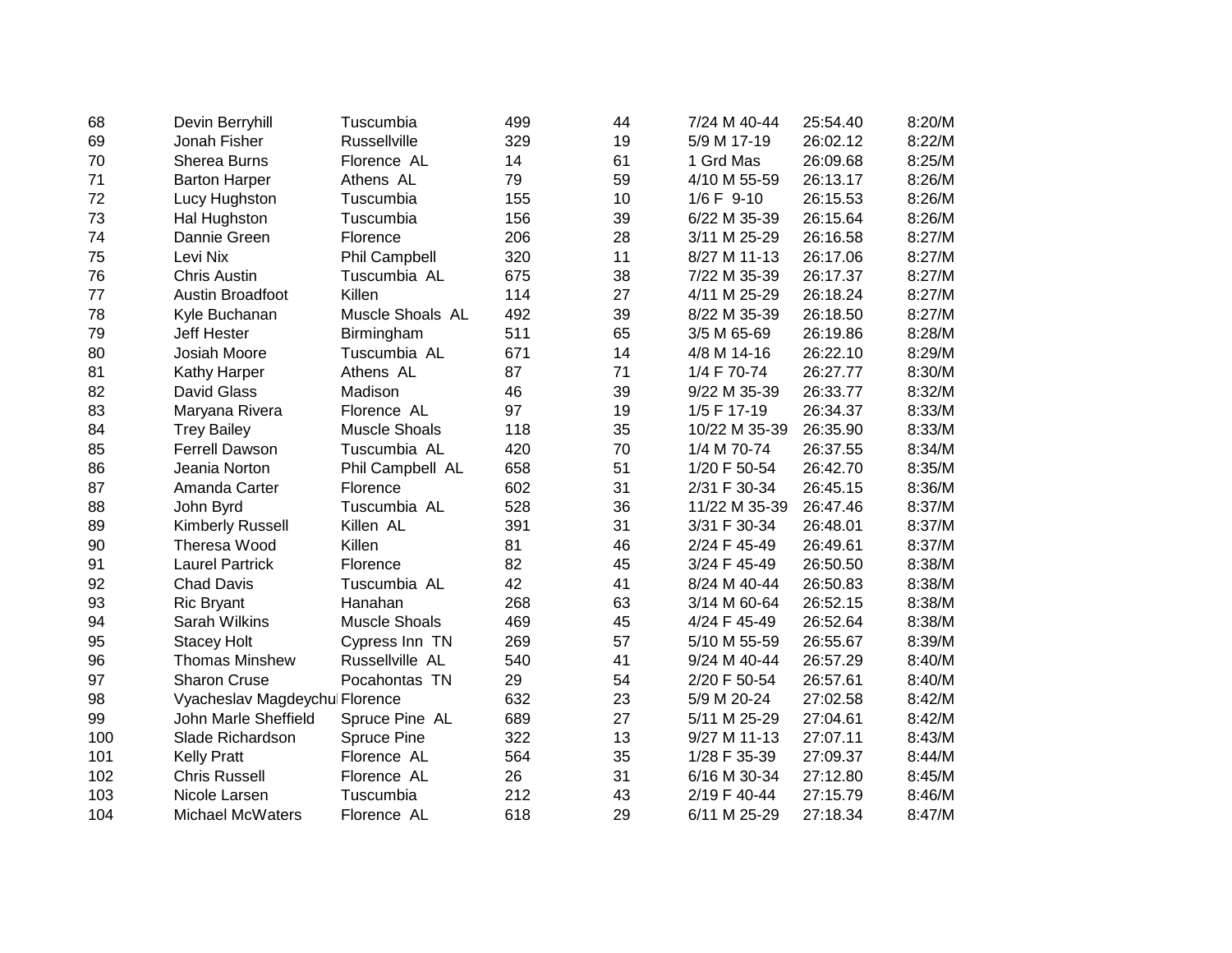| 105 | John Hester               | Florence AL          | 145 | 31 | 7/16 M 30-34  | 27:25.49 | 8:49/M |
|-----|---------------------------|----------------------|-----|----|---------------|----------|--------|
| 106 | Kendra Evans              | Florence AL          | 369 | 34 | 4/31 F 30-34  | 27:26.50 | 8:49/M |
| 107 | Jace Hamilton             | Birmingham AL        | 565 | 44 | 10/24 M 40-44 | 27:28.27 | 8:50/M |
| 108 | <b>Gary White</b>         | Phil Campbell        | 335 | 34 | 8/16 M 30-34  | 27:28.71 | 8:50/M |
| 109 | Ken Cruse                 | Pocahontas TN        | 30  | 57 | 6/10 M 55-59  | 27:35.46 | 8:52/M |
| 110 | Logan Landers             | Tuscumbia            | 389 | 12 | 10/27 M 11-13 | 27:45.00 | 8:55/M |
| 111 | <b>Shannon Sims</b>       | Hamilton             | 413 | 48 | 5/24 F 45-49  | 27:45.92 | 8:55/M |
| 112 | Jacey Purcell             | Lawrenceburg TN      | 161 | 18 | 2/5 F 17-19   | 27:51.56 | 8:57/M |
| 113 | Sawyer Nipper             | Muscle Shoals AL     | 139 | 8  | $1/10 M$ 0-8  | 27:56.96 | 8:59/M |
| 114 | Uriah Fisher              | <b>Russellville</b>  | 327 | 10 | 2/9 M 9-10    | 28:00.62 | 9:00/M |
| 115 | <b>Roderick Priest</b>    | Sheffield AL         | 85  | 30 | 9/16 M 30-34  | 28:00.98 | 9:00/M |
| 116 | Ron McIntosh              | Hoover               | 151 | 60 | 4/14 M 60-64  | 28:05.33 | 9:02/M |
| 117 | Meghan Bailey             | <b>Muscle Shoals</b> | 135 | 34 | 5/31 F 30-34  | 28:06.68 | 9:02/M |
| 118 | Kermit Campbell           | Sheffield AL         | 436 | 64 | 5/14 M 60-64  | 28:07.44 | 9:02/M |
| 119 | Jamie Vandiver            | Russellville         | 599 | 27 | 1/8 F 25-29   | 28:18.87 | 9:06/M |
| 120 | Amanda Sizemore           | Florence AL          | 276 | 31 | 6/31 F 30-34  | 28:20.86 | 9:07/M |
| 121 | Gracie Benson             | Florence AL          | 550 | 14 | 1/9 F 14-16   | 28:24.69 | 9:08/M |
| 122 | Amanda Allen              | Florence AL          | 52  | 40 | 3/19 F 40-44  | 28:24.88 | 9:08/M |
| 123 | Xan McNutt                | Muscle Shoals AL     | 169 | 12 | 11/27 M 11-13 | 28:29.89 | 9:10/M |
| 124 | Lucas Walker              | Florence AL          | 500 | 9  | 3/9 M 9-10    | 28:31.66 | 9:10/M |
| 125 | <b>Bryant Davis</b>       | Tuscumbia            | 8   | 8  | $2/10 M$ 0-8  | 28:34.30 | 9:11/M |
| 126 | Parker Morgan             | Muscle Shoals AL     | 669 | 15 | 5/8 M 14-16   | 28:36.23 | 9:12/M |
| 127 | Maria Helms               | <b>Muscle Shoals</b> | 43  | 23 | 1/10 F 20-24  | 28:39.45 | 9:13/M |
| 128 | <b>Xavier Gonzalez</b>    | <b>Muscle Shoals</b> | 609 | 12 | 12/27 M 11-13 | 28:45.85 | 9:15/M |
| 129 | David Millsaps            | Tuscumbia AL         | 228 | 53 | 6/14 M 50-54  | 28:48.07 | 9:16/M |
| 130 | <b>Mckenna Chatterton</b> | Killen AL            | 170 | 14 | 2/9 F 14-16   | 28:50.05 | 9:16/M |
| 131 | <b>Ben Lowery</b>         | Florence             | 263 | 40 | 11/24 M 40-44 | 28:53.78 | 9:17/M |
| 132 | Ciro Tovar                | Tuscumbia            | 600 | 11 | 13/27 M 11-13 | 28:53.90 | 9:17/M |
| 133 | Lauren White              | Tuscumbia AL         | 164 | 33 | 7/31 F 30-34  | 28:58.19 | 9:19/M |
| 134 | Craig McCullough          | Tuscumbia AL         | 163 | 60 | 6/14 M 60-64  | 28:58.36 | 9:19/M |
| 135 | Saydee Coan               | <b>Town Creek</b>    | 387 | 12 | 2/14 F 11-13  | 29:07.34 | 9:22/M |
| 136 | <b>Bryce Fretwell</b>     | Town Creek AL        | 314 | 21 | 6/9 M 20-24   | 29:19.48 | 9:26/M |
| 137 | Jacob Hartsell            | Russellville         | 293 | 10 | 4/9 M 9-10    | 29:27.10 | 9:28/M |
| 138 | <b>Lindsey Marecle</b>    | Red Bay              | 610 | 35 | 2/28 F 35-39  | 29:32.77 | 9:30/M |
| 139 | <b>Andrew Pierce</b>      | Lewisburg            | 205 | 51 | 7/14 M 50-54  | 29:33.65 | 9:30/M |
| 140 | Leann Roberts             | Leighton             | 102 | 34 | 8/31 F 30-34  | 29:34.47 | 9:30/M |
| 141 | Keith Hallmark            | Mount Hope AL        | 83  | 66 | 4/5 M 65-69   | 29:36.84 | 9:31/M |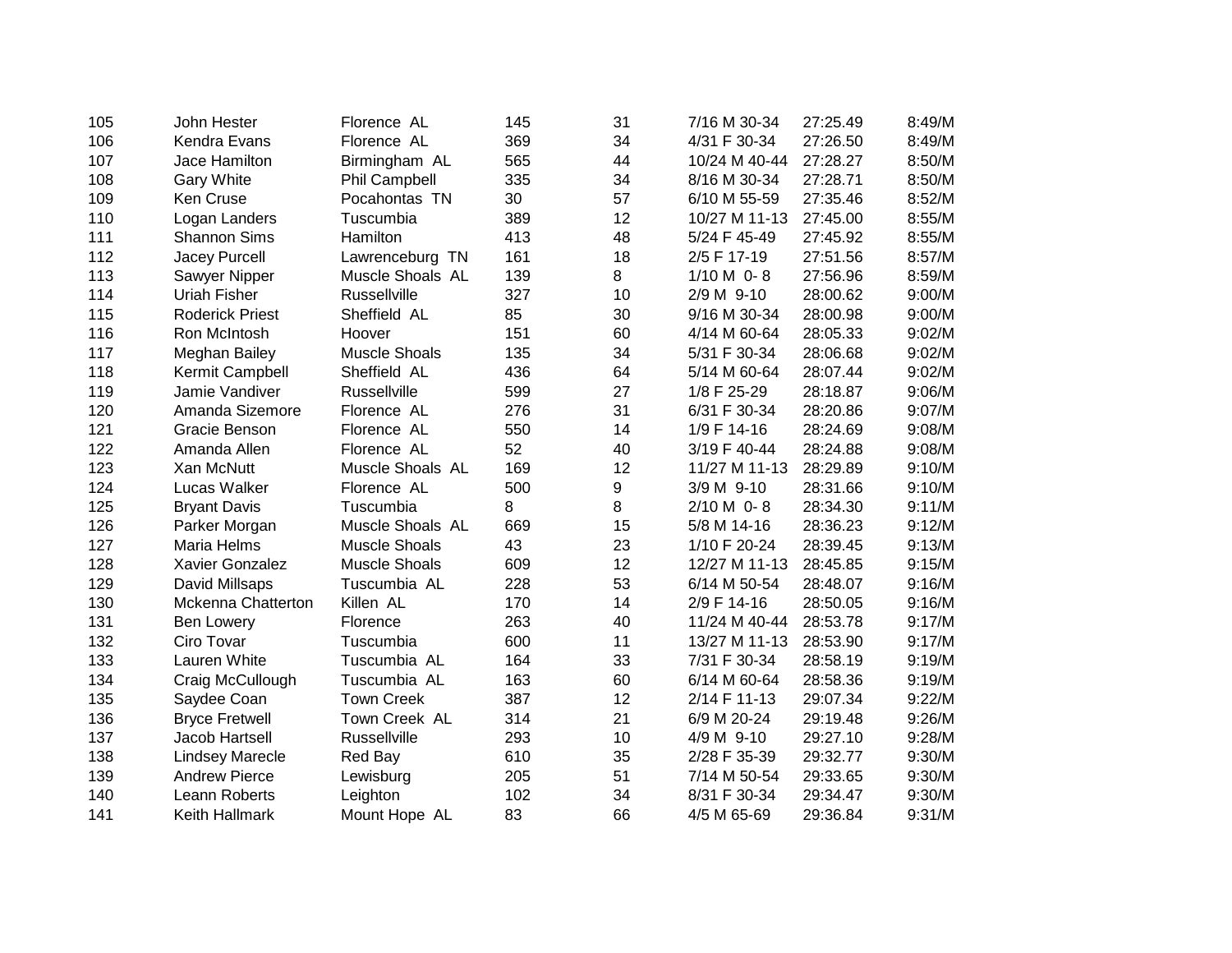| 142 | Caden Davis                        | <b>Town Creek</b>    | 316             | 17             | 6/9 M 17-19   | 29:37.90 | 9:31/M  |
|-----|------------------------------------|----------------------|-----------------|----------------|---------------|----------|---------|
| 143 | Ryan Burroughs                     | Athens AL            | 494             | 17             | 7/9 M 17-19   | 29:44.22 | 9:34/M  |
| 144 | Mary Beth Neece                    | Lewisburg TN         | 63              | 36             | 3/28 F 35-39  | 29:46.05 | 9:34/M  |
| 145 | Charly Ann Wilbanks                | Florence AL          | 657             | 14             | 3/9 F 14-16   | 29:48.70 | 9:35/M  |
| 146 | <b>Emily Wallace</b>               | Hartselle AL         | 576             | 44             | 4/19 F 40-44  | 29:50.16 | 9:36/M  |
| 147 | <b>Raley Gaston</b>                | Tuscumbia            | 634             | 14             | 4/9 F 14-16   | 29:53.16 | 9:37/M  |
| 148 | Kayla Nizamis                      | Tuscumbia AL         | 665             | 30             | 9/31 F 30-34  | 29:53.20 | 9:37/M  |
| 149 | <b>Ginger Gatlin</b>               | Florence AL          | 10 <sup>1</sup> | 49             | 6/24 F 45-49  | 29:54.75 | 9:37/M  |
| 150 | Robbie Gaston                      | Tuscumbia            | 635             | 39             | 12/22 M 35-39 | 29:54.87 | 9:37/M  |
| 151 | <b>Teresa Lawler</b>               | Phil Campbell AL     | 521             | 58             | 1/8 F 55-59   | 29:57.06 | 9:38/M  |
| 152 | <b>Jillian Fretwell</b>            | <b>Town Creek</b>    | 315             | 17             | 3/5 F 17-19   | 30:01.93 | 9:39/M  |
| 153 | <b>Torrey Moore</b>                | Florence AL          | 504             | 52             | 8/14 M 50-54  | 30:03.82 | 9:40/M  |
| 154 | <b>Jill Andrews</b>                | Tuscumbia            | 408             | 41             | 5/19 F 40-44  | 30:07.38 | 9:41/M  |
| 155 | Jonathon Powell                    | Tishomingo MS        | 694             | 37             | 13/22 M 35-39 | 30:08.89 | 9:41/M  |
| 156 | <b>Caden Willis</b>                | <b>Muscle Shoals</b> | 622             | 13             | 14/27 M 11-13 | 30:12.90 | 9:43/M  |
| 157 | Joseph Willis                      | Muscle Shoals AL     | 623             | 41             | 12/24 M 40-44 | 30:13.10 | 9:43/M  |
| 158 | <b>Suzanne Parker</b>              | <b>Muscle Shoals</b> | 344             | 35             | 4/28 F 35-39  | 30:13.96 | 9:43/M  |
| 159 | Marc Johnson                       | Sheffield            | 128             | 27             | 7/11 M 25-29  | 30:15.10 | 9:44/M  |
| 160 | <b>Grady Holt</b>                  | Florence AL          | 59              | 74             | 2/4 M 70-74   | 30:15.13 | 9:44/M  |
| 161 | Benjamin Richman                   | Huntsville           | 249             | 34             | 10/16 M 30-34 | 30:22.70 | 9:46/M  |
| 162 | Ana Kuykendall                     | Florence             | 625             | 37             | 5/28 F 35-39  | 30:24.38 | 9:46/M  |
| 163 | Jim Head                           | Lynn AL              | 175             | 58             | 7/10 M 55-59  | 30:28.71 | 9:48/M  |
| 164 | <b>Avery Wells</b>                 | Phil Campbell AL     | 318             | 10             | 2/6 F 9-10    | 30:36.52 | 9:50/M  |
| 165 | Xander Gonzalez                    | <b>Muscle Shoals</b> | 608             | 10             | 5/9 M 9-10    | 30:39.02 | 9:51/M  |
| 166 | Warren Hubbard                     | <b>Muscle Shoals</b> | 452             | 10             | 6/9 M 9-10    | 30:39.46 | 9:51/M  |
| 167 | Daryl Moon                         | <b>Muscle Shoals</b> | 612             | 53             | 9/14 M 50-54  | 30:44.29 | 9:53/M  |
| 168 | <b>Madison Rikard</b>              | Florence             | 209             | 11             | 3/14 F 11-13  | 30:49.21 | 9:55/M  |
| 169 | Mary Baschab-Haslack Muscle Shoals |                      | 302             | 37             | 6/28 F 35-39  | 30:49.41 | 9:55/M  |
| 170 | Jalen Johnson                      | Muscle Shoals AL     | 664             | 25             | 8/11 M 25-29  | 30:51.38 | 9:55/M  |
| 171 | <b>Jeff Hallmark</b>               | Loretto              | 571             | 54             | 10/14 M 50-54 | 30:51.64 | 9:55/M  |
| 172 | Jacob Hallmark                     | Loretto              | 570             | 22             | 7/9 M 20-24   | 30:51.73 | 9:55/M  |
| 173 | <b>Wendy Murphy</b>                | Florence AL          | 629             | 45             | 7/24 F 45-49  | 30:54.57 | 9:56/M  |
| 174 | Lincoln McNutt                     | <b>Muscle Shoals</b> | 168             | $\overline{7}$ | 3/10 M 0-8    | 30:55.40 | 9:56/M  |
| 175 | <b>Matthew Thomas</b>              | <b>Muscle Shoals</b> | 225             | 38             | 14/22 M 35-39 | 30:55.90 | 9:56/M  |
| 176 | <b>Greyston Harper</b>             | Athens               | 80              | 18             | 8/9 M 17-19   | 30:56.22 | 9:57/M  |
| 177 | Jaxon Craft                        | <b>Muscle Shoals</b> | 271             | 11             | 15/27 M 11-13 | 31:00.22 | 9:58/M  |
| 178 | Rosie Walker                       | Florence AL          | 501             | 43             | 6/19 F 40-44  | 31:06.33 | 10:00/M |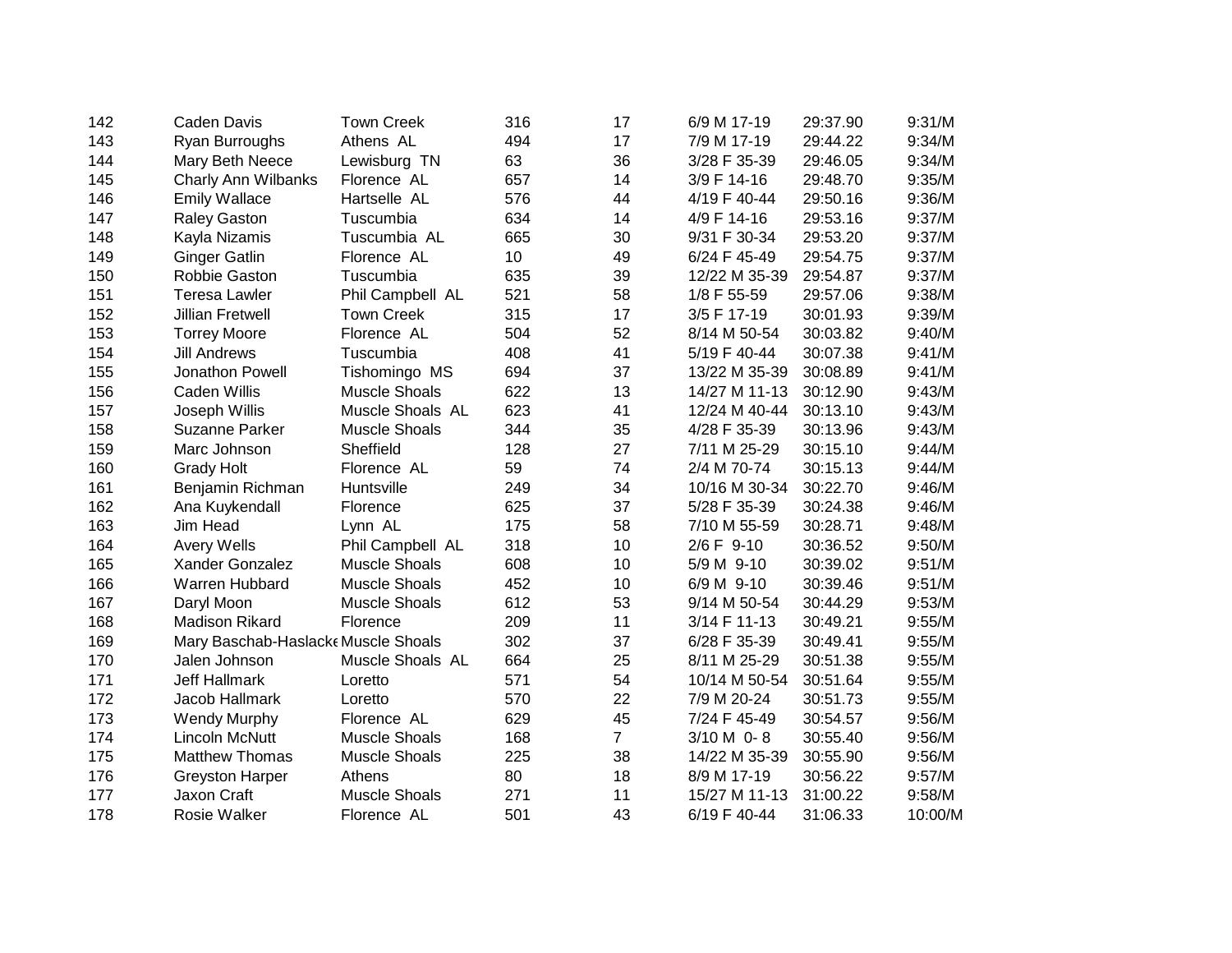| 179 | <b>Bethany Malone</b>   | <b>Muscle Shoals</b> | 351 | 43             | 7/19 F 40-44  | 31:08.02 | 10:01/M |
|-----|-------------------------|----------------------|-----|----------------|---------------|----------|---------|
| 180 | Mary Beth Fisher        | Russellville         | 328 | 14             | 5/9 F 14-16   | 31:18.77 | 10:04/M |
| 181 | <b>Walter Ambrosio</b>  | Russellville AL      | 650 | 32             | 11/16 M 30-34 | 31:22.54 | 10:05/M |
| 182 | <b>Addie Gilbert</b>    | <b>Spruce Pine</b>   | 324 | 10             | 3/6 F 9-10    | 31:24.60 | 10:06/M |
| 183 | <b>Kasey Sparks</b>     | <b>Muscle Shoals</b> | 377 | 26             | 2/8 F 25-29   | 31:25.63 | 10:06/M |
| 184 | Erin Cayson             | Huntsville           | 158 | 35             | 7/28 F 35-39  | 31:25.66 | 10:06/M |
| 185 | <b>Bree Bolding</b>     | Tuscumbia AL         | 200 | 13             | 4/14 F 11-13  | 31:28.29 | 10:07/M |
| 186 | <b>Tim Chaffee</b>      | Sheffield            | 221 | 44             | 13/24 M 40-44 | 31:34.71 | 10:09/M |
| 187 | <b>Michael Norton</b>   | Phil Campbell AL     | 659 | 51             | 11/14 M 50-54 | 31:35.95 | 10:09/M |
| 188 | Sovereign Lowery        | Florence AL          | 264 | 14             | 6/8 M 14-16   | 31:44.87 | 10:12/M |
| 189 | <b>Stan Walker</b>      | Muscle Shoals AL     | 75  | 71             | 3/4 M 70-74   | 31:52.28 | 10:15/M |
| 190 | Kelsey Ryon             | Huntsville AL        | 101 | 36             | 8/28 F 35-39  | 31:58.02 | 10:17/M |
| 191 | <b>Emily Burns</b>      | Muscle Shoals AL     | 211 | 31             | 10/31 F 30-34 | 31:58.27 | 10:17/M |
| 192 | <b>Grant McNutt</b>     | Muscle Shoals AL     | 166 | 47             | 6/9 M 45-49   | 31:59.62 | 10:17/M |
| 193 | Mimi Hughes             | Taft TN              | 99  | 65             | 1/4 F 65-69   | 32:01.32 | 10:18/M |
| 194 | Zachary Cayson          | Huntsville           | 159 | 39             | 15/22 M 35-39 | 32:01.60 | 10:18/M |
| 195 | <b>Isak Haros</b>       | Florence AL          | 468 | 10             | 7/9 M 9-10    | 32:07.81 | 10:20/M |
| 196 | <b>Gunner Masters</b>   | Columbia             | 45  | 16             | 7/8 M 14-16   | 32:11.14 | 10:21/M |
| 197 | <b>Timothy Slusher</b>  | Helena AL            | 58  | 52             | 12/14 M 50-54 | 32:11.14 | 10:21/M |
| 198 | Kainan Thrasher         | Russellville         | 579 | $\overline{7}$ | 4/10 M 0-8    | 32:14.59 | 10:22/M |
| 199 | David Lopez             | Killen               | 604 | 64             | 7/14 M 60-64  | 32:16.32 | 10:23/M |
| 200 | Leslie McNutt           | Muscle Shoals AL     | 167 | 42             | 8/19 F 40-44  | 32:18.83 | 10:23/M |
| 201 | <b>Wesley Campbell</b>  | <b>Muscle Shoals</b> | 64  | 47             | 7/9 M 45-49   | 32:19.80 | 10:23/M |
| 202 | Jamey Alexander         | Sheffield AL         | 40  | 63             | 8/14 M 60-64  | 32:19.93 | 10:23/M |
| 203 | Eugene Gonzalez         | Tuscumbia AL         | 680 | 12             | 16/27 M 11-13 | 32:22.02 | 10:24/M |
| 204 | Aaron Karr              | Muscle Shoals AL     | 208 | 47             | 8/9 M 45-49   | 32:24.04 | 10:25/M |
| 205 | <b>Courtney Akins</b>   | Muscle Shoals AL     | 637 | 38             | 9/28 F 35-39  | 32:24.93 | 10:25/M |
| 206 | <b>Kelley Word</b>      | Muscle Shoals AL     | 561 | 50             | 3/20 F 50-54  | 32:27.14 | 10:26/M |
| 207 | Khristina Cabaniss      | Tuscumbia            | 507 | 32             | 11/31 F 30-34 | 32:33.32 | 10:28/M |
| 208 | <b>Emily Thornton</b>   | Florence AL          | 688 | 38             | 10/28 F 35-39 | 32:35.32 | 10:29/M |
| 209 | Erin Blalock            | Florence AL          | 687 | 46             | 8/24 F 45-49  | 32:35.38 | 10:29/M |
| 210 | <b>Claire Frederick</b> | Muscle Shoals AL     | 361 | 14             | 6/9 F 14-16   | 32:37.99 | 10:29/M |
| 211 | Keelyn Sealy            | Corinth              | 465 | 20             | 2/10 F 20-24  | 32:45.84 | 10:32/M |
| 212 | <b>Rhett Robinson</b>   | Corinth MS           | 466 | 22             | 8/9 M 20-24   | 32:46.18 | 10:32/M |
| 213 | Sam South               | Muscle Shoals AL     | 690 | 19             | 9/9 M 17-19   | 32:48.58 | 10:33/M |
| 214 | Robert Thornton         | Russellville AL      | 682 | 35             | 16/22 M 35-39 | 32:49.52 | 10:33/M |
| 215 | Megan White             | Florence AL          | 360 | 16             | 7/9 F 14-16   | 32:55.16 | 10:35/M |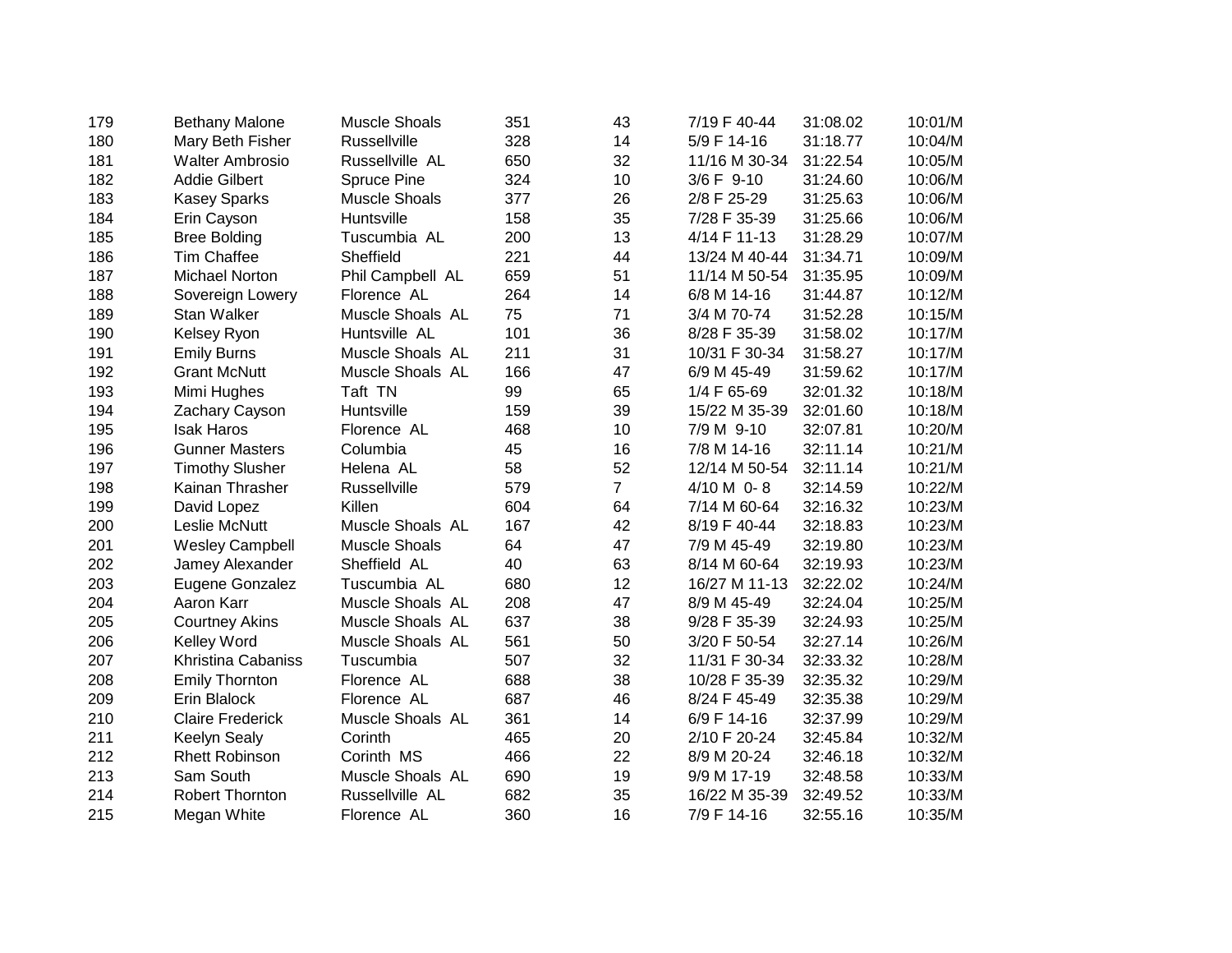| 216 | <b>Albert Slusher</b>    | Tuscumbia AL         | 23  | 77             | 1/4 M 75-99   | 33:00.61 | 10:37/M |
|-----|--------------------------|----------------------|-----|----------------|---------------|----------|---------|
| 217 | <b>Heather Adams</b>     | Leighton             | 395 | 22             | 3/10 F 20-24  | 33:01.34 | 10:37/M |
| 218 | <b>Cristian Gonzalez</b> | Tuscumbia AL         | 679 | 14             | 8/8 M 14-16   | 33:09.09 | 10:40/M |
| 219 | Vikki Watts              | Russellville         | 107 | 52             | 4/20 F 50-54  | 33:13.72 | 10:41/M |
| 220 | <b>Belinda Terry</b>     | Rogersville AL       | 226 | 54             | 5/20 F 50-54  | 33:14.16 | 10:41/M |
| 221 | <b>Justin Newland</b>    | Sheffield AL         | 105 | 33             | 12/16 M 30-34 | 33:19.68 | 10:43/M |
| 222 | <b>Tonya Collins</b>     | Trinity AL           | 108 | 54             | 6/20 F 50-54  | 33:27.63 | 10:45/M |
| 223 | Kim Butler               | Florence AL          | 438 | 49             | 9/24 F 45-49  | 33:27.93 | 10:45/M |
| 224 | Anita Cantrell           | Town Creek AL        | 513 | 53             | 7/20 F 50-54  | 33:35.27 | 10:48/M |
| 225 | Khloe Haynes             | Moulton AL           | 476 | 11             | 5/14 F 11-13  | 33:38.21 | 10:49/M |
| 226 | <b>Molly West</b>        | Florence             | 223 | 29             | 3/8 F 25-29   | 33:38.46 | 10:49/M |
| 227 | <b>Trey Tanner</b>       | Florence             | 463 | 12             | 17/27 M 11-13 | 33:42.57 | 10:50/M |
| 228 | <b>Courtney May</b>      | Florence AL          | 11  | 34             | 12/31 F 30-34 | 33:45.08 | 10:51/M |
| 229 | Leigh Lewis              | Florence AL          | 297 | 54             | 8/20 F 50-54  | 33:49.53 | 10:52/M |
| 230 | <b>Patrick Collins</b>   | Muscle Shoals AL     | 273 | 49             | 9/9 M 45-49   | 33:49.72 | 10:52/M |
| 231 | Ashley Robison           | Killen               | 60  | 37             | 11/28 F 35-39 | 33:54.30 | 10:54/M |
| 232 | <b>Nick Cottrell</b>     | Tuscumbia            | 472 | 41             | 14/24 M 40-44 | 33:58.12 | 10:55/M |
| 233 | Katherine Hester         | Birmingham           | 512 | 60             | 1/9 F 60-64   | 34:02.22 | 10:57/M |
| 234 | Macy Gooch               | Florence             | 446 | 23             | 4/10 F 20-24  | 34:10.91 | 10:59/M |
| 235 | Aaron Boudreaux          | Gretna               | 515 | 65             | 5/5 M 65-69   | 34:18.94 | 11:02/M |
| 236 | Linda McIntosh           | Hoover               | 150 | 60             | 2/9 F 60-64   | 34:26.19 | 11:04/M |
| 237 | <b>Jake Smith</b>        | Logan                | 57  | 25             | 9/11 M 25-29  | 34:29.94 | 11:05/M |
| 238 | <b>Drew Nipper</b>       | Muscle Shoals AL     | 140 | 10             | 8/9 M 9-10    | 34:43.83 | 11:10/M |
| 239 | Angela Hulsey            | Tuscumbia AL         | 674 | 44             | 9/19 F 40-44  | 34:51.68 | 11:12/M |
| 240 | Lexa Aycock              | Muscle Shoals AL     | 3   | $\overline{7}$ | $1/1 F 0 - 8$ | 34:54.23 | 11:13/M |
| 241 | Marla Beavers            | Waynesboro TN        | 44  | 63             | 3/9 F 60-64   | 35:02.21 | 11:16/M |
| 242 | Cory King                | <b>Muscle Shoals</b> | 475 | 40             | 15/24 M 40-44 | 35:03.26 | 11:16/M |
| 243 | Audrey Wallace           | Hartselle            | 575 | 18             | 4/5 F 17-19   | 35:05.08 | 11:17/M |
| 244 | Noah Avery               | Tuscumbia            | 137 | 11             | 18/27 M 11-13 | 35:06.02 | 11:17/M |
| 245 | Melissa Self             | Muscle Shoals AL     | 195 | 58             | 2/8 F 55-59   | 35:06.30 | 11:17/M |
| 246 | Farrah Henson            | Tuscumbia AL         | 236 | 10             | 4/6 F 9-10    | 35:07.36 | 11:17/M |
| 247 | <b>Thomas Henson</b>     | Tuscumbia AL         | 237 | 40             | 16/24 M 40-44 | 35:08.02 | 11:18/M |
| 248 | <b>Heather Gonzalez</b>  | <b>Muscle Shoals</b> | 607 | 37             | 12/28 F 35-39 | 35:09.85 | 11:18/M |
| 249 | Jessica Sharp            | Tuscumbia AL         | 510 | 34             | 13/31 F 30-34 | 35:11.80 | 11:19/M |
| 250 | Kelli Gilbert            | Spruce Pine          | 325 | 38             | 13/28 F 35-39 | 35:18.24 | 11:21/M |
| 251 | Rylan Barksdale          | Tuscumbia AL         | 197 | 8              | 5/10 M 0-8    | 35:20.45 | 11:22/M |
| 252 | Melissa Thorton          | Russellville AL      | 683 | 37             | 14/28 F 35-39 | 35:21.43 | 11:22/M |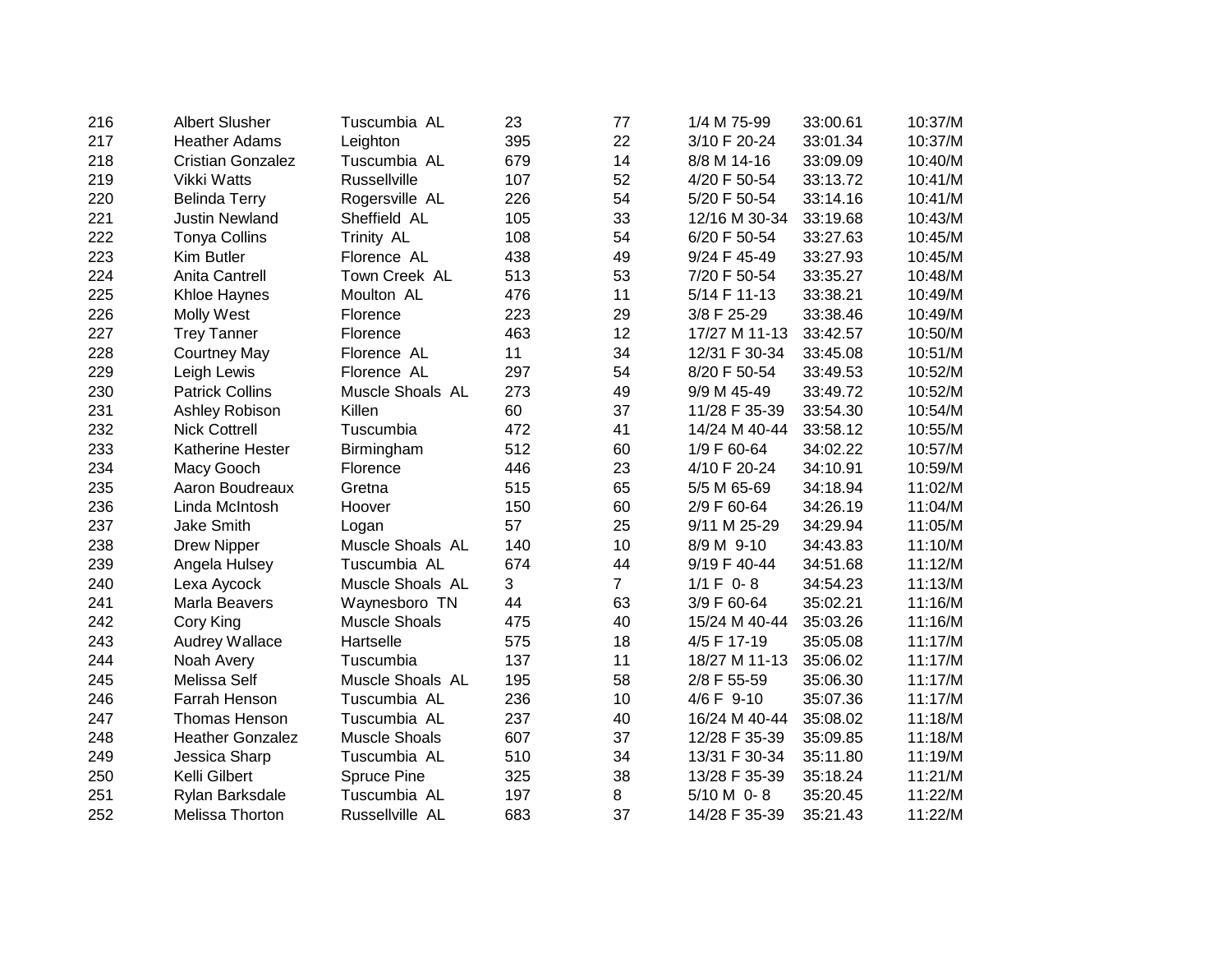| 253 | Amy Bolding           | Tuscumbia AL         | 202            | 40 | 10/19 F 40-44 | 35:22.04 | 11:22/M |
|-----|-----------------------|----------------------|----------------|----|---------------|----------|---------|
| 254 | <b>Taylor Searcy</b>  | Cherokee             | 580            | 11 | 6/14 F 11-13  | 35:24.99 | 11:23/M |
| 255 | Wayne Lovelace        | Florence AL          | 350            | 52 | 13/14 M 50-54 | 35:29.41 | 11:25/M |
| 256 | Randy Wood            | Tuscumbia            | 178            | 55 | 8/10 M 55-59  | 35:30.60 | 11:25/M |
| 257 | <b>Lesley Stults</b>  | Russellville         | 313            | 35 | 15/28 F 35-39 | 35:34.40 | 11:26/M |
| 258 | <b>Esther Warren</b>  | Town Creek AL        | 583            | 38 | 16/28 F 35-39 | 35:38.29 | 11:27/M |
| 259 | Teresa Joiner         | Loretto TN           | 227            | 55 | 3/8 F 55-59   | 35:39.66 | 11:28/M |
| 260 | Lana Lewis            | Tuscumbia AL         | 406            | 31 | 14/31 F 30-34 | 35:46.73 | 11:30/M |
| 261 | <b>Heather Nipper</b> | Muscle Shoals AL     | 141            | 45 | 10/24 F 45-49 | 36:16.87 | 11:40/M |
| 262 | Caitlyn Tucker        | <b>Muscle Shoals</b> | 517            | 26 | 4/8 F 25-29   | 36:38.20 | 11:47/M |
| 263 | Olivia Bradford       | Tuscumbia AL         | 267            | 31 | 15/31 F 30-34 | 36:38.62 | 11:47/M |
| 264 | Andres Rivera         | Florence AL          | 94             | 62 | 9/14 M 60-64  | 36:41.15 | 11:48/M |
| 265 | Jace Nix              | <b>Phil Campbell</b> | 319            | 8  | 6/10 M 0-8    | 36:42.30 | 11:48/M |
| 266 | Michael Roper         | Florence AL          | 301            | 35 | 17/22 M 35-39 | 36:42.40 | 11:48/M |
| 267 | <b>Matthew Nix</b>    | <b>Phil Campbell</b> | 321            | 43 | 17/24 M 40-44 | 36:42.57 | 11:48/M |
| 268 | Josh Aycock           | Muscle Shoals AL     | 18             | 38 | 18/22 M 35-39 | 36:45.09 | 11:49/M |
| 269 | Cayson Cassell        | Tuscumbia            | 414            | 11 | 19/27 M 11-13 | 36:46.06 | 11:49/M |
| 270 | Jennifer Fields       | Florence AL          | 55             | 45 | 11/24 F 45-49 | 36:46.41 | 11:49/M |
| 271 | Laura Crunk           | <b>Muscle Shoals</b> | 66             | 33 | 16/31 F 30-34 | 36:52.82 | 11:51/M |
| 272 | <b>Stacy Richards</b> | <b>Muscle Shoals</b> | 246            | 45 | 12/24 F 45-49 | 37:09.29 | 11:57/M |
| 273 | Addison Simpson       | <b>Muscle Shoals</b> | 247            | 12 | 7/14 F 11-13  | 37:09.47 | 11:57/M |
| 274 | <b>Robert Duncan</b>  | Spruce Pine          | 636            | 26 | 10/11 M 25-29 | 37:14.82 | 11:58/M |
| 275 | <b>Tyler Harbin</b>   | Florence AL          | 176            | 31 | 13/16 M 30-34 | 37:26.87 | 12:02/M |
| 276 | Jan Woods             | Savannah TN          | 450            | 73 | 2/4 F 70-74   | 37:28.86 | 12:03/M |
| 277 | <b>Rachel Nethery</b> | Red Bay              | 126            | 27 | 5/8 F 25-29   | 37:30.75 | 12:03/M |
| 278 | <b>Kerry Myrick</b>   | Florence TN          | 117            | 48 | 13/24 F 45-49 | 37:46.00 | 12:09/M |
| 279 | Cynthia Hendrickson   | Florence             | 358            | 47 | 14/24 F 45-49 | 38:18.77 | 12:19/M |
| 280 | Zac Aday              | Muscle Shoals AL     | 93             | 36 | 19/22 M 35-39 | 38:26.28 | 12:21/M |
| 281 | Sabrina Aday          | <b>Muscle Shoals</b> | 92             | 34 | 17/31 F 30-34 | 38:26.51 | 12:21/M |
| 282 | Matthew Aycock        | Tuscumbia AL         | $\overline{7}$ | 33 | 14/16 M 30-34 | 38:35.63 | 12:24/M |
| 283 | Maria Eckl            | Florence AL          | 13             | 63 | 4/9 F 60-64   | 38:39.23 | 12:26/M |
| 284 | Casey Eggleston       | Tuscumbia            | 286            | 41 | 18/24 M 40-44 | 38:40.16 | 12:26/M |
| 285 | Carol O'Neill         | Killen               | 605            | 57 | 4/8 F 55-59   | 38:42.06 | 12:27/M |
| 286 | Kayden-Reed Letson    | Rogersville AL       | 20             | 12 | 20/27 M 11-13 | 38:42.76 | 12:27/M |
| 287 | Erin Letson           | Rogersville AL       | 19             | 45 | 15/24 F 45-49 | 38:52.61 | 12:30/M |
| 288 | James Nipper          | Muscle Shoals AL     | 142            | 42 | 19/24 M 40-44 | 38:53.75 | 12:30/M |
| 289 | Angie Purcell         | Lawrenceburg TN      | 160            | 48 | 16/24 F 45-49 | 39:11.27 | 12:36/M |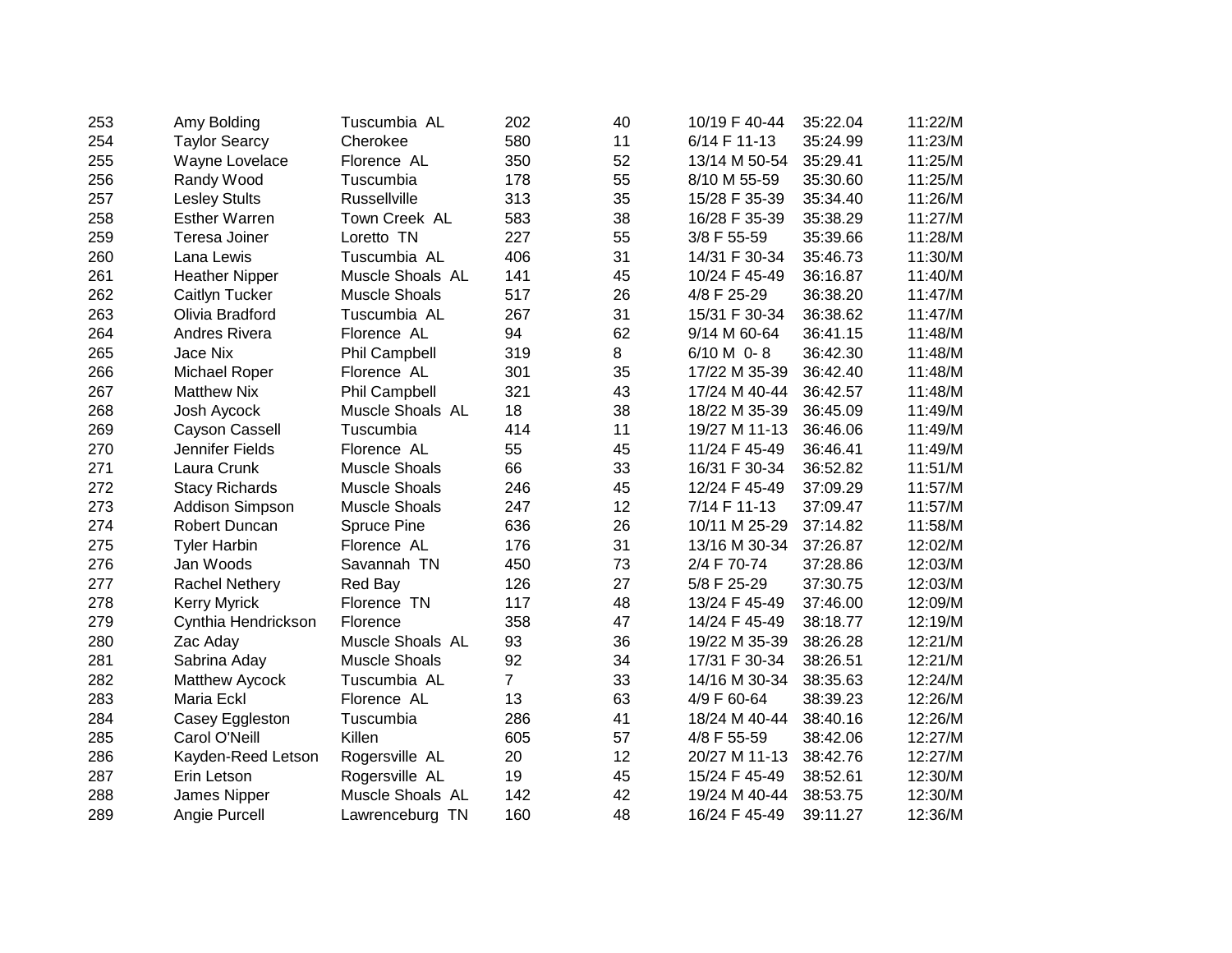| 290 | Liam Nethery             | Red Bay              | 125 | 6  | 7/10 M 0-8    | 39:21.19 | 12:39/M |
|-----|--------------------------|----------------------|-----|----|---------------|----------|---------|
| 291 | <b>Taylor Nethery</b>    | Red Bay              | 127 | 26 | 11/11 M 25-29 | 39:21.90 | 12:39/M |
| 292 | <b>Charlie Moore</b>     | Muscle Shoals AL     | 663 | 42 | 20/24 M 40-44 | 39:27.11 | 12:41/M |
| 293 | James Warren             | <b>Town Creek</b>    | 584 | 12 | 21/27 M 11-13 | 39:31.50 | 12:42/M |
| 294 | <b>Madison Pavlovec</b>  | Florence             | 216 | 21 | 5/10 F 20-24  | 39:33.94 | 12:43/M |
| 295 | Annie Belcher            | Columbia             | 33  | 47 | 17/24 F 45-49 | 39:40.28 | 12:45/M |
| 296 | Laken Raper              | Red Bay              | 404 | 29 | 6/8 F 25-29   | 39:43.10 | 12:46/M |
| 297 | Jill White               | Florence AL          | 359 | 50 | 9/20 F 50-54  | 39:45.43 | 12:47/M |
| 298 | <b>Courtney Sparks</b>   | Golden AL            | 251 | 27 | 7/8 F 25-29   | 39:47.11 | 12:48/M |
| 299 | <b>Hillary Bonner</b>    | Tuscumbia            | 428 | 11 | 8/14 F 11-13  | 39:48.84 | 12:48/M |
| 300 | <b>Lindsey Bonner</b>    | Tuscumbia AL         | 429 | 40 | 11/19 F 40-44 | 39:49.34 | 12:48/M |
| 301 | Kenzy Butler             | Florence AL          | 437 | 13 | 9/14 F 11-13  | 39:59.50 | 12:51/M |
| 302 | Solana Hendrickson       | Florence             | 590 | 17 | 5/5 F 17-19   | 40:10.66 | 12:55/M |
| 303 | Daysha Lowery            | Florence AL          | 262 | 36 | 17/28 F 35-39 | 40:16.42 | 12:57/M |
| 304 | Joanie Dewberry          | <b>Trinity AL</b>    | 407 | 39 | 18/28 F 35-39 | 40:29.81 | 13:01/M |
| 305 | Wendy Morgan             | Muscle Shoals AL     | 177 | 54 | 10/20 F 50-54 | 40:31.52 | 13:02/M |
| 306 | Donna Ellison            | Tuscumbia AL         | 65  | 50 | 11/20 F 50-54 | 40:34.11 | 13:03/M |
| 307 | <b>Brandi Deason</b>     | Pegram               | 572 | 36 | 19/28 F 35-39 | 40:35.73 | 13:03/M |
| 308 | Dwayne Murphy            | Russellville         | 86  | 40 | 21/24 M 40-44 | 40:52.20 | 13:08/M |
| 309 | Mary Harrelson           | <b>Muscle Shoals</b> | 445 | 46 | 18/24 F 45-49 | 41:03.65 | 13:12/M |
| 310 | Carol Jones              | Muscle Shoals AL     | 386 | 51 | 12/20 F 50-54 | 41:19.01 | 13:17/M |
| 311 | <b>Connor Frederick</b>  | <b>Muscle Shoals</b> | 362 | 11 | 22/27 M 11-13 | 41:33.24 | 13:22/M |
| 312 | Kayla McCarley           | Florence AL          | 621 | 9  | 5/6 F 9-10    | 41:45.35 | 13:25/M |
| 313 | Auburn Shukla            | Florence AL          | 305 | 44 | 12/19 F 40-44 | 42:03.18 | 13:31/M |
| 314 | <b>Brandi Montgomery</b> | Golden MS            | 61  | 38 | 20/28 F 35-39 | 42:24.29 | 13:38/M |
| 315 | Sammi McConnell          | Sheffield AL         | 98  | 34 | 18/31 F 30-34 | 42:39.80 | 13:43/M |
| 316 | <b>Tiffany Garner</b>    | Lexington            | 124 | 32 | 19/31 F 30-34 | 42:40.96 | 13:43/M |
| 317 | <b>Anthony Black</b>     | <b>Trinity AL</b>    | 110 | 54 | 14/14 M 50-54 | 42:59.92 | 13:49/M |
| 318 | Adelaide Isbell          | <b>Muscle Shoals</b> | 133 | 10 | 6/6 F 9-10    | 43:01.27 | 13:50/M |
| 319 | Stephanie Isbell         | <b>Muscle Shoals</b> | 134 | 45 | 19/24 F 45-49 | 43:01.30 | 13:50/M |
| 320 | <b>Brenda Mayes</b>      | Muscle Shoals AL     | 491 | 58 | 5/8 F 55-59   | 43:09.77 | 13:52/M |
| 321 | Mandi Wilson             | <b>Belmont MS</b>    | 681 | 42 | 13/19 F 40-44 | 43:17.26 | 13:55/M |
| 322 | <b>Jd Germany</b>        | Stantonville         | 449 | 86 | 2/4 M 75-99   | 43:35.41 | 14:01/M |
| 323 | <b>April Rogers</b>      | Muscle Shoals AL     | 222 | 33 | 20/31 F 30-34 | 43:36.56 | 14:01/M |
| 324 | <b>Robert Rogers</b>     | <b>Muscle Shoals</b> | 542 | 64 | 10/14 M 60-64 | 43:36.71 | 14:01/M |
| 325 | Jessica McCarley         | Florence AL          | 620 | 46 | 20/24 F 45-49 | 44:10.55 | 14:12/M |
| 326 | <b>Ashley Eck</b>        | Killen               | 594 | 36 | 21/28 F 35-39 | 44:11.14 | 14:12/M |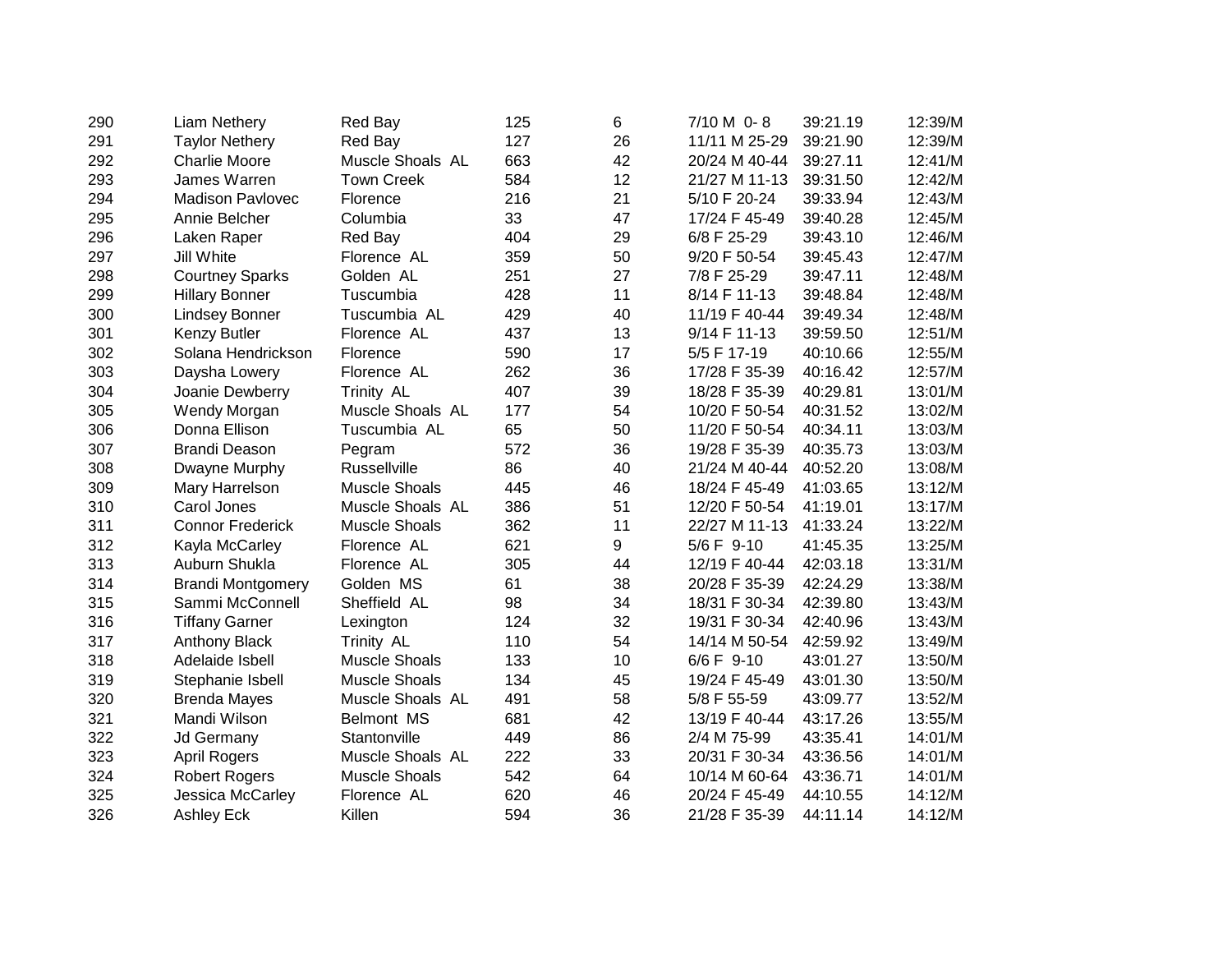| 327 | Ashley Schooley           | Florence             | 593 | 34             | 21/31 F 30-34 | 44:12.45 | 14:13/M |
|-----|---------------------------|----------------------|-----|----------------|---------------|----------|---------|
| 328 | Ashley Roper              | Florence AL          | 300 | 36             | 22/28 F 35-39 | 44:30.06 | 14:19/M |
| 329 | <b>Jim Beavers</b>        | Waynesboro TN        | 229 | 70             | 4/4 M 70-74   | 45:10.08 | 14:31/M |
| 330 | Jimmy Burns               | Florence AL          | 15  | 63             | 11/14 M 60-64 | 45:10.78 | 14:31/M |
| 331 | Nicki Darby               | Florence             | 215 | 48             | 21/24 F 45-49 | 45:29.20 | 14:37/M |
| 332 | Kim Wilson                | Tuscumbia            | 508 | 51             | 13/20 F 50-54 | 45:36.89 | 14:40/M |
| 333 | <b>Rosalind Ferrell</b>   | <b>Muscle Shoals</b> | 115 | 53             | 14/20 F 50-54 | 45:51.10 | 14:45/M |
| 334 | <b>Robin Swindle</b>      | <b>Phil Campbell</b> | 241 | 34             | 22/31 F 30-34 | 46:17.72 | 14:53/M |
| 335 | Logan Swindle             | <b>Phil Campbell</b> | 240 | 13             | 23/27 M 11-13 | 46:17.77 | 14:53/M |
| 336 | <b>Chloe Hendrickson</b>  | Florence             | 357 | 12             | 10/14 F 11-13 | 46:21.81 | 14:54/M |
| 337 | <b>Colton King</b>        | Sheffield            | 633 | 11             | 24/27 M 11-13 | 46:29.82 | 14:57/M |
| 338 | <b>Brently Adams</b>      | Phil Campbell        | 444 | 11             | 25/27 M 11-13 | 46:29.91 | 14:57/M |
| 339 | Debbie Windsor            | <b>Muscle Shoals</b> | 349 | 67             | 2/4 F 65-69   | 46:56.01 | 15:05/M |
| 340 | Anna Barksdale            | Tuscumbia AL         | 198 | 33             | 23/31 F 30-34 | 46:58.30 | 15:06/M |
| 341 | Elizabeth King            | Lexington AL         | 417 | 33             | 24/31 F 30-34 | 46:58.35 | 15:06/M |
| 342 | <b>Finn Tanner</b>        | Florence             | 462 | $\overline{7}$ | 8/10 M 0-8    | 46:59.33 | 15:06/M |
| 343 | Amy Smith                 | Florence AL          | 56  | 53             | 15/20 F 50-54 | 47:23.70 | 15:14/M |
| 344 | Michael Seeger            | <b>Muscle Shoals</b> | 122 | 12             | 26/27 M 11-13 | 47:25.81 | 15:15/M |
| 345 | Max Hester                | Florence AL          | 147 | 63             | 12/14 M 60-64 | 47:40.83 | 15:20/M |
| 346 | Pam Martin                | Tuscumbia            | 533 | 63             | 5/9 F 60-64   | 47:49.86 | 15:23/M |
| 347 | <b>Chris Martin</b>       | Tuscumbia            | 532 | 56             | 9/10 M 55-59  | 47:49.91 | 15:23/M |
| 348 | Sue Burcham               | Booneville MS        | 9   | 79             | 1/1 F 75-99   | 47:52.76 | 15:23/M |
| 349 | Abby Hovater              | Sheffield AL         | 16  | 37             | 23/28 F 35-39 | 48:04.62 | 15:27/M |
| 350 | <b>Brittany Lindley</b>   | Sheffield AL         | 152 | 31             | 25/31 F 30-34 | 48:05.15 | 15:28/M |
| 351 | <b>Tandy Blackwell</b>    | Athens               | 628 | 50             | 16/20 F 50-54 | 48:20.35 | 15:32/M |
| 352 | Karen Lindsey             | Pensacola            | 630 | 51             | 17/20 F 50-54 | 48:20.36 | 15:32/M |
| 353 | Mary Jo Rivera            | Florence AL          | 96  | 51             | 18/20 F 50-54 | 48:26.58 | 15:34/M |
| 354 | Kim Hale                  | Haleyville           | 88  | 47             | 22/24 F 45-49 | 48:38.37 | 15:38/M |
| 355 | Sharon Campbell           | Athens               | 345 | 32             | 26/31 F 30-34 | 49:02.89 | 15:46/M |
| 356 | Linda Smith               | Florence AL          | 204 | 65             | 3/4 F 65-69   | 49:11.79 | 15:49/M |
| 357 | Jan Sherrill              | Town Creek AL        | 250 | 61             | 6/9 F 60-64   | 49:11.92 | 15:49/M |
| 358 | Stephanie Coker           | Florence AL          | 568 | 44             | 14/19 F 40-44 | 49:20.10 | 15:52/M |
| 359 | Frank Key                 | Madison AL           | 73  | 91             | 3/4 M 75-99   | 49:27.31 | 15:54/M |
| 360 | <b>Brooklynn Davis</b>    | <b>Muscle Shoals</b> | 385 | 13             | 11/14 F 11-13 | 49:28.00 | 15:54/M |
| 361 | <b>Charlee Richardson</b> | Tuscumbia AL         | 382 | 16             | 8/9 F 14-16   | 49:28.43 | 15:54/M |
| 362 | <b>Grace Hellums</b>      | Tuscumbia AL         | 53  | 14             | 9/9 F 14-16   | 49:35.22 | 15:57/M |
| 363 | Jordan Horton             | <b>Muscle Shoals</b> | 488 | 32             | 27/31 F 30-34 | 49:43.41 | 15:59/M |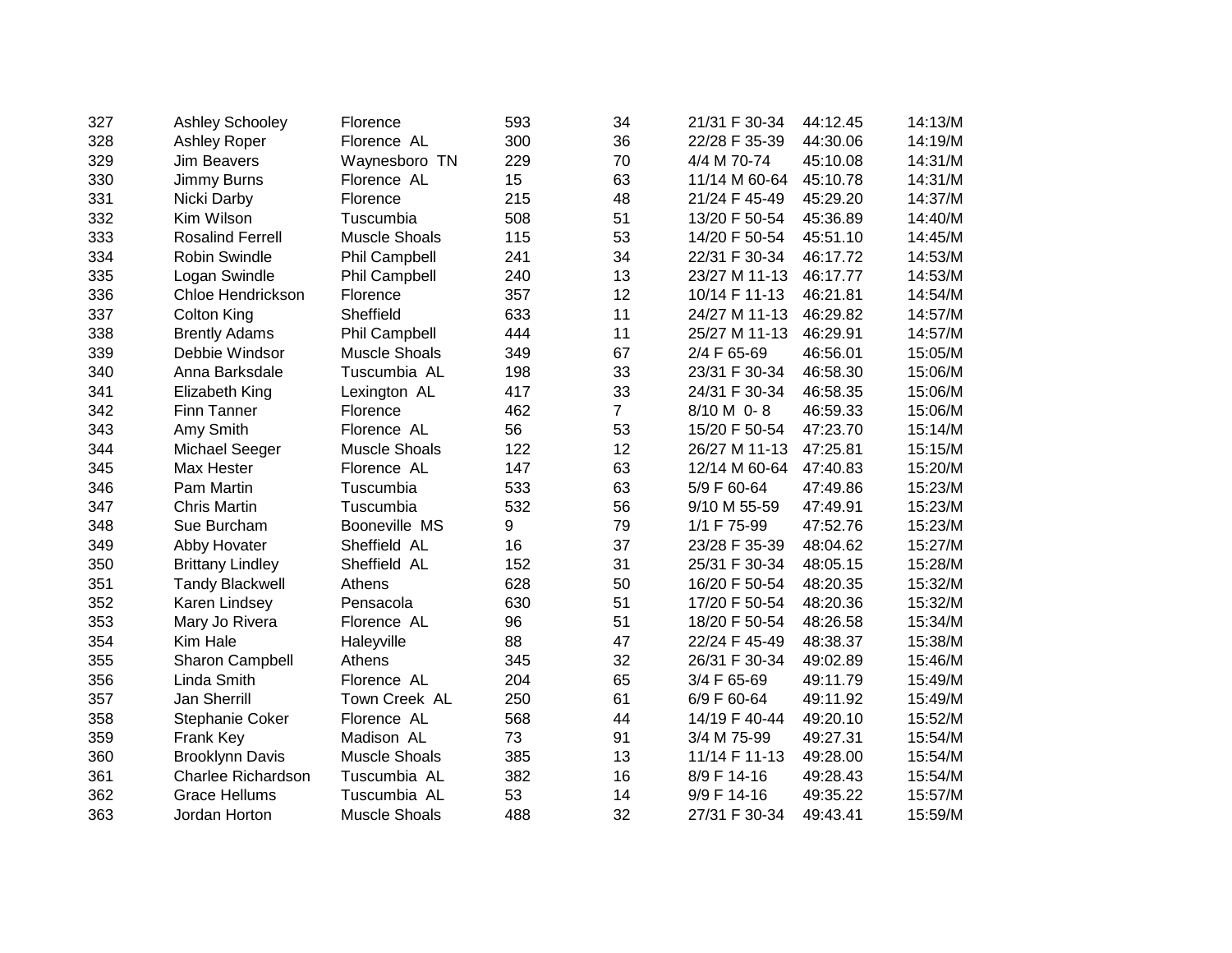| 364 | <b>Cherie Horton</b>      | Killen               | 487  | 63 | 7/9 F 60-64   | 49:43.49 | 15:59/M |
|-----|---------------------------|----------------------|------|----|---------------|----------|---------|
| 365 | Lori Hellums              | Tuscumbia AL         | 54   | 42 | 15/19 F 40-44 | 49:45.53 | 16:00/M |
| 366 | Lamanada Richardson       | Tuscumbia            | 381  | 42 | 16/19 F 40-44 | 49:45.70 | 16:00/M |
| 367 | Leann Milner              | <b>Muscle Shoals</b> | 120  | 36 | 24/28 F 35-39 | 50:07.87 | 16:07/M |
| 368 | <b>Rush Milner</b>        | <b>Muscle Shoals</b> | 121  | 35 | 20/22 M 35-39 | 50:08.18 | 16:07/M |
| 369 | Jess Eastep               | Florence             | 279  | 40 | 22/24 M 40-44 | 50:17.42 | 16:10/M |
| 370 | Ashton Aycock             | Muscle Shoals AL     | 1    | 34 | 28/31 F 30-34 | 50:56.65 | 16:23/M |
| 371 | <b>Tina Seifert</b>       | <b>Russellville</b>  | 516  | 46 | 23/24 F 45-49 | 50:56.77 | 16:23/M |
| 372 | <b>Chris McGee</b>        | Florence             | 274  | 23 | 9/9 M 20-24   | 51:03.07 | 16:25/M |
| 373 | <b>Tommy Cummings</b>     | Muscle Shoals AL     | 278  | 43 | 23/24 M 40-44 | 51:10.70 | 16:27/M |
| 374 | <b>Reagan Cummings</b>    | Muscle Shoals AL     | 277  | 12 | 12/14 F 11-13 | 51:10.75 | 16:27/M |
| 375 | Layken Mandeville         | Killen               | 371  | 31 | 29/31 F 30-34 | 51:54.43 | 16:41/M |
| 376 | <b>William Dempsey</b>    | Sheffield            | 370  | 30 | 15/16 M 30-34 | 51:54.56 | 16:41/M |
| 377 | Rebecca Kent              | <b>Muscle Shoals</b> | 418  | 43 | 17/19 F 40-44 | 52:13.54 | 16:47/M |
| 378 | Denise Hodge              | Decatur              | 390  | 37 | 25/28 F 35-39 | 52:13.91 | 16:47/M |
| 379 | Pamelah Wilson            | <b>Russellville</b>  | 1038 | 11 | 13/14 F 11-13 | 52:13.93 | 16:47/M |
| 380 | Kimberlee Eastep          | Florence             | 280  | 43 | 18/19 F 40-44 | 52:40.05 | 16:56/M |
| 381 | Morgan McGee              | Florence             | 275  | 24 | 6/10 F 20-24  | 52:40.59 | 16:56/M |
| 382 | Estrella Rosas            | Muscle Shoals AL     | 676  | 21 | 7/10 F 20-24  | 52:41.58 | 16:56/M |
| 383 | Nia Beard                 | Florence             | 379  | 23 | 8/10 F 20-24  | 52:42.35 | 16:57/M |
| 384 | Dobye Willis              | New Market AL        | 692  | 43 | 24/24 M 40-44 | 52:43.63 | 16:57/M |
| 385 | Sally Moore               | Red Bay AL           | 493  | 66 | 4/4 F 65-69   | 52:50.20 | 16:59/M |
| 386 | <b>Brooklyn Yancey</b>    | <b>Russellville</b>  | 285  | 24 | 9/10 F 20-24  | 52:50.28 | 16:59/M |
| 387 | Keylee Allison            | Russellville         | 270  | 27 | 8/8 F 25-29   | 52:50.44 | 16:59/M |
| 388 | <b>Isaac Parker</b>       | <b>Phil Campbell</b> | 331  | 10 | 9/9 M 9-10    | 53:03.54 | 17:03/M |
| 389 | Jessie Parker             | <b>Phil Campbell</b> | 332  | 39 | 21/22 M 35-39 | 53:03.91 | 17:03/M |
| 390 | Justise Bowling           | <b>Phil Campbell</b> | 527  | 11 | 14/14 F 11-13 | 53:15.68 | 17:07/M |
| 391 | Allie Thrasher            | Russellville AL      | 578  | 31 | 30/31 F 30-34 | 53:36.85 | 17:14/M |
| 392 | Samantha Hartsell         | Russellville         | 295  | 43 | 19/19 F 40-44 | 53:48.90 | 17:18/M |
| 393 | Hannah Belcher            | Columbia             | 68   | 21 | 10/10 F 20-24 | 54:15.27 | 17:27/M |
| 394 | <b>Patrick Hutchinson</b> | <b>Brentwood</b>     | 531  | 58 | 10/10 M 55-59 | 54:24.52 | 17:30/M |
| 395 | <b>Becky Hutchinson</b>   | <b>Brentwood</b>     | 530  | 55 | 6/8 F 55-59   | 54:24.73 | 17:30/M |
| 396 | <b>Tommy Stine</b>        | Corinth MS           | 4    | 76 | 4/4 M 75-99   | 54:34.49 | 17:33/M |
| 397 | <b>Allison Smalley</b>    | Florence             | 396  | 36 | 26/28 F 35-39 | 54:43.53 | 17:36/M |
| 398 | Regina Brewer             | Florence AL          | 421  | 59 | 7/8 F 55-59   | 54:43.58 | 17:36/M |
| 399 | <b>Dusty Farmer</b>       | Florence             | 619  | 33 | 16/16 M 30-34 | 56:06.32 | 18:02/M |
| 400 | <b>Brente Jeffreys</b>    | Red Bay AL           | 554  | 64 | 13/14 M 60-64 | 56:21.48 | 18:07/M |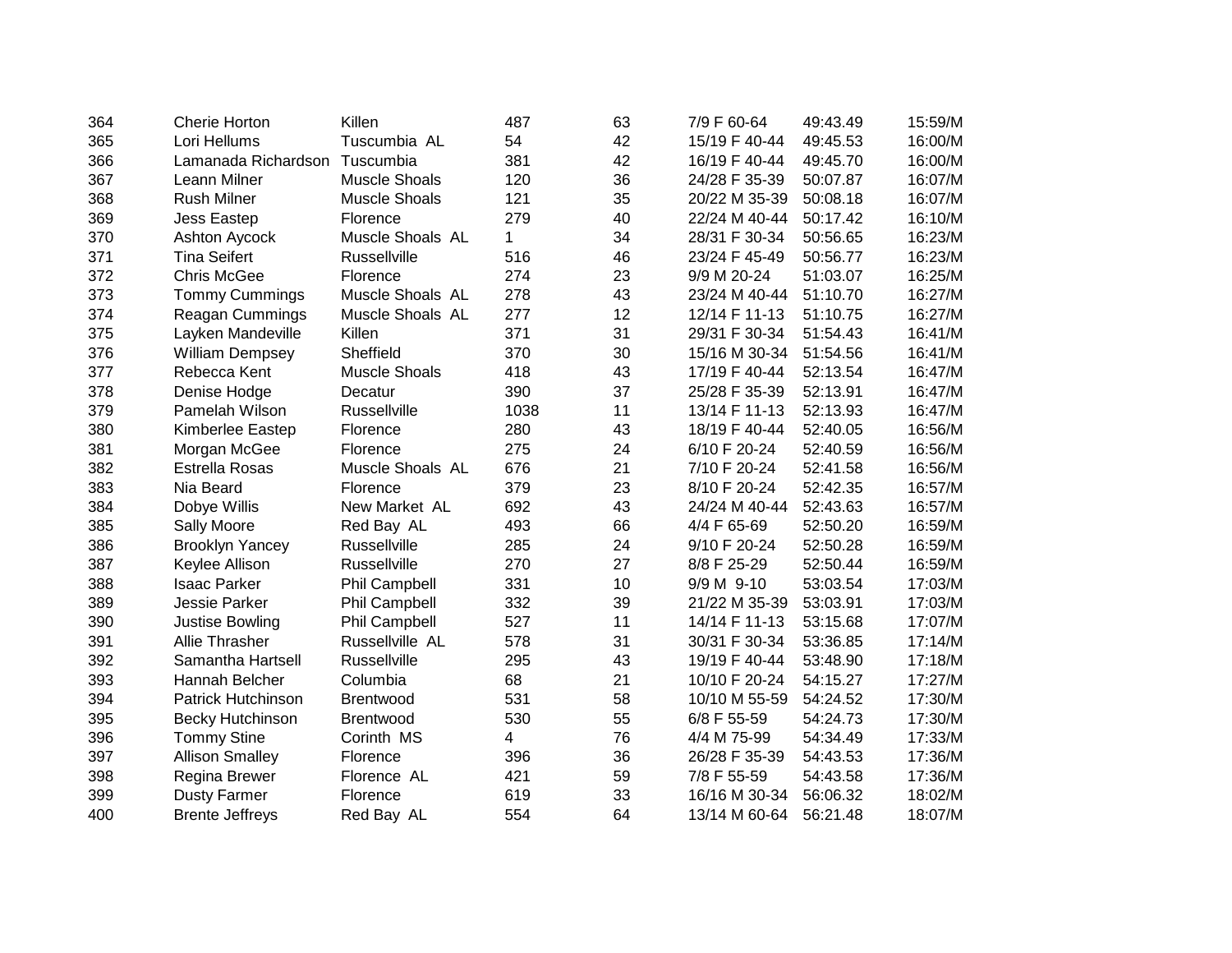| 401 | Jamie Hargett        | Spruce Pine AL    | 483 | 61 | 8/9 F 60-64   | 56:56.80   | 18:18/M |
|-----|----------------------|-------------------|-----|----|---------------|------------|---------|
| 402 | <b>Charlie Burns</b> | Florence AL       | 482 | 6  | $9/10 M$ 0-8  | 56:57.01   | 18:19/M |
| 403 | Eliana Henderson     | Atlanta           | 116 | 30 | 31/31 F 30-34 | 56:59.10   | 18:19/M |
| 404 | Reginna Burrell      | Muscle Shoals     | 119 | 38 | 27/28 F 35-39 | 57:00.31   | 18:20/M |
| 405 | Karen Fancher        | Guntersville AL   | 21  | 54 | 19/20 F 50-54 | 57:03.21   | 18:21/M |
| 406 | <b>Brian Yarger</b>  | Guntersville      | 22  | 60 | 14/14 M 60-64 | 57:03.23   | 18:21/M |
| 407 | <b>Carrie Faires</b> | <b>Florence</b>   | 354 | 53 | 20/20 F 50-54 | 57:04.78   | 18:21/M |
| 408 | Paula Roden          | Killen AL         | 210 | 49 | 24/24 F 45-49 | 57:04.89   | 18:21/M |
| 409 | Josh Belcher         | Columbia          | 34  | 39 | 22/22 M 35-39 | 57:17.17   | 18:25/M |
| 410 | <b>Brennan Agee</b>  | <b>Town Creek</b> | 536 | 6  | $10/10 M$ 0-8 | 59:37.43   | 19:10/M |
| 411 | Amber Jewell         | <b>Town Creek</b> | 537 | 35 | 28/28 F 35-39 | 59:37.45   | 19:10/M |
| 412 | Gloria Watson        | Leighton AL       | 448 | 63 | $9/9$ F 60-64 | 59:43.90   | 19:12/M |
| 413 | Maggie Armstrong     | Florence AL       | 655 | 71 | 3/4 F 70-74   | 59:44.37   | 19:12/M |
| 414 | Breean Darby         | Florence          | 214 | 13 | 27/27 M 11-13 | 1:00:09.39 | 19:20/M |
| 415 | Margarret Wilson     | Florence          | 217 | 74 | 4/4 F 70-74   | 1:00:15.17 | 19:22/M |
| 416 | Michelle Ellington   | Florence          | 577 | 56 | 8/8 F 55-59   | 1:00:56.54 | 19:36/M |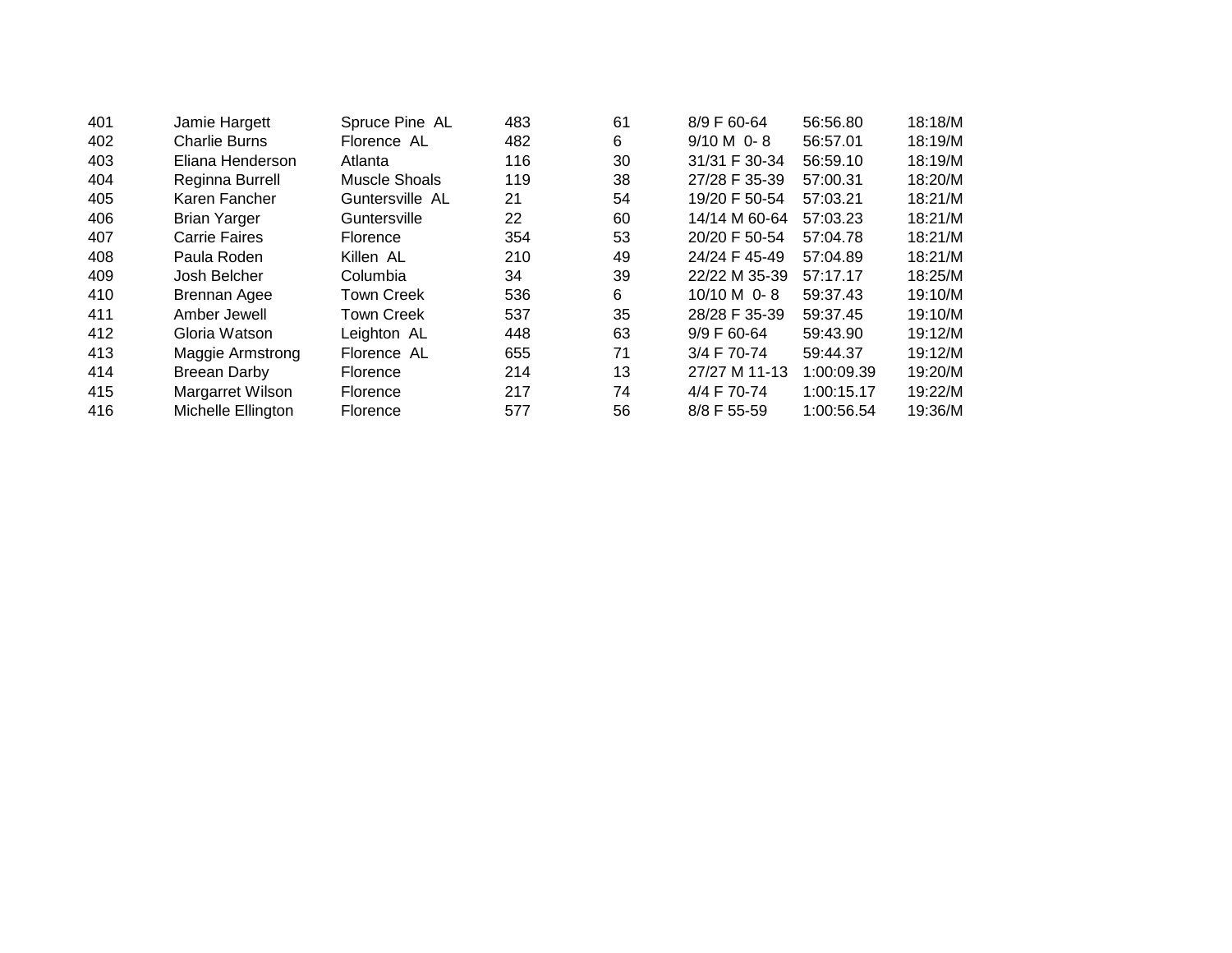## Swampers/RRCA S/E Region 5k Championships Age Group Results April 30, 2022 Results by RIVER CITY RUNNERS

5K Female Open Winners

| Place                        | Name                   | City                 | Age            | Overall          | <b>Total Time</b> |
|------------------------------|------------------------|----------------------|----------------|------------------|-------------------|
| 1                            | Valerie Grosso         | Killen               | 20             | 8                | 20:24.84          |
| 2                            | Phoebe Moon            | Florence AL          | 21             | 33               | 23:07.36          |
| 3                            | Lauren Bernard         | Tuscumbia AL         | 16             | 36               | 23:22.93          |
| Male Open Winners            |                        |                      |                |                  |                   |
| Place                        | Name                   | City                 | Age            | Overall          | <b>Total Time</b> |
| 1                            | <b>Robert Perdue</b>   | Russellville AL      | 53             | 1                | 17:50.91          |
| $\boldsymbol{2}$             | Pedro Bahena           | Phil Campbell AL     | 45             | $\boldsymbol{2}$ | 17:59.10          |
| 3                            | <b>Blake Yarbrough</b> | Town Creek AL        | 33             | 3                | 18:26.74          |
| <b>Female Master Winners</b> |                        |                      |                |                  |                   |
| Place                        | Name                   | City                 | Age            | Overall          | <b>Total Time</b> |
| 1                            | Vivian Zou             | Florence             | 51             | 46               | 24:14.51          |
| <b>Male Master Winners</b>   |                        |                      |                |                  |                   |
| Place                        | Name                   | City                 | Age            | Overall          | <b>Total Time</b> |
| 1                            | <b>Raymond Shultz</b>  | Sheffield AL         | 40             | 9                | 20:28.11          |
| Female Grand Master Wi       |                        |                      |                |                  |                   |
| Place                        | Name                   | City                 | Age            | Overall          | <b>Total Time</b> |
| 1                            | Sherea Burns           | Florence AL          | 61             | 70               | 26:09.68          |
| Male Grand Master Winn       |                        |                      |                |                  |                   |
| Place                        | Name                   | City                 | Age            | Overall          | <b>Total Time</b> |
| 1                            | <b>Brian Ingle</b>     | Florence AL          | 62             | 12               | 20:53.39          |
| Female 8 and Under           |                        |                      |                |                  |                   |
| Place                        | Name                   | City                 | Age            | Overall          | <b>Total Time</b> |
| 1                            | Lexa Aycock            | Muscle Shoals AL     | 7              | 240              | 34:54.23          |
| Male 8 and under             |                        |                      |                |                  |                   |
| Place                        | Name                   | City                 | Age            | Overall          | <b>Total Time</b> |
| 1                            | Sawyer Nipper          | Muscle Shoals AL     | 8              | 113              | 27:56.96          |
| $\overline{c}$               | <b>Bryant Davis</b>    | Tuscumbia            | 8              | 125              | 28:34.30          |
| 3                            | Lincoln McNutt         | <b>Muscle Shoals</b> | $\overline{7}$ | 174              | 30:55.40          |
| 4                            | Kainan Thrasher        | Russellville         | 7              | 198              | 32:14.59          |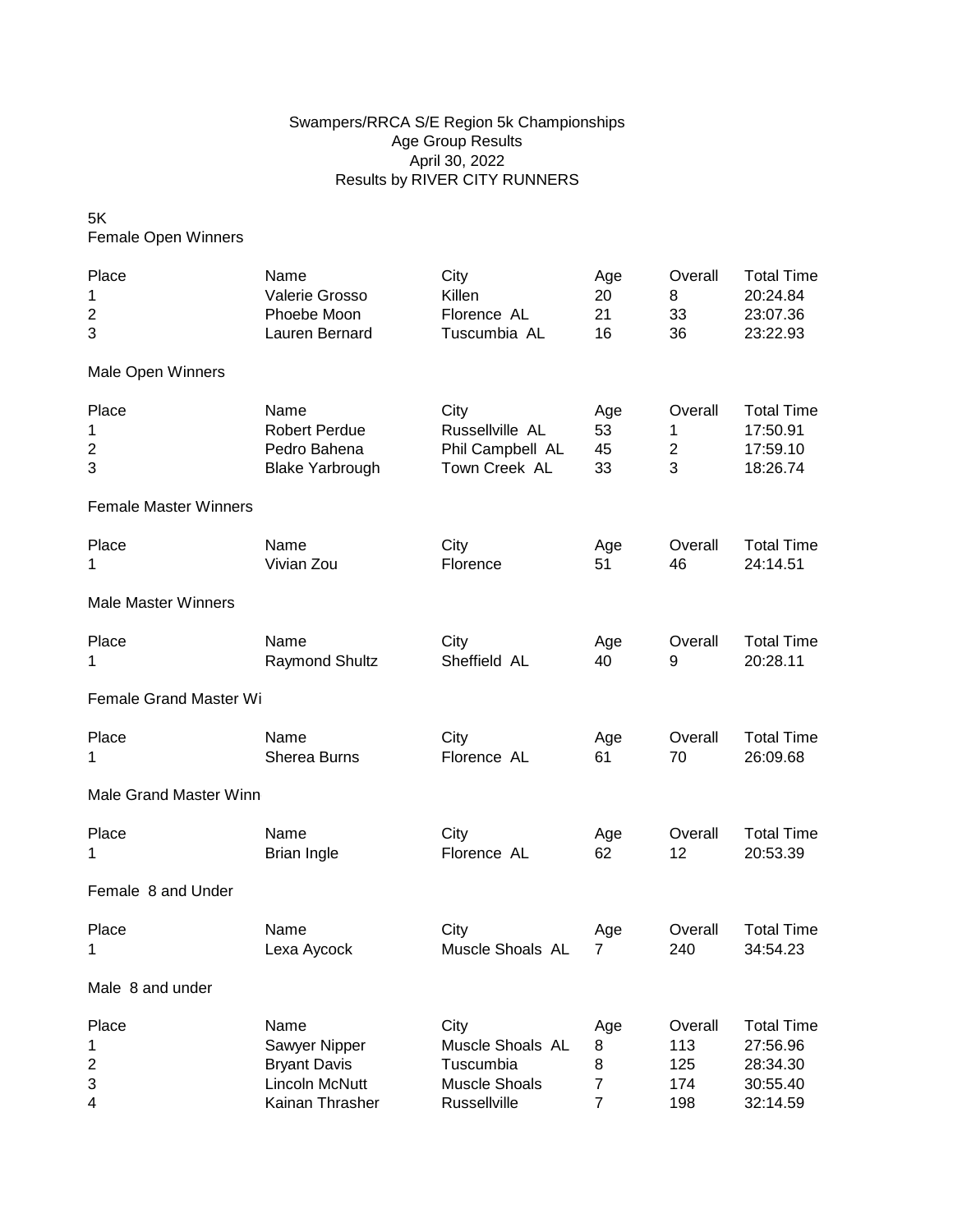| 5                                                                                                              | Rylan Barksdale                                                                                                                                                                                                                                                                               | Tuscumbia AL                                                                                                                                                                                                                                       | 8                                                                                       | 251                                                                                                      | 35:20.45                                                                                                                                                                                  |
|----------------------------------------------------------------------------------------------------------------|-----------------------------------------------------------------------------------------------------------------------------------------------------------------------------------------------------------------------------------------------------------------------------------------------|----------------------------------------------------------------------------------------------------------------------------------------------------------------------------------------------------------------------------------------------------|-----------------------------------------------------------------------------------------|----------------------------------------------------------------------------------------------------------|-------------------------------------------------------------------------------------------------------------------------------------------------------------------------------------------|
| 6                                                                                                              | Jace Nix                                                                                                                                                                                                                                                                                      | <b>Phil Campbell</b>                                                                                                                                                                                                                               | 8                                                                                       | 265                                                                                                      | 36:42.30                                                                                                                                                                                  |
| 7                                                                                                              | Liam Nethery                                                                                                                                                                                                                                                                                  | Red Bay                                                                                                                                                                                                                                            | 6                                                                                       | 290                                                                                                      | 39:21.19                                                                                                                                                                                  |
| 8                                                                                                              | Finn Tanner                                                                                                                                                                                                                                                                                   | Florence                                                                                                                                                                                                                                           | 7                                                                                       | 342                                                                                                      | 46:59.33                                                                                                                                                                                  |
| 9                                                                                                              | <b>Charlie Burns</b>                                                                                                                                                                                                                                                                          | Florence AL                                                                                                                                                                                                                                        | 6                                                                                       | 402                                                                                                      | 56:57.01                                                                                                                                                                                  |
| 10                                                                                                             | <b>Brennan Agee</b>                                                                                                                                                                                                                                                                           | <b>Town Creek</b>                                                                                                                                                                                                                                  | 6                                                                                       | 410                                                                                                      | 59:37.43                                                                                                                                                                                  |
| Female 9 to 10                                                                                                 |                                                                                                                                                                                                                                                                                               |                                                                                                                                                                                                                                                    |                                                                                         |                                                                                                          |                                                                                                                                                                                           |
| Place                                                                                                          | Name                                                                                                                                                                                                                                                                                          | City                                                                                                                                                                                                                                               | Age                                                                                     | Overall                                                                                                  | <b>Total Time</b>                                                                                                                                                                         |
| 1                                                                                                              | Lucy Hughston                                                                                                                                                                                                                                                                                 | Tuscumbia                                                                                                                                                                                                                                          | 10                                                                                      | 72                                                                                                       | 26:15.53                                                                                                                                                                                  |
| $\overline{\mathbf{c}}$                                                                                        | Avery Wells                                                                                                                                                                                                                                                                                   | Phil Campbell AL                                                                                                                                                                                                                                   | 10                                                                                      | 164                                                                                                      | 30:36.52                                                                                                                                                                                  |
| 3                                                                                                              | <b>Addie Gilbert</b>                                                                                                                                                                                                                                                                          | Spruce Pine                                                                                                                                                                                                                                        | 10                                                                                      | 182                                                                                                      | 31:24.60                                                                                                                                                                                  |
| 4                                                                                                              | Farrah Henson                                                                                                                                                                                                                                                                                 | Tuscumbia AL                                                                                                                                                                                                                                       | 10                                                                                      | 246                                                                                                      | 35:07.36                                                                                                                                                                                  |
| 5                                                                                                              | Kayla McCarley                                                                                                                                                                                                                                                                                | Florence AL                                                                                                                                                                                                                                        | 9                                                                                       | 312                                                                                                      | 41:45.35                                                                                                                                                                                  |
| 6                                                                                                              | Adelaide Isbell                                                                                                                                                                                                                                                                               | <b>Muscle Shoals</b>                                                                                                                                                                                                                               | 10                                                                                      | 318                                                                                                      | 43:01.27                                                                                                                                                                                  |
| Male 9 to 10                                                                                                   |                                                                                                                                                                                                                                                                                               |                                                                                                                                                                                                                                                    |                                                                                         |                                                                                                          |                                                                                                                                                                                           |
| Place                                                                                                          | Name                                                                                                                                                                                                                                                                                          | City                                                                                                                                                                                                                                               | Age                                                                                     | Overall                                                                                                  | <b>Total Time</b>                                                                                                                                                                         |
| 1                                                                                                              | Cooper Buchanan                                                                                                                                                                                                                                                                               | Tuscumbia                                                                                                                                                                                                                                          | 9                                                                                       | 55                                                                                                       | 25:06.69                                                                                                                                                                                  |
| $\overline{c}$                                                                                                 | <b>Uriah Fisher</b>                                                                                                                                                                                                                                                                           | <b>Russellville</b>                                                                                                                                                                                                                                | 10                                                                                      | 114                                                                                                      | 28:00.62                                                                                                                                                                                  |
| 3                                                                                                              | Lucas Walker                                                                                                                                                                                                                                                                                  | Florence AL                                                                                                                                                                                                                                        | 9                                                                                       | 124                                                                                                      | 28:31.66                                                                                                                                                                                  |
| 4                                                                                                              | Jacob Hartsell                                                                                                                                                                                                                                                                                | <b>Russellville</b>                                                                                                                                                                                                                                | 10                                                                                      | 137                                                                                                      | 29:27.10                                                                                                                                                                                  |
| 5                                                                                                              | Xander Gonzalez                                                                                                                                                                                                                                                                               | <b>Muscle Shoals</b>                                                                                                                                                                                                                               | 10                                                                                      | 165                                                                                                      | 30:39.02                                                                                                                                                                                  |
| 6                                                                                                              | Warren Hubbard                                                                                                                                                                                                                                                                                | <b>Muscle Shoals</b>                                                                                                                                                                                                                               | 10                                                                                      | 166                                                                                                      | 30:39.46                                                                                                                                                                                  |
| 7                                                                                                              | <b>Isak Haros</b>                                                                                                                                                                                                                                                                             | Florence AL                                                                                                                                                                                                                                        | 10                                                                                      | 195                                                                                                      | 32:07.81                                                                                                                                                                                  |
| 8                                                                                                              | <b>Drew Nipper</b>                                                                                                                                                                                                                                                                            | Muscle Shoals AL                                                                                                                                                                                                                                   | 10                                                                                      | 238                                                                                                      | 34:43.83                                                                                                                                                                                  |
| 9                                                                                                              | <b>Isaac Parker</b>                                                                                                                                                                                                                                                                           | <b>Phil Campbell</b>                                                                                                                                                                                                                               | 10                                                                                      | 388                                                                                                      | 53:03.54                                                                                                                                                                                  |
| Female 11 to 13                                                                                                |                                                                                                                                                                                                                                                                                               |                                                                                                                                                                                                                                                    |                                                                                         |                                                                                                          |                                                                                                                                                                                           |
| Place<br>1<br>$\overline{c}$<br>3<br>4<br>5<br>6<br>7<br>8<br>9<br>10<br>11<br>12<br>13<br>14<br>Male 11 to 13 | Name<br>Sara Walker<br>Saydee Coan<br>Madison Rikard<br><b>Bree Bolding</b><br>Khloe Haynes<br><b>Taylor Searcy</b><br>Addison Simpson<br><b>Hillary Bonner</b><br>Kenzy Butler<br><b>Chloe Hendrickson</b><br><b>Brooklynn Davis</b><br>Reagan Cummings<br>Pamelah Wilson<br>Justise Bowling | City<br>Florence AL<br><b>Town Creek</b><br>Florence<br>Tuscumbia AL<br>Moulton AL<br>Cherokee<br><b>Muscle Shoals</b><br>Tuscumbia<br>Florence AL<br>Florence<br><b>Muscle Shoals</b><br>Muscle Shoals AL<br>Russellville<br><b>Phil Campbell</b> | Age<br>11<br>12<br>11<br>13<br>11<br>11<br>12<br>11<br>13<br>12<br>13<br>12<br>11<br>11 | Overall<br>57<br>135<br>168<br>185<br>225<br>254<br>273<br>299<br>301<br>336<br>360<br>374<br>379<br>390 | <b>Total Time</b><br>25:12.79<br>29:07.34<br>30:49.21<br>31:28.29<br>33:38.21<br>35:24.99<br>37:09.47<br>39:48.84<br>39:59.50<br>46:21.81<br>49:28.00<br>51:10.75<br>52:13.93<br>53:15.68 |
| Place                                                                                                          | Name                                                                                                                                                                                                                                                                                          | City                                                                                                                                                                                                                                               | Age                                                                                     | Overall                                                                                                  | <b>Total Time</b>                                                                                                                                                                         |
| 1                                                                                                              | Dylan Blackburn                                                                                                                                                                                                                                                                               | Florence                                                                                                                                                                                                                                           | 13                                                                                      | 20                                                                                                       | 21:42.08                                                                                                                                                                                  |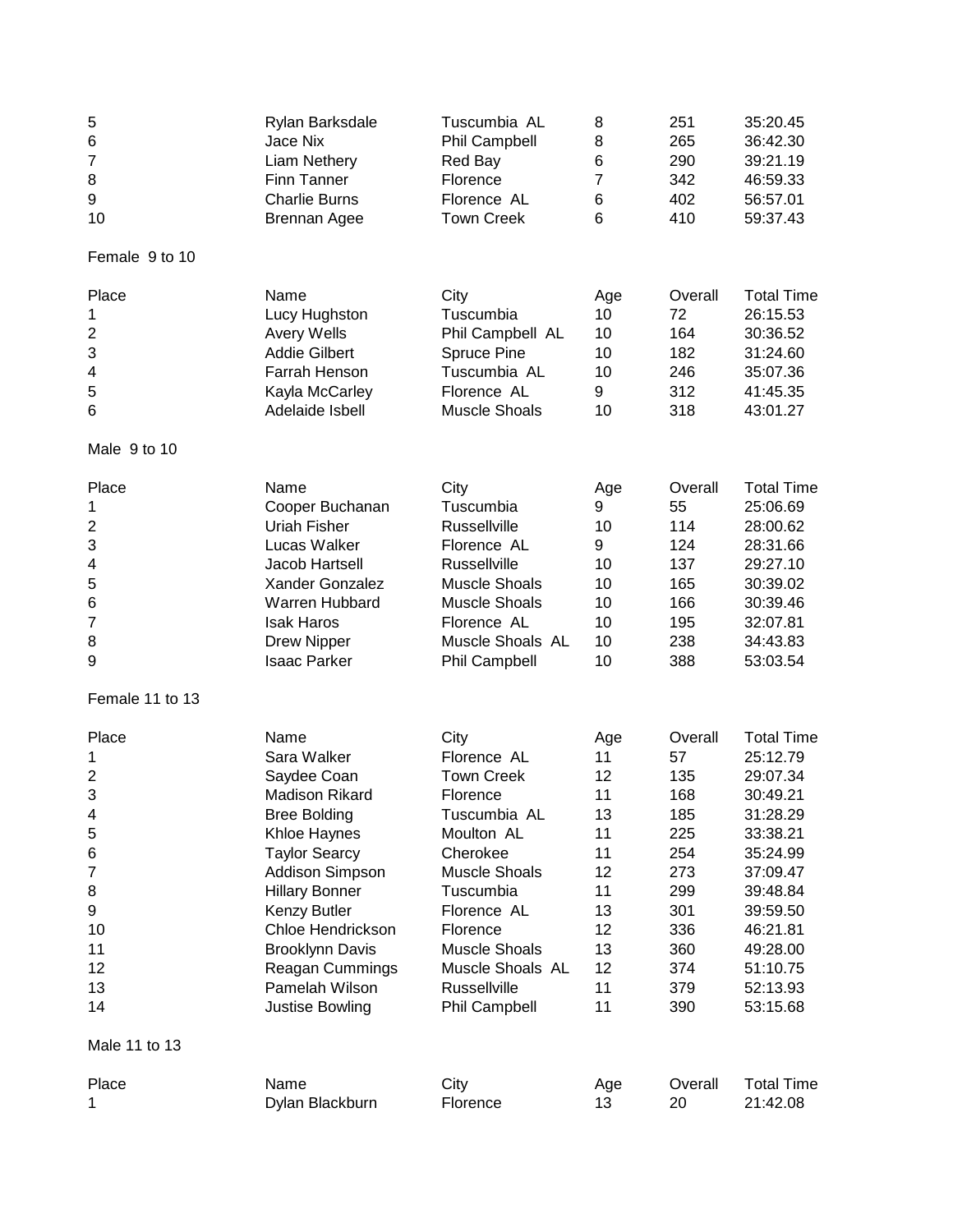| $\overline{\mathbf{c}}$<br>3<br>4<br>5<br>6<br>7<br>8<br>9<br>10<br>11<br>12<br>13<br>14<br>15<br>16<br>17<br>18<br>19<br>20<br>21<br>22<br>23 | Liam McGuire<br><b>Everette Minshew</b><br><b>Boone Stewart</b><br>Jonah Hodge<br>Luke Walls<br><b>Brayden Montgomery</b><br>Levi Nix<br>Slade Richardson<br>Logan Landers<br>Xan McNutt<br>Xavier Gonzalez<br>Ciro Tovar<br>Caden Willis<br>Jaxon Craft<br>Eugene Gonzalez<br><b>Trey Tanner</b><br>Noah Avery<br>Cayson Cassell<br>Kayden-Reed Letson<br>James Warren<br><b>Connor Frederick</b><br>Logan Swindle | Muscle Shoals AL<br>Russellville AL<br>Hillsboro AL<br>Decatur<br>Muscle Shoals AL<br>Golden MS<br><b>Phil Campbell</b><br>Spruce Pine<br>Tuscumbia<br>Muscle Shoals AL<br><b>Muscle Shoals</b><br>Tuscumbia<br><b>Muscle Shoals</b><br><b>Muscle Shoals</b><br>Tuscumbia AL<br>Florence<br>Tuscumbia<br>Tuscumbia<br>Rogersville AL<br><b>Town Creek</b><br><b>Muscle Shoals</b><br><b>Phil Campbell</b> | 13<br>13<br>12<br>12<br>12<br>13<br>11<br>13<br>12<br>12<br>12<br>11<br>13<br>11<br>12<br>12<br>11<br>11<br>12<br>12<br>11<br>13 | 21<br>24<br>26<br>32<br>59<br>64<br>75<br>100<br>110<br>123<br>128<br>132<br>156<br>177<br>203<br>227<br>244<br>269<br>286<br>293<br>311<br>335 | 21:47.48<br>22:08.40<br>22:27.62<br>23:02.38<br>25:15.94<br>25:38.61<br>26:17.06<br>27:07.11<br>27:45.00<br>28:29.89<br>28:45.85<br>28:53.90<br>30:12.90<br>31:00.22<br>32:22.02<br>33:42.57<br>35:06.02<br>36:46.06<br>38:42.76<br>39:31.50<br>41:33.24<br>46:17.77 |
|------------------------------------------------------------------------------------------------------------------------------------------------|---------------------------------------------------------------------------------------------------------------------------------------------------------------------------------------------------------------------------------------------------------------------------------------------------------------------------------------------------------------------------------------------------------------------|-----------------------------------------------------------------------------------------------------------------------------------------------------------------------------------------------------------------------------------------------------------------------------------------------------------------------------------------------------------------------------------------------------------|----------------------------------------------------------------------------------------------------------------------------------|-------------------------------------------------------------------------------------------------------------------------------------------------|----------------------------------------------------------------------------------------------------------------------------------------------------------------------------------------------------------------------------------------------------------------------|
| 24                                                                                                                                             | Colton King                                                                                                                                                                                                                                                                                                                                                                                                         | Sheffield                                                                                                                                                                                                                                                                                                                                                                                                 | 11                                                                                                                               | 337                                                                                                                                             | 46:29.82                                                                                                                                                                                                                                                             |
| 25                                                                                                                                             | <b>Brently Adams</b>                                                                                                                                                                                                                                                                                                                                                                                                | Phil Campbell                                                                                                                                                                                                                                                                                                                                                                                             | 11                                                                                                                               | 338                                                                                                                                             | 46:29.91                                                                                                                                                                                                                                                             |
| 26                                                                                                                                             | Michael Seeger                                                                                                                                                                                                                                                                                                                                                                                                      | <b>Muscle Shoals</b>                                                                                                                                                                                                                                                                                                                                                                                      | 12                                                                                                                               | 344                                                                                                                                             | 47:25.81                                                                                                                                                                                                                                                             |
| 27                                                                                                                                             | <b>Breean Darby</b>                                                                                                                                                                                                                                                                                                                                                                                                 | Florence                                                                                                                                                                                                                                                                                                                                                                                                  | 13                                                                                                                               | 414                                                                                                                                             | 1:00:09.39                                                                                                                                                                                                                                                           |
| Female 14 to 16                                                                                                                                |                                                                                                                                                                                                                                                                                                                                                                                                                     |                                                                                                                                                                                                                                                                                                                                                                                                           |                                                                                                                                  |                                                                                                                                                 |                                                                                                                                                                                                                                                                      |
| Place                                                                                                                                          | Name                                                                                                                                                                                                                                                                                                                                                                                                                | City                                                                                                                                                                                                                                                                                                                                                                                                      | Age                                                                                                                              | Overall                                                                                                                                         | <b>Total Time</b>                                                                                                                                                                                                                                                    |
| 1                                                                                                                                              | Gracie Benson                                                                                                                                                                                                                                                                                                                                                                                                       | Florence AL                                                                                                                                                                                                                                                                                                                                                                                               | 14                                                                                                                               | 121                                                                                                                                             | 28:24.69                                                                                                                                                                                                                                                             |
| $\overline{c}$                                                                                                                                 | <b>Mckenna Chatterton</b>                                                                                                                                                                                                                                                                                                                                                                                           | Killen AL                                                                                                                                                                                                                                                                                                                                                                                                 | 14                                                                                                                               | 130                                                                                                                                             | 28:50.05                                                                                                                                                                                                                                                             |
| 3                                                                                                                                              | <b>Charly Ann Wilbanks</b>                                                                                                                                                                                                                                                                                                                                                                                          | Florence AL                                                                                                                                                                                                                                                                                                                                                                                               | 14                                                                                                                               | 145                                                                                                                                             | 29:48.70                                                                                                                                                                                                                                                             |
| 4                                                                                                                                              | <b>Raley Gaston</b>                                                                                                                                                                                                                                                                                                                                                                                                 | Tuscumbia                                                                                                                                                                                                                                                                                                                                                                                                 | 14                                                                                                                               | 147                                                                                                                                             | 29:53.16                                                                                                                                                                                                                                                             |
| 5                                                                                                                                              | Mary Beth Fisher                                                                                                                                                                                                                                                                                                                                                                                                    | Russellville                                                                                                                                                                                                                                                                                                                                                                                              | 14                                                                                                                               | 180                                                                                                                                             | 31:18.77                                                                                                                                                                                                                                                             |
| 6                                                                                                                                              | <b>Claire Frederick</b>                                                                                                                                                                                                                                                                                                                                                                                             | Muscle Shoals AL                                                                                                                                                                                                                                                                                                                                                                                          | 14                                                                                                                               | 210                                                                                                                                             | 32:37.99                                                                                                                                                                                                                                                             |
| 7                                                                                                                                              | Megan White                                                                                                                                                                                                                                                                                                                                                                                                         | Florence AL                                                                                                                                                                                                                                                                                                                                                                                               | 16                                                                                                                               | 215                                                                                                                                             | 32:55.16                                                                                                                                                                                                                                                             |
| 8                                                                                                                                              | Charlee Richardson                                                                                                                                                                                                                                                                                                                                                                                                  | Tuscumbia AL                                                                                                                                                                                                                                                                                                                                                                                              | 16                                                                                                                               | 361                                                                                                                                             | 49:28.43                                                                                                                                                                                                                                                             |
| 9                                                                                                                                              | <b>Grace Hellums</b>                                                                                                                                                                                                                                                                                                                                                                                                | Tuscumbia AL                                                                                                                                                                                                                                                                                                                                                                                              | 14                                                                                                                               | 362                                                                                                                                             | 49:35.22                                                                                                                                                                                                                                                             |
| Male 14 to 16                                                                                                                                  |                                                                                                                                                                                                                                                                                                                                                                                                                     |                                                                                                                                                                                                                                                                                                                                                                                                           |                                                                                                                                  |                                                                                                                                                 |                                                                                                                                                                                                                                                                      |
| Place                                                                                                                                          | Name                                                                                                                                                                                                                                                                                                                                                                                                                | City                                                                                                                                                                                                                                                                                                                                                                                                      | Age                                                                                                                              | Overall                                                                                                                                         | <b>Total Time</b>                                                                                                                                                                                                                                                    |
| 1                                                                                                                                              | Jonathan Irons                                                                                                                                                                                                                                                                                                                                                                                                      | Muscle Shoals AL                                                                                                                                                                                                                                                                                                                                                                                          | 14                                                                                                                               | 16                                                                                                                                              | 21:33.44                                                                                                                                                                                                                                                             |
| $\overline{\mathbf{c}}$                                                                                                                        | Zack Bell                                                                                                                                                                                                                                                                                                                                                                                                           | Rogersville                                                                                                                                                                                                                                                                                                                                                                                               | 15                                                                                                                               | 17                                                                                                                                              | 21:37.80                                                                                                                                                                                                                                                             |
| 3                                                                                                                                              | Alex Hall                                                                                                                                                                                                                                                                                                                                                                                                           | Muscle Shoals AL                                                                                                                                                                                                                                                                                                                                                                                          | 16                                                                                                                               | 43                                                                                                                                              | 24:06.91                                                                                                                                                                                                                                                             |
| 4                                                                                                                                              | Josiah Moore                                                                                                                                                                                                                                                                                                                                                                                                        | Tuscumbia AL                                                                                                                                                                                                                                                                                                                                                                                              | 14                                                                                                                               | 80                                                                                                                                              | 26:22.10                                                                                                                                                                                                                                                             |
| 5                                                                                                                                              | Parker Morgan                                                                                                                                                                                                                                                                                                                                                                                                       | Muscle Shoals AL                                                                                                                                                                                                                                                                                                                                                                                          | 15                                                                                                                               | 126                                                                                                                                             | 28:36.23                                                                                                                                                                                                                                                             |
| 6                                                                                                                                              | Sovereign Lowery                                                                                                                                                                                                                                                                                                                                                                                                    | Florence AL                                                                                                                                                                                                                                                                                                                                                                                               | 14                                                                                                                               | 188                                                                                                                                             | 31:44.87                                                                                                                                                                                                                                                             |
| $\overline{7}$                                                                                                                                 | <b>Gunner Masters</b>                                                                                                                                                                                                                                                                                                                                                                                               | Columbia                                                                                                                                                                                                                                                                                                                                                                                                  | 16                                                                                                                               | 196                                                                                                                                             | 32:11.14                                                                                                                                                                                                                                                             |
| 8                                                                                                                                              | <b>Cristian Gonzalez</b>                                                                                                                                                                                                                                                                                                                                                                                            | Tuscumbia AL                                                                                                                                                                                                                                                                                                                                                                                              | 14                                                                                                                               | 218                                                                                                                                             | 33:09.09                                                                                                                                                                                                                                                             |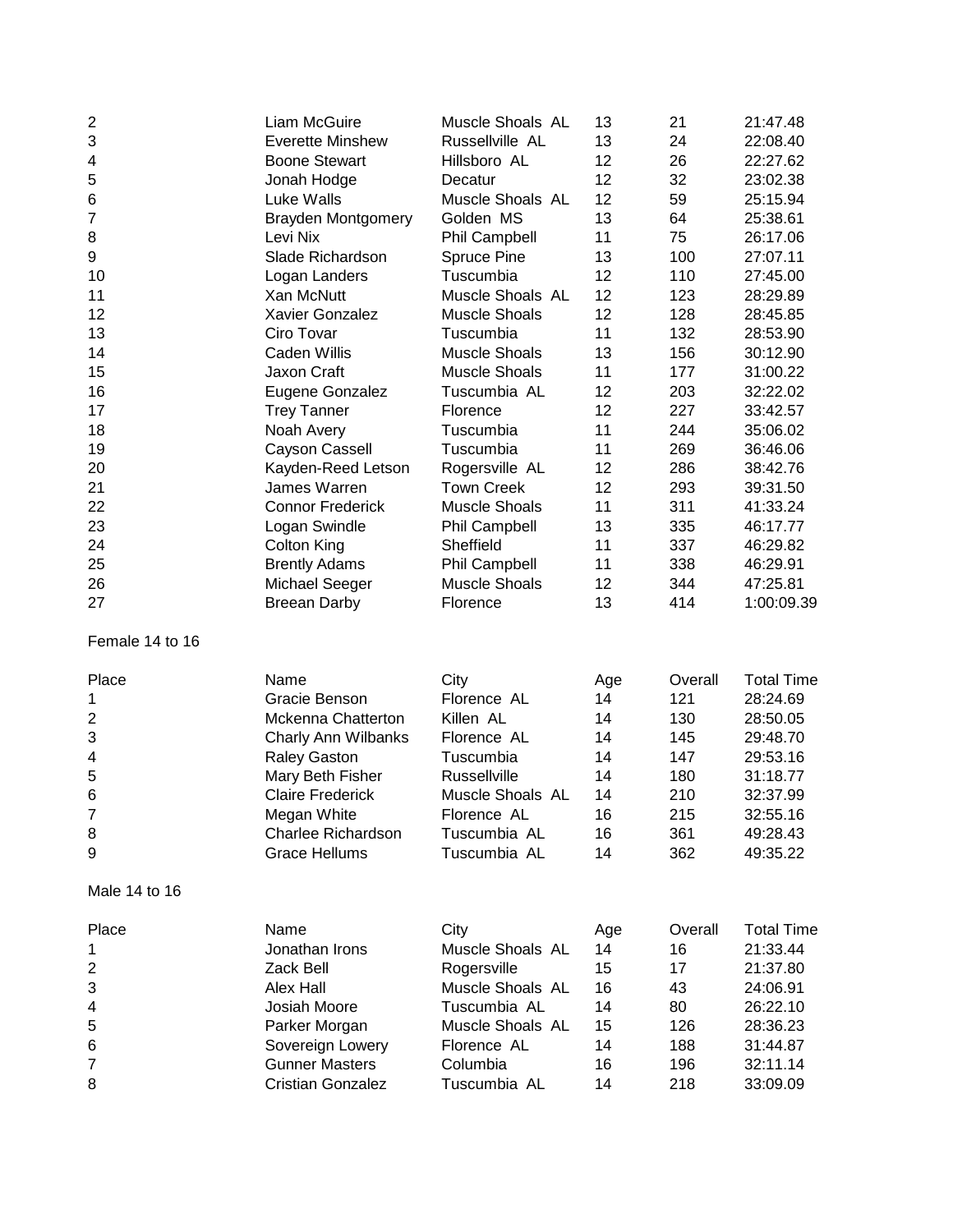## Female 17 to 19

| Place<br>1<br>$\overline{c}$<br>3<br>$\overline{\mathcal{A}}$<br>5       | Name<br>Maryana Rivera<br>Jacey Purcell<br><b>Jillian Fretwell</b><br><b>Audrey Wallace</b><br>Solana Hendrickson                                                                                                        | City<br>Florence AL<br>Lawrenceburg TN<br><b>Town Creek</b><br>Hartselle<br>Florence                                                                | Age<br>19<br>18<br>17<br>18<br>17                               | Overall<br>83<br>112<br>152<br>243<br>302                                     | <b>Total Time</b><br>26:34.37<br>27:51.56<br>30:01.93<br>35:05.08<br>40:10.66                                                             |
|--------------------------------------------------------------------------|--------------------------------------------------------------------------------------------------------------------------------------------------------------------------------------------------------------------------|-----------------------------------------------------------------------------------------------------------------------------------------------------|-----------------------------------------------------------------|-------------------------------------------------------------------------------|-------------------------------------------------------------------------------------------------------------------------------------------|
| Male 17 to 19                                                            |                                                                                                                                                                                                                          |                                                                                                                                                     |                                                                 |                                                                               |                                                                                                                                           |
| Place<br>1<br>$\overline{c}$<br>3<br>4<br>5<br>6<br>7<br>8<br>9          | Name<br>Celique Williams<br>Andres J Rivera<br>Luis Tepec<br>Ethan Buck<br>Jonah Fisher<br>Caden Davis<br>Ryan Burroughs<br><b>Greyston Harper</b><br>Sam South                                                          | City<br>Ripley<br>Florence AL<br>Tuscumbia<br>Tuscumbia AL<br>Russellville<br><b>Town Creek</b><br>Athens AL<br>Athens<br>Muscle Shoals AL          | Age<br>18<br>17<br>17<br>17<br>19<br>17<br>17<br>18<br>19       | Overall<br>6<br>35<br>39<br>60<br>69<br>142<br>143<br>176<br>213              | <b>Total Time</b><br>19:47.09<br>23:17.31<br>23:46.66<br>25:16.43<br>26:02.12<br>29:37.90<br>29:44.22<br>30:56.22<br>32:48.58             |
| Female 20 to 24                                                          |                                                                                                                                                                                                                          |                                                                                                                                                     |                                                                 |                                                                               |                                                                                                                                           |
| Place<br>1<br>$\overline{2}$<br>3<br>4<br>5<br>6<br>7<br>8<br>9<br>10    | Name<br>Maria Helms<br>Keelyn Sealy<br><b>Heather Adams</b><br>Macy Gooch<br><b>Madison Pavlovec</b><br>Morgan McGee<br>Estrella Rosas<br>Nia Beard<br><b>Brooklyn Yancey</b><br>Hannah Belcher                          | City<br><b>Muscle Shoals</b><br>Corinth<br>Leighton<br>Florence<br>Florence<br>Florence<br>Muscle Shoals AL<br>Florence<br>Russellville<br>Columbia | Age<br>23<br>20<br>22<br>23<br>21<br>24<br>21<br>23<br>24<br>21 | Overall<br>127<br>211<br>217<br>234<br>294<br>381<br>382<br>383<br>386<br>393 | <b>Total Time</b><br>28:39.45<br>32:45.84<br>33:01.34<br>34:10.91<br>39:33.94<br>52:40.59<br>52:41.58<br>52:42.35<br>52:50.28<br>54:15.27 |
| Male 20 to 24                                                            |                                                                                                                                                                                                                          |                                                                                                                                                     |                                                                 |                                                                               |                                                                                                                                           |
| Place<br>1<br>$\overline{\mathbf{c}}$<br>3<br>4<br>5<br>6<br>7<br>8<br>9 | Name<br><b>Micah Clotfelter</b><br><b>Edwin Gonzalez</b><br><b>Andrew Eckl</b><br>Juan Tovar<br>Vyacheslav Magdeychuk Florence<br><b>Bryce Fretwell</b><br>Jacob Hallmark<br><b>Rhett Robinson</b><br><b>Chris McGee</b> | City<br>Leighton AL<br>Muscle Shoals AL<br>Florence AL<br>Tuscumbia<br>Town Creek AL<br>Loretto<br>Corinth MS<br>Florence                           | Age<br>21<br>24<br>23<br>20<br>23<br>21<br>22<br>22<br>23       | Overall<br>14<br>19<br>45<br>67<br>98<br>136<br>172<br>212<br>372             | <b>Total Time</b><br>21:25.80<br>21:41.85<br>24:12.80<br>25:50.44<br>27:02.58<br>29:19.48<br>30:51.73<br>32:46.18<br>51:03.07             |
| Female 25 to 29                                                          |                                                                                                                                                                                                                          |                                                                                                                                                     |                                                                 |                                                                               |                                                                                                                                           |
| Place                                                                    | Name                                                                                                                                                                                                                     | City                                                                                                                                                | Age                                                             | Overall                                                                       | <b>Total Time</b>                                                                                                                         |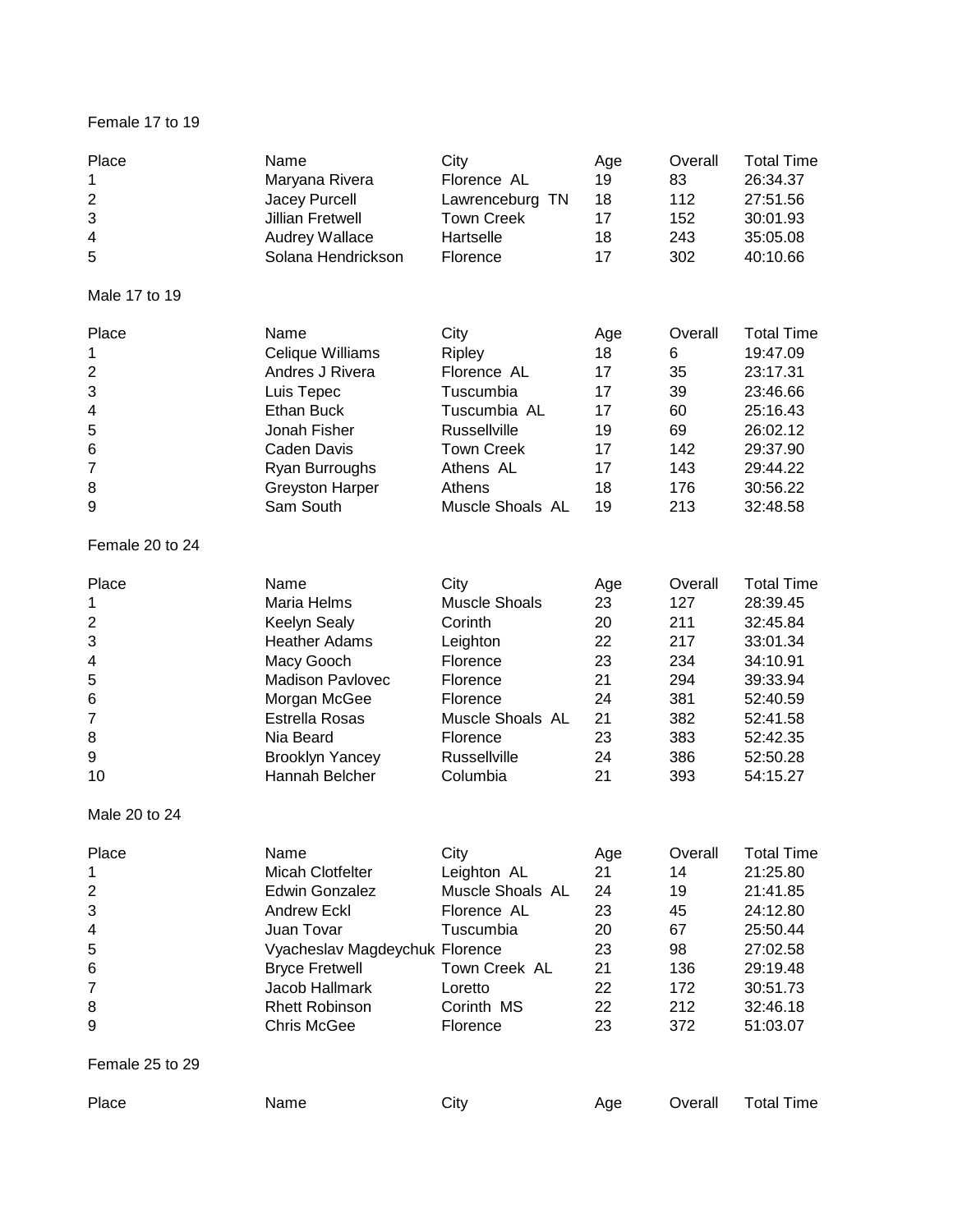| 1                       | Jamie Vandiver          | <b>Russellville</b>  | 27  | 119     | 28:18.87          |
|-------------------------|-------------------------|----------------------|-----|---------|-------------------|
| $\overline{c}$          | <b>Kasey Sparks</b>     | <b>Muscle Shoals</b> | 26  | 183     | 31:25.63          |
| 3                       | <b>Molly West</b>       | Florence             | 29  | 226     | 33:38.46          |
| 4                       | Caitlyn Tucker          | <b>Muscle Shoals</b> | 26  | 262     | 36:38.20          |
| 5                       | <b>Rachel Nethery</b>   | Red Bay              | 27  | 277     | 37:30.75          |
| 6                       | Laken Raper             | Red Bay              | 29  | 296     | 39:43.10          |
| 7                       | <b>Courtney Sparks</b>  | Golden AL            | 27  | 298     | 39:47.11          |
| 8                       | Keylee Allison          | Russellville         | 27  | 387     | 52:50.44          |
| Male 25 to 29           |                         |                      |     |         |                   |
| Place                   | Name                    | City                 | Age | Overall | <b>Total Time</b> |
| 1                       | <b>Tucker Robertson</b> | Florence TN          | 26  | 5       | 19:12.05          |
| $\overline{c}$          | Michael Weeks           | Tuscumbia            | 29  | 10      | 20:36.25          |
| 3                       | Dannie Green            | Florence             | 28  | 74      | 26:16.58          |
| 4                       | Austin Broadfoot        | Killen               | 27  | 77      | 26:18.24          |
| 5                       | John Marle Sheffield    | Spruce Pine AL       | 27  | 99      | 27:04.61          |
| 6                       | <b>Michael McWaters</b> | Florence AL          | 29  | 104     | 27:18.34          |
| $\overline{7}$          | Marc Johnson            | Sheffield            | 27  | 159     | 30:15.10          |
| 8                       | Jalen Johnson           | Muscle Shoals AL     | 25  | 170     | 30:51.38          |
| 9                       | <b>Jake Smith</b>       | Logan                | 25  | 237     | 34:29.94          |
| 10                      | Robert Duncan           | <b>Spruce Pine</b>   | 26  | 274     | 37:14.82          |
| 11                      | <b>Taylor Nethery</b>   | Red Bay              | 26  | 291     | 39:21.90          |
| Female 30 to 34         |                         |                      |     |         |                   |
| Place                   | Name                    | City                 | Age | Overall | <b>Total Time</b> |
| 1                       | Mary Brooker            | Tuscumbia AL         | 30  | 42      | 24:05.51          |
| $\overline{\mathbf{c}}$ | Amanda Carter           | Florence             | 31  | 87      | 26:45.15          |
| 3                       | Kimberly Russell        | Killen AL            | 31  | 89      | 26:48.01          |
| 4                       | Kendra Evans            | Florence AL          | 34  | 106     | 27:26.50          |
| 5                       | Meghan Bailey           | <b>Muscle Shoals</b> | 34  | 117     | 28:06.68          |
| 6                       | Amanda Sizemore         | Florence AL          | 31  | 120     | 28:20.86          |
| 7                       | Lauren White            | Tuscumbia AL         | 33  | 133     | 28:58.19          |
| 8                       | Leann Roberts           | Leighton             | 34  | 140     | 29:34.47          |
| 9                       | Kayla Nizamis           | Tuscumbia AL         | 30  | 148     | 29:53.20          |
| 10                      | <b>Emily Burns</b>      | Muscle Shoals AL     | 31  | 191     | 31:58.27          |
| 11                      | Khristina Cabaniss      | Tuscumbia            | 32  | 207     | 32:33.32          |
| 12                      | <b>Courtney May</b>     | Florence AL          | 34  | 228     | 33:45.08          |
| 13                      | Jessica Sharp           | Tuscumbia AL         | 34  | 249     | 35:11.80          |
| 14                      | Lana Lewis              | Tuscumbia AL         | 31  | 260     | 35:46.73          |
| 15                      | Olivia Bradford         | Tuscumbia AL         | 31  | 263     | 36:38.62          |
| 16                      | Laura Crunk             | <b>Muscle Shoals</b> | 33  | 271     | 36:52.82          |
| 17                      | Sabrina Aday            | <b>Muscle Shoals</b> | 34  | 281     | 38:26.51          |
| 18                      | Sammi McConnell         | Sheffield AL         | 34  | 315     | 42:39.80          |
| 19                      | <b>Tiffany Garner</b>   | Lexington            | 32  | 316     | 42:40.96          |
| 20                      | <b>April Rogers</b>     | Muscle Shoals AL     | 33  | 323     | 43:36.56          |
| 21                      | <b>Ashley Schooley</b>  | Florence             | 34  | 327     | 44:12.45          |
| 22                      | Robin Swindle           | Phil Campbell        | 34  | 334     | 46:17.72          |
| 23                      | Anna Barksdale          | Tuscumbia AL         | 33  | 340     | 46:58.30          |
| 24                      | Elizabeth King          | Lexington AL         | 33  | 341     | 46:58.35          |
| 25                      | <b>Brittany Lindley</b> | Sheffield AL         | 31  | 350     | 48:05.15          |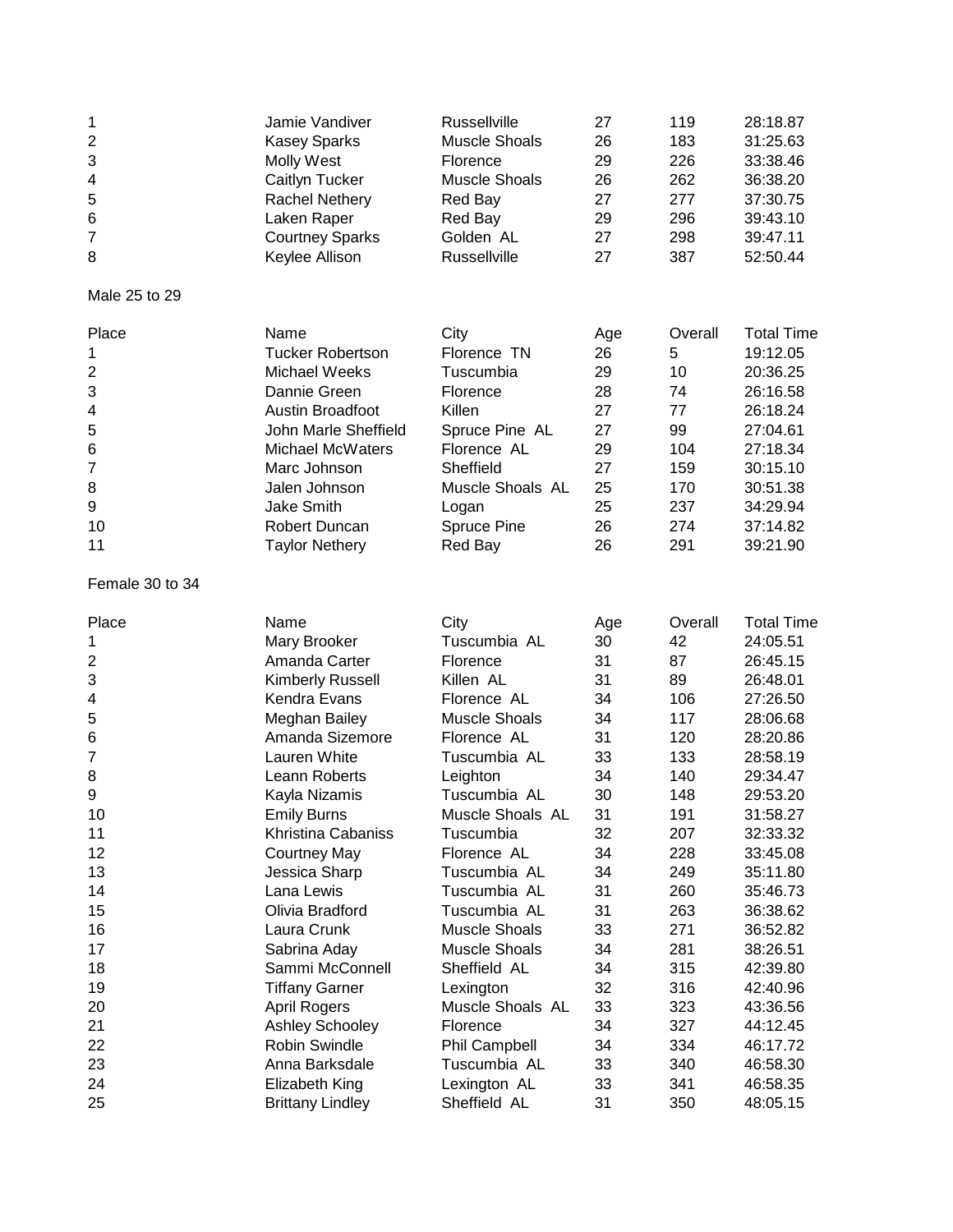| 26<br>27<br>28<br>29<br>30<br>31 | <b>Sharon Campbell</b><br>Jordan Horton<br>Ashton Aycock<br>Layken Mandeville<br>Allie Thrasher<br>Eliana Henderson | Athens<br><b>Muscle Shoals</b><br>Muscle Shoals AL<br>Killen<br>Russellville AL<br>Atlanta | 32<br>32<br>34<br>31<br>31<br>30 | 355<br>363<br>370<br>375<br>391<br>403 | 49:02.89<br>49:43.41<br>50:56.65<br>51:54.43<br>53:36.85<br>56:59.10 |
|----------------------------------|---------------------------------------------------------------------------------------------------------------------|--------------------------------------------------------------------------------------------|----------------------------------|----------------------------------------|----------------------------------------------------------------------|
| Male 30 to 34                    |                                                                                                                     |                                                                                            |                                  |                                        |                                                                      |
| Place                            | Name                                                                                                                | City                                                                                       | Age                              | Overall                                | <b>Total Time</b>                                                    |
| 1                                | John Waggoner                                                                                                       | Sheffield AL                                                                               | 33                               | 4                                      | 18:42.41                                                             |
| $\overline{c}$                   | Mark Wells                                                                                                          | Phil Campbell AL                                                                           | 34                               | 11                                     | 20:47.65                                                             |
| 3                                | <b>Matthew Crunk</b>                                                                                                | Muscle Shoals AL                                                                           | 34                               | 13                                     | 21:11.48                                                             |
| $\overline{\mathbf{4}}$          | Landon Hutcheson                                                                                                    | Phil Campbell AL                                                                           | 30                               | 29                                     | 22:44.14                                                             |
| 5                                | Eric Manduca                                                                                                        | <b>Muscle Shoals</b>                                                                       | 31                               | 49                                     | 24:26.94                                                             |
| 6                                | <b>Chris Russell</b>                                                                                                | Florence AL                                                                                | 31                               | 102                                    | 27:12.80                                                             |
| 7                                | John Hester                                                                                                         | Florence AL                                                                                | 31                               | 105                                    | 27:25.49                                                             |
| 8                                | <b>Gary White</b>                                                                                                   | Phil Campbell                                                                              | 34                               | 108                                    | 27:28.71                                                             |
| 9                                | <b>Roderick Priest</b>                                                                                              | Sheffield AL                                                                               | 30                               | 115                                    | 28:00.98                                                             |
| 10                               | Benjamin Richman                                                                                                    | Huntsville                                                                                 | 34                               | 161                                    | 30:22.70                                                             |
| 11                               | <b>Walter Ambrosio</b>                                                                                              | Russellville AL                                                                            | 32                               | 181                                    | 31:22.54                                                             |
| 12                               | <b>Justin Newland</b>                                                                                               | Sheffield AL                                                                               | 33                               | 221                                    | 33:19.68                                                             |
| 13                               | <b>Tyler Harbin</b>                                                                                                 | Florence AL                                                                                | 31                               | 275                                    | 37:26.87                                                             |
| 14                               | Matthew Aycock                                                                                                      | Tuscumbia AL                                                                               | 33                               | 282                                    | 38:35.63                                                             |
| 15                               | <b>William Dempsey</b>                                                                                              | Sheffield                                                                                  | 30                               | 376                                    | 51:54.56                                                             |
| 16                               | <b>Dusty Farmer</b>                                                                                                 | Florence                                                                                   | 33                               | 399                                    | 56:06.32                                                             |
| Female 35 to 39                  |                                                                                                                     |                                                                                            |                                  |                                        |                                                                      |
| Place                            | Name                                                                                                                | City                                                                                       | Age                              | Overall                                | <b>Total Time</b>                                                    |
| 1                                | <b>Kelly Pratt</b>                                                                                                  | Florence AL                                                                                | 35                               | 101                                    | 27:09.37                                                             |
| $\overline{c}$                   | <b>Lindsey Marecle</b>                                                                                              | Red Bay                                                                                    | 35                               | 138                                    | 29:32.77                                                             |
| 3                                | Mary Beth Neece                                                                                                     | Lewisburg TN                                                                               | 36                               | 144                                    | 29:46.05                                                             |
| 4                                | <b>Suzanne Parker</b>                                                                                               | <b>Muscle Shoals</b>                                                                       | 35                               | 158                                    | 30:13.96                                                             |
| 5                                | Ana Kuykendall                                                                                                      | Florence                                                                                   | 37                               | 162                                    | 30:24.38                                                             |
| 6                                | Mary Baschab-Haslacker Muscle Shoals                                                                                |                                                                                            | 37                               | 169                                    | 30:49.41                                                             |
| 7                                | Erin Cayson                                                                                                         | Huntsville                                                                                 | 35                               | 184                                    | 31:25.66                                                             |
| 8                                | Kelsey Ryon                                                                                                         | Huntsville AL                                                                              | 36                               | 190                                    | 31:58.02                                                             |
| 9                                | <b>Courtney Akins</b>                                                                                               | Muscle Shoals AL                                                                           | 38                               | 205                                    | 32:24.93                                                             |
| 10                               | <b>Emily Thornton</b>                                                                                               | Florence AL                                                                                | 38                               | 208                                    | 32:35.32                                                             |
| 11                               | Ashley Robison                                                                                                      | Killen                                                                                     | 37                               | 231                                    | 33:54.30                                                             |
| 12                               | <b>Heather Gonzalez</b>                                                                                             | <b>Muscle Shoals</b>                                                                       | 37                               | 248                                    | 35:09.85                                                             |
| 13                               | Kelli Gilbert                                                                                                       | <b>Spruce Pine</b>                                                                         | 38                               | 250                                    | 35:18.24                                                             |
| 14                               | Melissa Thorton                                                                                                     | Russellville AL                                                                            | 37                               | 252                                    | 35:21.43                                                             |
| 15                               | <b>Lesley Stults</b>                                                                                                | Russellville                                                                               | 35                               | 257                                    | 35:34.40                                                             |
| 16                               | <b>Esther Warren</b>                                                                                                | Town Creek AL                                                                              | 38                               | 258                                    | 35:38.29                                                             |
| 17                               | Daysha Lowery                                                                                                       | Florence AL                                                                                | 36                               | 303                                    | 40:16.42                                                             |
| 18                               | Joanie Dewberry                                                                                                     | Trinity AL                                                                                 | 39                               | 304                                    | 40:29.81                                                             |
| 19                               | <b>Brandi Deason</b>                                                                                                | Pegram                                                                                     | 36                               | 307                                    | 40:35.73                                                             |
| 20                               | <b>Brandi Montgomery</b>                                                                                            | Golden MS                                                                                  | 38                               | 314                                    | 42:24.29                                                             |
| 21                               | Ashley Eck                                                                                                          | Killen                                                                                     | 36                               | 326                                    | 44:11.14                                                             |
| 22                               | Ashley Roper                                                                                                        | Florence AL                                                                                | 36                               | 328                                    | 44:30.06                                                             |
|                                  |                                                                                                                     |                                                                                            |                                  |                                        |                                                                      |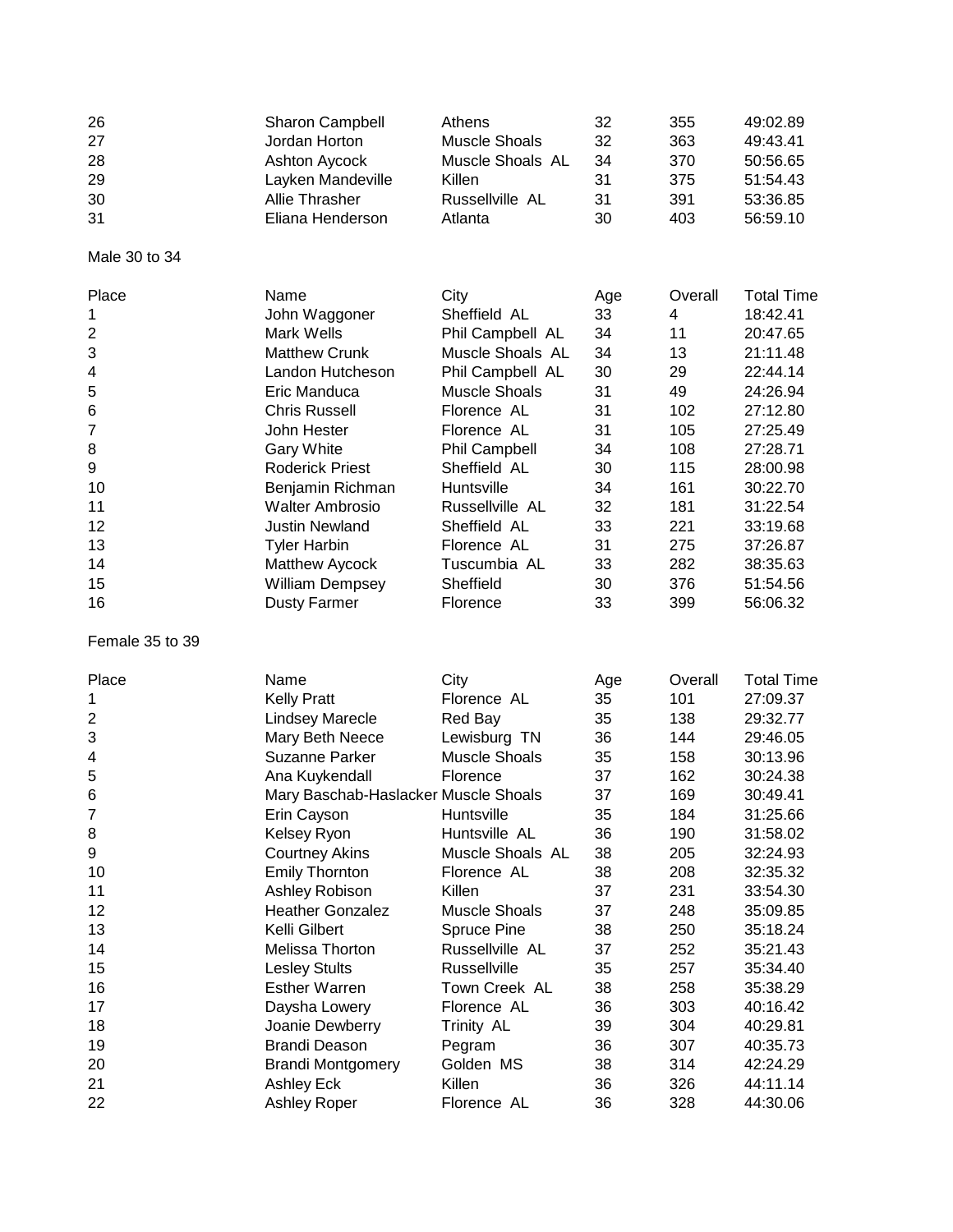| 23              | Abby Hovater             | Sheffield AL         | 37  | 349            | 48:04.62          |
|-----------------|--------------------------|----------------------|-----|----------------|-------------------|
| 24              | Leann Milner             | <b>Muscle Shoals</b> | 36  | 367            | 50:07.87          |
| 25              | Denise Hodge             | Decatur              | 37  | 378            | 52:13.91          |
| 26              | <b>Allison Smalley</b>   | Florence             | 36  | 397            | 54:43.53          |
| 27              | Reginna Burrell          | <b>Muscle Shoals</b> | 38  | 404            | 57:00.31          |
| 28              | Amber Jewell             | <b>Town Creek</b>    | 35  | 411            | 59:37.45          |
|                 |                          |                      |     |                |                   |
| Male 35 to 39   |                          |                      |     |                |                   |
| Place           | Name                     | City                 | Age | Overall        | <b>Total Time</b> |
| 1               | <b>Bret Waddell</b>      | Tuscumbia AL         | 38  | $\overline{7}$ | 20:10.38          |
| 2               | Jordan Paul              | Athens AL            | 39  | 18             | 21:39.40          |
| 3               | Kevin Marecle            | Red Bay AL           | 35  | 30             | 22:59.70          |
| 4               | <b>John Meares</b>       | Florence             | 37  | 54             | 25:05.61          |
| 5               | <b>Brandon Balentine</b> | Florence             | 35  | 65             | 25:42.37          |
| 6               | Hal Hughston             | Tuscumbia            | 39  | 73             | 26:15.64          |
| $\overline{7}$  | <b>Chris Austin</b>      | Tuscumbia AL         | 38  | 76             | 26:17.37          |
| 8               | Kyle Buchanan            | Muscle Shoals AL     | 39  | 78             | 26:18.50          |
| 9               | David Glass              | Madison              | 39  | 82             | 26:33.77          |
| 10              | <b>Trey Bailey</b>       | <b>Muscle Shoals</b> | 35  | 84             | 26:35.90          |
| 11              | John Byrd                | Tuscumbia AL         | 36  | 88             | 26:47.46          |
| 12              | Robbie Gaston            | Tuscumbia            | 39  | 150            | 29:54.87          |
| 13              | Jonathon Powell          | Tishomingo MS        | 37  | 155            | 30:08.89          |
| 14              | <b>Matthew Thomas</b>    | <b>Muscle Shoals</b> | 38  | 175            | 30:55.90          |
| 15              | Zachary Cayson           | Huntsville           | 39  | 194            | 32:01.60          |
| 16              | Robert Thornton          | Russellville AL      | 35  | 214            | 32:49.52          |
| 17              | Michael Roper            | Florence AL          | 35  | 266            | 36:42.40          |
| 18              | Josh Aycock              | Muscle Shoals AL     | 38  | 268            | 36:45.09          |
| 19              | Zac Aday                 | Muscle Shoals AL     | 36  | 280            | 38:26.28          |
| 20              | <b>Rush Milner</b>       | <b>Muscle Shoals</b> | 35  | 368            | 50:08.18          |
| 21              | Jessie Parker            | <b>Phil Campbell</b> | 39  | 389            | 53:03.91          |
| 22              | Josh Belcher             | Columbia             | 39  | 409            | 57:17.17          |
|                 |                          |                      |     |                |                   |
| Female 40 to 44 |                          |                      |     |                |                   |
| Place           | Name                     | City                 | Age | Overall        | <b>Total Time</b> |
| 1               | Amanda Glasscock         | Rogersville AL       | 44  | 50             | 24:29.92          |
| 2               | Nicole Larsen            | Tuscumbia            | 43  | 103            | 27:15.79          |
| 3               | Amanda Allen             | Florence AL          | 40  | 122            | 28:24.88          |
| 4               | <b>Emily Wallace</b>     | Hartselle AL         | 44  | 146            | 29:50.16          |
| 5               | <b>Jill Andrews</b>      | Tuscumbia            | 41  | 154            | 30:07.38          |
| 6               | Rosie Walker             | Florence AL          | 43  | 178            | 31:06.33          |
| 7               | <b>Bethany Malone</b>    | <b>Muscle Shoals</b> | 43  | 179            | 31:08.02          |
| 8               | Leslie McNutt            | Muscle Shoals AL     | 42  | 200            | 32:18.83          |
| 9               | Angela Hulsey            | Tuscumbia AL         | 44  | 239            | 34:51.68          |
| 10              | Amy Bolding              | Tuscumbia AL         | 40  | 253            | 35:22.04          |
| 11              | <b>Lindsey Bonner</b>    | Tuscumbia AL         | 40  | 300            | 39:49.34          |
| 12              | Auburn Shukla            | Florence AL          | 44  | 313            | 42:03.18          |
| 13              | Mandi Wilson             | <b>Belmont MS</b>    | 42  | 321            | 43:17.26          |
| 14              | Stephanie Coker          | Florence AL          | 44  | 358            | 49:20.10          |
| 15              | Lori Hellums             | Tuscumbia AL         | 42  | 365            | 49:45.53          |
| 16              | Lamanada Richardson      | Tuscumbia            | 42  | 366            | 49:45.70          |
|                 |                          |                      |     |                |                   |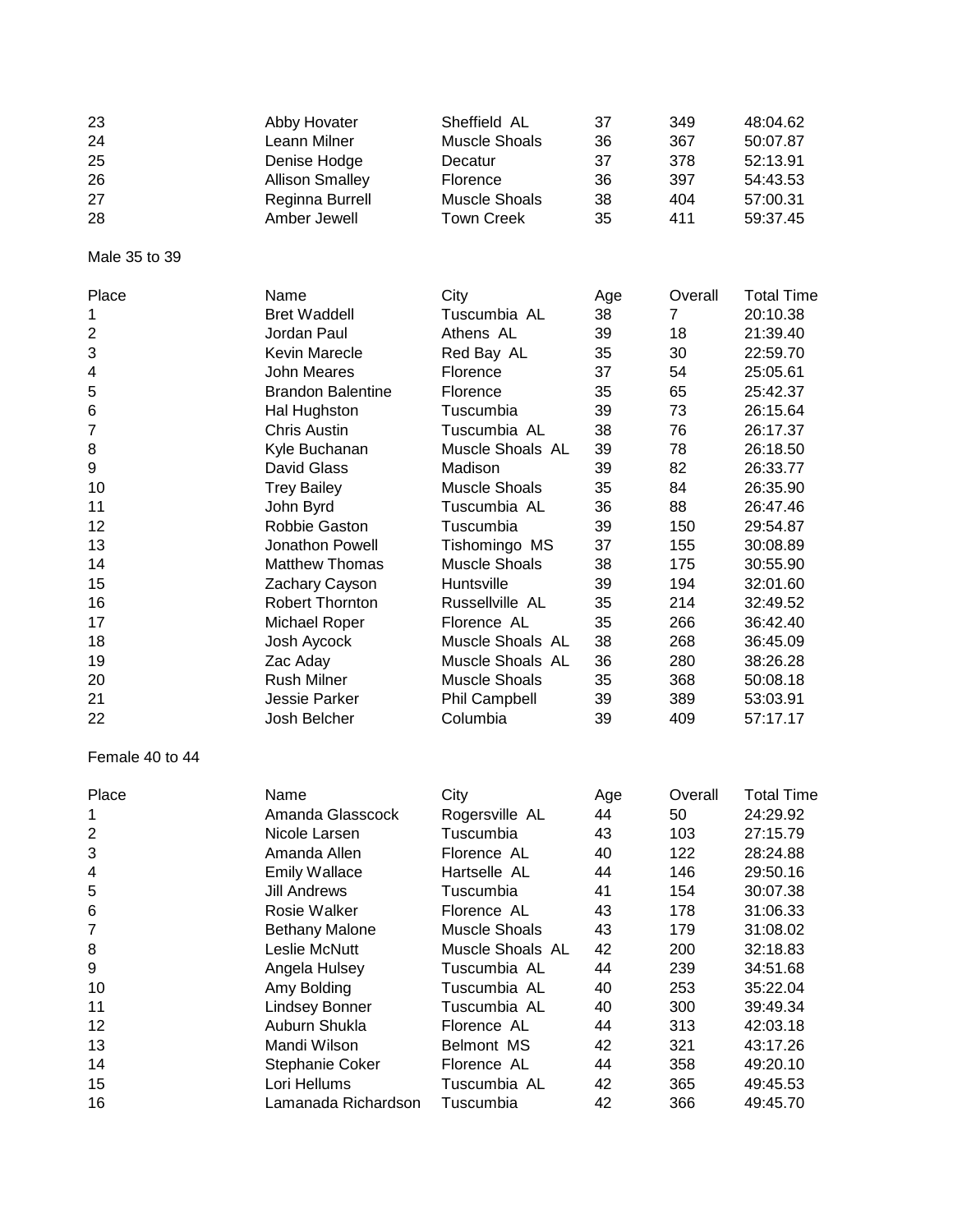| 17 | Rebecca Kent      | Muscle Shoals | 43 | 377 | 52:13.54 |
|----|-------------------|---------------|----|-----|----------|
| 18 | Kimberlee Eastep  | Florence      | 43 | 380 | 52:40.05 |
| 19 | Samantha Hartsell | Russellville  | 43 | 392 | 53:48.90 |

Male 40 to 44

| Place           | Name                   | City                 | Age | Overall | <b>Total Time</b> |
|-----------------|------------------------|----------------------|-----|---------|-------------------|
| 1               | John Brown             | Killen               | 44  | 22      | 21:57.20          |
| $\overline{c}$  | Lee Cosbie             | Tuscumbia            | 41  | 40      | 23:46.78          |
| 3               | <b>Brad Bernard</b>    | Tuscumbia AL         | 44  | 44      | 24:12.62          |
| 4               | <b>Matthew Price</b>   | Florence             | 42  | 61      | 25:22.60          |
| 5               | <b>Brent Scott</b>     | Tuscumbia AL         | 44  | 63      | 25:34.24          |
| 6               | Chris McDougal         | Tuscumbia AL         | 43  | 66      | 25:42.76          |
| 7               | Devin Berryhill        | Tuscumbia            | 44  | 68      | 25:54.40          |
| 8               | <b>Chad Davis</b>      | Tuscumbia AL         | 41  | 92      | 26:50.83          |
|                 |                        |                      |     | 96      |                   |
| 9               | <b>Thomas Minshew</b>  | Russellville AL      | 41  |         | 26:57.29          |
| 10              | Jace Hamilton          | Birmingham AL        | 44  | 107     | 27:28.27          |
| 11              | Ben Lowery             | Florence             | 40  | 131     | 28:53.78          |
| 12              | Joseph Willis          | Muscle Shoals AL     | 41  | 157     | 30:13.10          |
| 13              | <b>Tim Chaffee</b>     | Sheffield            | 44  | 186     | 31:34.71          |
| 14              | <b>Nick Cottrell</b>   | Tuscumbia            | 41  | 232     | 33:58.12          |
| 15              | Cory King              | <b>Muscle Shoals</b> | 40  | 242     | 35:03.26          |
| 16              | Thomas Henson          | Tuscumbia AL         | 40  | 247     | 35:08.02          |
| 17              | <b>Matthew Nix</b>     | Phil Campbell        | 43  | 267     | 36:42.57          |
| 18              | Casey Eggleston        | Tuscumbia            | 41  | 284     | 38:40.16          |
| 19              | James Nipper           | Muscle Shoals AL     | 42  | 288     | 38:53.75          |
| 20              | <b>Charlie Moore</b>   | Muscle Shoals AL     | 42  | 292     | 39:27.11          |
| 21              | Dwayne Murphy          | Russellville         | 40  | 308     | 40:52.20          |
| 22              | Jess Eastep            | Florence             | 40  | 369     | 50:17.42          |
| 23              | <b>Tommy Cummings</b>  | Muscle Shoals AL     | 43  | 373     | 51:10.70          |
| 24              | Dobye Willis           | New Market AL        | 43  | 384     | 52:43.63          |
| Female 45 to 49 |                        |                      |     |         |                   |
| Place           | Name                   | City                 | Age | Overall | <b>Total Time</b> |
| 1               | <b>Beth Raper</b>      | Muscle Shoals AL     | 46  | 48      | 24:20.45          |
| 2               | Theresa Wood           | Killen               | 46  | 90      | 26:49.61          |
| 3               | <b>Laurel Partrick</b> | Florence             | 45  | 91      | 26:50.50          |
| 4               | Sarah Wilkins          | <b>Muscle Shoals</b> | 45  | 94      | 26:52.64          |
| 5               | <b>Shannon Sims</b>    | Hamilton             | 48  | 111     | 27:45.92          |
| 6               | <b>Ginger Gatlin</b>   | Florence AL          | 49  | 149     | 29:54.75          |
| 7               | <b>Wendy Murphy</b>    | Florence AL          | 45  | 173     | 30:54.57          |
| 8               | Erin Blalock           | Florence AL          | 46  | 209     | 32:35.38          |
| 9               | Kim Butler             | Florence AL          | 49  | 223     | 33:27.93          |
| 10              | <b>Heather Nipper</b>  | Muscle Shoals AL     | 45  | 261     | 36:16.87          |
| 11              | Jennifer Fields        | Florence AL          | 45  | 270     | 36:46.41          |
|                 |                        | <b>Muscle Shoals</b> |     | 272     |                   |
| 12              | <b>Stacy Richards</b>  |                      | 45  |         | 37:09.29          |
| 13              | <b>Kerry Myrick</b>    | Florence TN          | 48  | 278     | 37:46.00          |
| 14              | Cynthia Hendrickson    | Florence             | 47  | 279     | 38:18.77          |
| 15              | Erin Letson            | Rogersville AL       | 45  | 287     | 38:52.61          |
| 16              | Angie Purcell          | Lawrenceburg TN      | 48  | 289     | 39:11.27          |
| 17              | Annie Belcher          | Columbia             | 47  | 295     | 39:40.28          |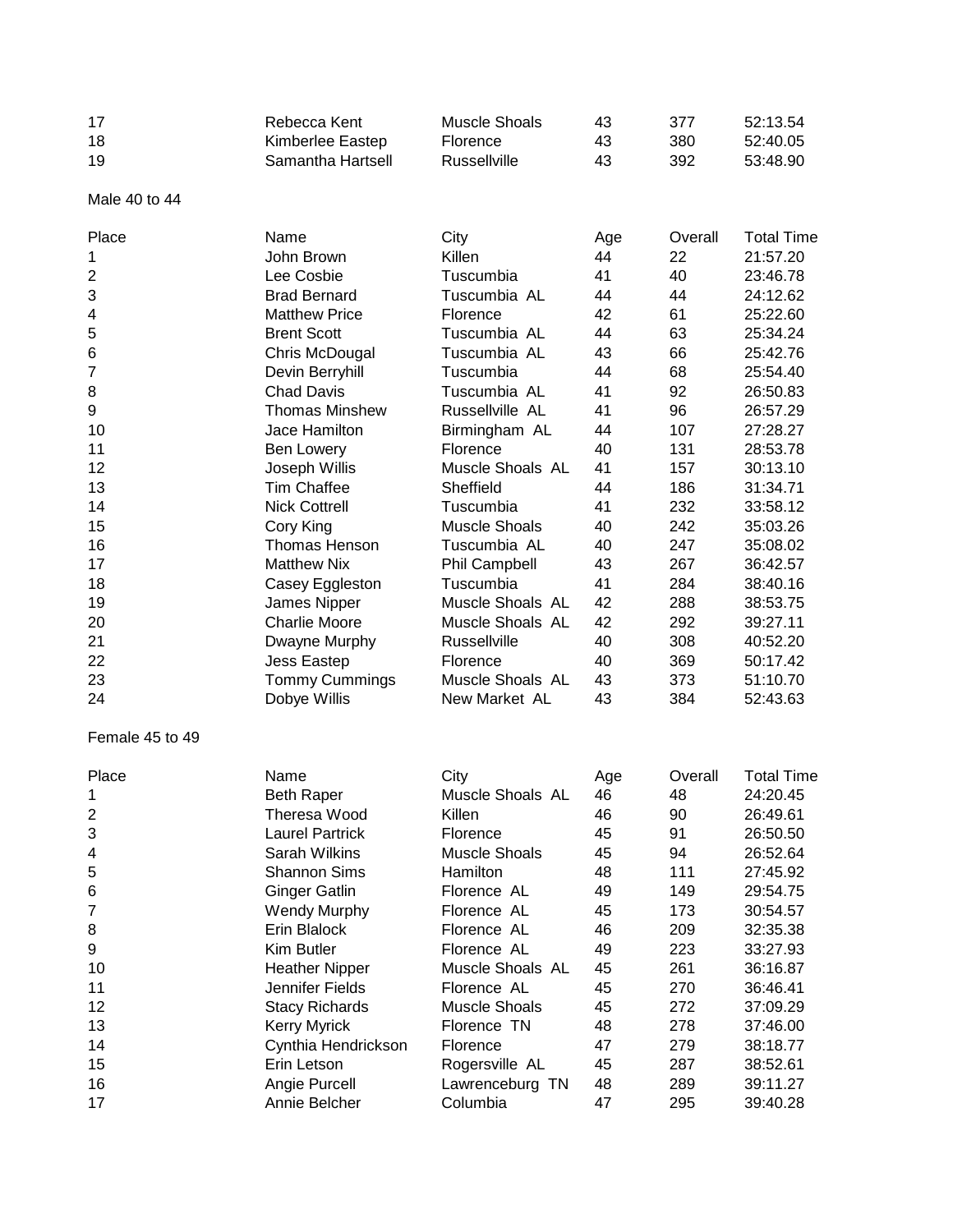| 18<br>19<br>20<br>21<br>22<br>23<br>24<br>Male 45 to 49 | Mary Harrelson<br>Stephanie Isbell<br>Jessica McCarley<br>Nicki Darby<br>Kim Hale<br><b>Tina Seifert</b><br>Paula Roden | <b>Muscle Shoals</b><br><b>Muscle Shoals</b><br>Florence AL<br>Florence<br>Haleyville<br>Russellville<br>Killen AL | 46<br>45<br>46<br>48<br>47<br>46<br>49 | 309<br>319<br>325<br>331<br>354<br>371<br>408 | 41:03.65<br>43:01.30<br>44:10.55<br>45:29.20<br>48:38.37<br>50:56.77<br>57:04.89 |
|---------------------------------------------------------|-------------------------------------------------------------------------------------------------------------------------|--------------------------------------------------------------------------------------------------------------------|----------------------------------------|-----------------------------------------------|----------------------------------------------------------------------------------|
|                                                         |                                                                                                                         |                                                                                                                    |                                        |                                               |                                                                                  |
| Place                                                   | Name                                                                                                                    | City                                                                                                               | Age                                    | Overall                                       | <b>Total Time</b>                                                                |
| 1                                                       | <b>Kris Strope</b>                                                                                                      | Harvest AL                                                                                                         | 49                                     | 23                                            | 21:59.61                                                                         |
| 2                                                       | Jason Hartsell                                                                                                          | Russellville AL                                                                                                    | 46                                     | 25                                            | 22:23.10                                                                         |
| 3                                                       | Drew Jamieson                                                                                                           | Florence AL                                                                                                        | 46                                     | 37                                            | 23:29.64                                                                         |
| 4                                                       | <b>Thomas Pearce</b>                                                                                                    | Tuscumbia AL                                                                                                       | 47                                     | 41                                            | 23:53.55                                                                         |
| 5                                                       | <b>Joel Andrews</b>                                                                                                     | Tuscumbia                                                                                                          | 49                                     | 62                                            | 25:31.14                                                                         |
| 6                                                       | <b>Grant McNutt</b>                                                                                                     | Muscle Shoals AL                                                                                                   | 47                                     | 192                                           | 31:59.62                                                                         |
| 7                                                       | <b>Wesley Campbell</b>                                                                                                  | <b>Muscle Shoals</b>                                                                                               | 47                                     | 201                                           | 32:19.80                                                                         |
| 8<br>9                                                  | Aaron Karr<br><b>Patrick Collins</b>                                                                                    | Muscle Shoals AL<br>Muscle Shoals AL                                                                               | 47<br>49                               | 204<br>230                                    | 32:24.04<br>33:49.72                                                             |
| Female 50 to 54                                         |                                                                                                                         |                                                                                                                    |                                        |                                               |                                                                                  |
| Place                                                   | Name                                                                                                                    | City                                                                                                               | Age                                    | Overall                                       | <b>Total Time</b>                                                                |
| 1                                                       | Jeania Norton                                                                                                           | Phil Campbell AL                                                                                                   | 51                                     | 86                                            | 26:42.70                                                                         |
| $\overline{2}$                                          | <b>Sharon Cruse</b>                                                                                                     | Pocahontas TN                                                                                                      | 54                                     | 97                                            | 26:57.61                                                                         |
| 3                                                       | Kelley Word                                                                                                             | Muscle Shoals AL                                                                                                   | 50                                     | 206                                           | 32:27.14                                                                         |
| 4                                                       | Vikki Watts                                                                                                             | <b>Russellville</b>                                                                                                | 52                                     | 219                                           | 33:13.72                                                                         |
| 5                                                       | <b>Belinda Terry</b>                                                                                                    | Rogersville AL                                                                                                     | 54                                     | 220                                           | 33:14.16                                                                         |
| 6                                                       | <b>Tonya Collins</b>                                                                                                    | Trinity AL                                                                                                         | 54                                     | 222                                           | 33:27.63                                                                         |
| 7                                                       | <b>Anita Cantrell</b>                                                                                                   | Town Creek AL                                                                                                      | 53                                     | 224                                           | 33:35.27                                                                         |
| 8                                                       | Leigh Lewis                                                                                                             | Florence AL                                                                                                        | 54                                     | 229                                           | 33:49.53                                                                         |
| 9                                                       | Jill White                                                                                                              | Florence AL                                                                                                        | 50                                     | 297                                           | 39:45.43                                                                         |
| 10                                                      | Wendy Morgan                                                                                                            | Muscle Shoals AL                                                                                                   | 54                                     | 305                                           | 40:31.52                                                                         |
| 11                                                      | Donna Ellison                                                                                                           | Tuscumbia AL                                                                                                       | 50                                     | 306                                           | 40:34.11                                                                         |
| 12                                                      | Carol Jones                                                                                                             | Muscle Shoals AL                                                                                                   | 51                                     | 310                                           | 41:19.01                                                                         |
| 13                                                      | Kim Wilson                                                                                                              | Tuscumbia                                                                                                          | 51                                     | 332                                           | 45:36.89                                                                         |
| 14                                                      | <b>Rosalind Ferrell</b>                                                                                                 | <b>Muscle Shoals</b>                                                                                               | 53                                     | 333                                           | 45:51.10                                                                         |
| 15                                                      | Amy Smith                                                                                                               | Florence AL                                                                                                        | 53                                     | 343                                           | 47:23.70                                                                         |
| 16                                                      | <b>Tandy Blackwell</b>                                                                                                  | Athens                                                                                                             | 50                                     | 351                                           | 48:20.35                                                                         |
| 17                                                      | Karen Lindsey                                                                                                           | Pensacola                                                                                                          | 51                                     | 352                                           | 48:20.36                                                                         |
| 18                                                      | Mary Jo Rivera                                                                                                          | Florence AL                                                                                                        | 51                                     | 353                                           | 48:26.58                                                                         |
| 19<br>20                                                | Karen Fancher<br><b>Carrie Faires</b>                                                                                   | Guntersville AL<br>Florence                                                                                        | 54<br>53                               | 405<br>407                                    | 57:03.21<br>57:04.78                                                             |
| Male 50 to 54                                           |                                                                                                                         |                                                                                                                    |                                        |                                               |                                                                                  |
| Place                                                   | Name                                                                                                                    | City                                                                                                               | Age                                    | Overall                                       | <b>Total Time</b>                                                                |
| 1                                                       | <b>Brian Davis</b>                                                                                                      | Rogersville                                                                                                        | 53                                     | 27                                            | 22:27.79                                                                         |
| $\overline{\mathbf{c}}$                                 | <b>Bryan Lindsey</b>                                                                                                    | Tuscumbia AL                                                                                                       | 53                                     | 38                                            | 23:30.47                                                                         |
| 3                                                       | Jorge Otloy                                                                                                             | Russellville AL                                                                                                    | 50                                     | 47                                            | 24:15.49                                                                         |
| 4                                                       | Chris Smith                                                                                                             | Spruce Pine AL                                                                                                     | 50                                     | 51                                            | 24:39.91                                                                         |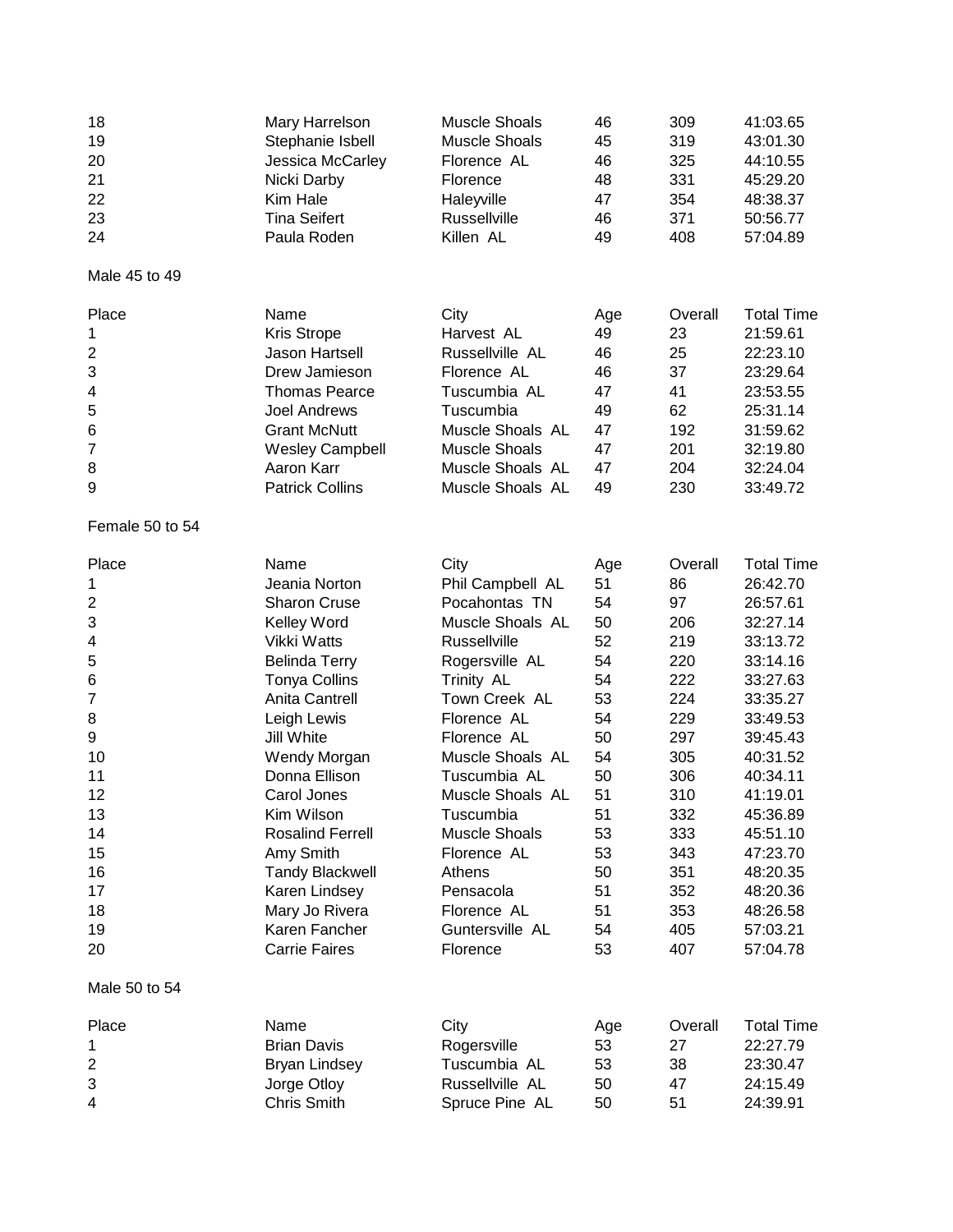| 7<br><b>Andrew Pierce</b><br>51<br>139<br>29:33.65<br>Lewisburg<br>8<br><b>Torrey Moore</b><br>Florence AL<br>52<br>153<br>30:03.82<br>9<br><b>Muscle Shoals</b><br>53<br>Daryl Moon<br>167<br>30:44.29<br><b>Jeff Hallmark</b><br>54<br>171<br>30:51.64<br>10<br>Loretto<br>51<br><b>Michael Norton</b><br>Phil Campbell AL<br>187<br>31:35.95<br>11<br>52<br>12<br><b>Timothy Slusher</b><br>197<br>32:11.14<br>Helena AL<br>13<br>52<br>Wayne Lovelace<br>Florence AL<br>255<br>35:29.41<br>54<br>317<br>14<br><b>Anthony Black</b><br>Trinity AL<br>42:59.92<br>Name<br>City<br><b>Total Time</b><br>Place<br>Overall<br>Age<br>29:57.06<br><b>Teresa Lawler</b><br>Phil Campbell AL<br>58<br>151<br>1<br>2<br>Muscle Shoals AL<br>Melissa Self<br>58<br>245<br>35:06.30<br>3<br>Teresa Joiner<br>Loretto TN<br>55<br>259<br>35:39.66<br>Carol O'Neill<br>Killen<br>57<br>285<br>38:42.06<br>4<br>5<br>Muscle Shoals AL<br>320<br><b>Brenda Mayes</b><br>58<br>43:09.77<br>6<br><b>Becky Hutchinson</b><br>Brentwood<br>55<br>395<br>54:24.73<br>7<br>Regina Brewer<br>Florence AL<br>59<br>398<br>54:43.58<br>56<br>416<br>8<br>Michelle Ellington<br>1:00:56.54<br>Florence<br>Male 55 to 59<br>Name<br>City<br>Overall<br>Place<br>Age<br>22:29.74<br>1<br>Greg Halen<br>Florence AL<br>56<br>28<br>$\overline{\mathbf{c}}$<br>58<br>31<br><b>Terry Taylor</b><br>Selmer TN<br>23:00.72<br>3<br>Alex Godwin<br>Florence AL<br>58<br>34<br>23:07.63<br>59<br>71<br>4<br><b>Barton Harper</b><br>Athens AL<br>26:13.17<br>5<br>95<br>Cypress Inn TN<br>57<br>26:55.67<br><b>Stacey Holt</b><br>6<br><b>Ken Cruse</b><br>Pocahontas TN<br>57<br>109<br>27:35.46<br>7<br>Jim Head<br>Lynn AL<br>58<br>163<br>30:28.71<br>8<br>Randy Wood<br>Tuscumbia<br>55<br>256<br>35:30.60<br>9<br><b>Chris Martin</b><br>Tuscumbia<br>56<br>347<br>47:49.91<br>58<br><b>Patrick Hutchinson</b><br>394<br>10<br><b>Brentwood</b><br>54:24.52<br>Female 60 to 64<br>Name<br>City<br>Overall<br>Place<br>Age<br>233<br>34:02.22<br><b>Katherine Hester</b><br>60<br>1<br>Birmingham<br>60<br>34:26.19<br>2<br>Linda McIntosh<br>Hoover<br>236<br>3<br>63<br>35:02.21<br>Marla Beavers<br>Waynesboro TN<br>241<br>Florence AL<br>63<br>283<br>4<br>Maria Eckl<br>38:39.23<br>Tuscumbia<br>63<br>5<br>Pam Martin<br>346<br>47:49.86<br>Jan Sherrill<br>Town Creek AL<br>6<br>61<br>357<br>49:11.92<br>Cherie Horton<br>Killen<br>63<br>364<br>7<br>49:43.49<br>8<br>Spruce Pine AL<br>Jamie Hargett<br>61<br>401<br>56:56.80<br>63<br>412<br>9<br>Gloria Watson<br>Leighton AL<br>59:43.90 | 5               | David Sims     | Hamilton     | 52 | 56  | 25:07.32          |
|-------------------------------------------------------------------------------------------------------------------------------------------------------------------------------------------------------------------------------------------------------------------------------------------------------------------------------------------------------------------------------------------------------------------------------------------------------------------------------------------------------------------------------------------------------------------------------------------------------------------------------------------------------------------------------------------------------------------------------------------------------------------------------------------------------------------------------------------------------------------------------------------------------------------------------------------------------------------------------------------------------------------------------------------------------------------------------------------------------------------------------------------------------------------------------------------------------------------------------------------------------------------------------------------------------------------------------------------------------------------------------------------------------------------------------------------------------------------------------------------------------------------------------------------------------------------------------------------------------------------------------------------------------------------------------------------------------------------------------------------------------------------------------------------------------------------------------------------------------------------------------------------------------------------------------------------------------------------------------------------------------------------------------------------------------------------------------------------------------------------------------------------------------------------------------------------------------------------------------------------------------------------------------------------------------------------------------------------------------------------------------------------------------------------------------------------------------------------------------------------------------------------------------------------------------------------------------|-----------------|----------------|--------------|----|-----|-------------------|
|                                                                                                                                                                                                                                                                                                                                                                                                                                                                                                                                                                                                                                                                                                                                                                                                                                                                                                                                                                                                                                                                                                                                                                                                                                                                                                                                                                                                                                                                                                                                                                                                                                                                                                                                                                                                                                                                                                                                                                                                                                                                                                                                                                                                                                                                                                                                                                                                                                                                                                                                                                               | 6               | David Millsaps | Tuscumbia AL | 53 | 129 | 28:48.07          |
|                                                                                                                                                                                                                                                                                                                                                                                                                                                                                                                                                                                                                                                                                                                                                                                                                                                                                                                                                                                                                                                                                                                                                                                                                                                                                                                                                                                                                                                                                                                                                                                                                                                                                                                                                                                                                                                                                                                                                                                                                                                                                                                                                                                                                                                                                                                                                                                                                                                                                                                                                                               |                 |                |              |    |     |                   |
|                                                                                                                                                                                                                                                                                                                                                                                                                                                                                                                                                                                                                                                                                                                                                                                                                                                                                                                                                                                                                                                                                                                                                                                                                                                                                                                                                                                                                                                                                                                                                                                                                                                                                                                                                                                                                                                                                                                                                                                                                                                                                                                                                                                                                                                                                                                                                                                                                                                                                                                                                                               |                 |                |              |    |     |                   |
|                                                                                                                                                                                                                                                                                                                                                                                                                                                                                                                                                                                                                                                                                                                                                                                                                                                                                                                                                                                                                                                                                                                                                                                                                                                                                                                                                                                                                                                                                                                                                                                                                                                                                                                                                                                                                                                                                                                                                                                                                                                                                                                                                                                                                                                                                                                                                                                                                                                                                                                                                                               |                 |                |              |    |     |                   |
|                                                                                                                                                                                                                                                                                                                                                                                                                                                                                                                                                                                                                                                                                                                                                                                                                                                                                                                                                                                                                                                                                                                                                                                                                                                                                                                                                                                                                                                                                                                                                                                                                                                                                                                                                                                                                                                                                                                                                                                                                                                                                                                                                                                                                                                                                                                                                                                                                                                                                                                                                                               |                 |                |              |    |     |                   |
|                                                                                                                                                                                                                                                                                                                                                                                                                                                                                                                                                                                                                                                                                                                                                                                                                                                                                                                                                                                                                                                                                                                                                                                                                                                                                                                                                                                                                                                                                                                                                                                                                                                                                                                                                                                                                                                                                                                                                                                                                                                                                                                                                                                                                                                                                                                                                                                                                                                                                                                                                                               |                 |                |              |    |     |                   |
|                                                                                                                                                                                                                                                                                                                                                                                                                                                                                                                                                                                                                                                                                                                                                                                                                                                                                                                                                                                                                                                                                                                                                                                                                                                                                                                                                                                                                                                                                                                                                                                                                                                                                                                                                                                                                                                                                                                                                                                                                                                                                                                                                                                                                                                                                                                                                                                                                                                                                                                                                                               |                 |                |              |    |     |                   |
|                                                                                                                                                                                                                                                                                                                                                                                                                                                                                                                                                                                                                                                                                                                                                                                                                                                                                                                                                                                                                                                                                                                                                                                                                                                                                                                                                                                                                                                                                                                                                                                                                                                                                                                                                                                                                                                                                                                                                                                                                                                                                                                                                                                                                                                                                                                                                                                                                                                                                                                                                                               |                 |                |              |    |     |                   |
|                                                                                                                                                                                                                                                                                                                                                                                                                                                                                                                                                                                                                                                                                                                                                                                                                                                                                                                                                                                                                                                                                                                                                                                                                                                                                                                                                                                                                                                                                                                                                                                                                                                                                                                                                                                                                                                                                                                                                                                                                                                                                                                                                                                                                                                                                                                                                                                                                                                                                                                                                                               | Female 55 to 59 |                |              |    |     |                   |
|                                                                                                                                                                                                                                                                                                                                                                                                                                                                                                                                                                                                                                                                                                                                                                                                                                                                                                                                                                                                                                                                                                                                                                                                                                                                                                                                                                                                                                                                                                                                                                                                                                                                                                                                                                                                                                                                                                                                                                                                                                                                                                                                                                                                                                                                                                                                                                                                                                                                                                                                                                               |                 |                |              |    |     |                   |
|                                                                                                                                                                                                                                                                                                                                                                                                                                                                                                                                                                                                                                                                                                                                                                                                                                                                                                                                                                                                                                                                                                                                                                                                                                                                                                                                                                                                                                                                                                                                                                                                                                                                                                                                                                                                                                                                                                                                                                                                                                                                                                                                                                                                                                                                                                                                                                                                                                                                                                                                                                               |                 |                |              |    |     |                   |
|                                                                                                                                                                                                                                                                                                                                                                                                                                                                                                                                                                                                                                                                                                                                                                                                                                                                                                                                                                                                                                                                                                                                                                                                                                                                                                                                                                                                                                                                                                                                                                                                                                                                                                                                                                                                                                                                                                                                                                                                                                                                                                                                                                                                                                                                                                                                                                                                                                                                                                                                                                               |                 |                |              |    |     |                   |
|                                                                                                                                                                                                                                                                                                                                                                                                                                                                                                                                                                                                                                                                                                                                                                                                                                                                                                                                                                                                                                                                                                                                                                                                                                                                                                                                                                                                                                                                                                                                                                                                                                                                                                                                                                                                                                                                                                                                                                                                                                                                                                                                                                                                                                                                                                                                                                                                                                                                                                                                                                               |                 |                |              |    |     |                   |
|                                                                                                                                                                                                                                                                                                                                                                                                                                                                                                                                                                                                                                                                                                                                                                                                                                                                                                                                                                                                                                                                                                                                                                                                                                                                                                                                                                                                                                                                                                                                                                                                                                                                                                                                                                                                                                                                                                                                                                                                                                                                                                                                                                                                                                                                                                                                                                                                                                                                                                                                                                               |                 |                |              |    |     |                   |
|                                                                                                                                                                                                                                                                                                                                                                                                                                                                                                                                                                                                                                                                                                                                                                                                                                                                                                                                                                                                                                                                                                                                                                                                                                                                                                                                                                                                                                                                                                                                                                                                                                                                                                                                                                                                                                                                                                                                                                                                                                                                                                                                                                                                                                                                                                                                                                                                                                                                                                                                                                               |                 |                |              |    |     |                   |
|                                                                                                                                                                                                                                                                                                                                                                                                                                                                                                                                                                                                                                                                                                                                                                                                                                                                                                                                                                                                                                                                                                                                                                                                                                                                                                                                                                                                                                                                                                                                                                                                                                                                                                                                                                                                                                                                                                                                                                                                                                                                                                                                                                                                                                                                                                                                                                                                                                                                                                                                                                               |                 |                |              |    |     |                   |
|                                                                                                                                                                                                                                                                                                                                                                                                                                                                                                                                                                                                                                                                                                                                                                                                                                                                                                                                                                                                                                                                                                                                                                                                                                                                                                                                                                                                                                                                                                                                                                                                                                                                                                                                                                                                                                                                                                                                                                                                                                                                                                                                                                                                                                                                                                                                                                                                                                                                                                                                                                               |                 |                |              |    |     |                   |
|                                                                                                                                                                                                                                                                                                                                                                                                                                                                                                                                                                                                                                                                                                                                                                                                                                                                                                                                                                                                                                                                                                                                                                                                                                                                                                                                                                                                                                                                                                                                                                                                                                                                                                                                                                                                                                                                                                                                                                                                                                                                                                                                                                                                                                                                                                                                                                                                                                                                                                                                                                               |                 |                |              |    |     |                   |
|                                                                                                                                                                                                                                                                                                                                                                                                                                                                                                                                                                                                                                                                                                                                                                                                                                                                                                                                                                                                                                                                                                                                                                                                                                                                                                                                                                                                                                                                                                                                                                                                                                                                                                                                                                                                                                                                                                                                                                                                                                                                                                                                                                                                                                                                                                                                                                                                                                                                                                                                                                               |                 |                |              |    |     |                   |
|                                                                                                                                                                                                                                                                                                                                                                                                                                                                                                                                                                                                                                                                                                                                                                                                                                                                                                                                                                                                                                                                                                                                                                                                                                                                                                                                                                                                                                                                                                                                                                                                                                                                                                                                                                                                                                                                                                                                                                                                                                                                                                                                                                                                                                                                                                                                                                                                                                                                                                                                                                               |                 |                |              |    |     |                   |
|                                                                                                                                                                                                                                                                                                                                                                                                                                                                                                                                                                                                                                                                                                                                                                                                                                                                                                                                                                                                                                                                                                                                                                                                                                                                                                                                                                                                                                                                                                                                                                                                                                                                                                                                                                                                                                                                                                                                                                                                                                                                                                                                                                                                                                                                                                                                                                                                                                                                                                                                                                               |                 |                |              |    |     | <b>Total Time</b> |
|                                                                                                                                                                                                                                                                                                                                                                                                                                                                                                                                                                                                                                                                                                                                                                                                                                                                                                                                                                                                                                                                                                                                                                                                                                                                                                                                                                                                                                                                                                                                                                                                                                                                                                                                                                                                                                                                                                                                                                                                                                                                                                                                                                                                                                                                                                                                                                                                                                                                                                                                                                               |                 |                |              |    |     |                   |
|                                                                                                                                                                                                                                                                                                                                                                                                                                                                                                                                                                                                                                                                                                                                                                                                                                                                                                                                                                                                                                                                                                                                                                                                                                                                                                                                                                                                                                                                                                                                                                                                                                                                                                                                                                                                                                                                                                                                                                                                                                                                                                                                                                                                                                                                                                                                                                                                                                                                                                                                                                               |                 |                |              |    |     |                   |
|                                                                                                                                                                                                                                                                                                                                                                                                                                                                                                                                                                                                                                                                                                                                                                                                                                                                                                                                                                                                                                                                                                                                                                                                                                                                                                                                                                                                                                                                                                                                                                                                                                                                                                                                                                                                                                                                                                                                                                                                                                                                                                                                                                                                                                                                                                                                                                                                                                                                                                                                                                               |                 |                |              |    |     |                   |
|                                                                                                                                                                                                                                                                                                                                                                                                                                                                                                                                                                                                                                                                                                                                                                                                                                                                                                                                                                                                                                                                                                                                                                                                                                                                                                                                                                                                                                                                                                                                                                                                                                                                                                                                                                                                                                                                                                                                                                                                                                                                                                                                                                                                                                                                                                                                                                                                                                                                                                                                                                               |                 |                |              |    |     |                   |
|                                                                                                                                                                                                                                                                                                                                                                                                                                                                                                                                                                                                                                                                                                                                                                                                                                                                                                                                                                                                                                                                                                                                                                                                                                                                                                                                                                                                                                                                                                                                                                                                                                                                                                                                                                                                                                                                                                                                                                                                                                                                                                                                                                                                                                                                                                                                                                                                                                                                                                                                                                               |                 |                |              |    |     |                   |
|                                                                                                                                                                                                                                                                                                                                                                                                                                                                                                                                                                                                                                                                                                                                                                                                                                                                                                                                                                                                                                                                                                                                                                                                                                                                                                                                                                                                                                                                                                                                                                                                                                                                                                                                                                                                                                                                                                                                                                                                                                                                                                                                                                                                                                                                                                                                                                                                                                                                                                                                                                               |                 |                |              |    |     |                   |
|                                                                                                                                                                                                                                                                                                                                                                                                                                                                                                                                                                                                                                                                                                                                                                                                                                                                                                                                                                                                                                                                                                                                                                                                                                                                                                                                                                                                                                                                                                                                                                                                                                                                                                                                                                                                                                                                                                                                                                                                                                                                                                                                                                                                                                                                                                                                                                                                                                                                                                                                                                               |                 |                |              |    |     |                   |
|                                                                                                                                                                                                                                                                                                                                                                                                                                                                                                                                                                                                                                                                                                                                                                                                                                                                                                                                                                                                                                                                                                                                                                                                                                                                                                                                                                                                                                                                                                                                                                                                                                                                                                                                                                                                                                                                                                                                                                                                                                                                                                                                                                                                                                                                                                                                                                                                                                                                                                                                                                               |                 |                |              |    |     |                   |
|                                                                                                                                                                                                                                                                                                                                                                                                                                                                                                                                                                                                                                                                                                                                                                                                                                                                                                                                                                                                                                                                                                                                                                                                                                                                                                                                                                                                                                                                                                                                                                                                                                                                                                                                                                                                                                                                                                                                                                                                                                                                                                                                                                                                                                                                                                                                                                                                                                                                                                                                                                               |                 |                |              |    |     |                   |
|                                                                                                                                                                                                                                                                                                                                                                                                                                                                                                                                                                                                                                                                                                                                                                                                                                                                                                                                                                                                                                                                                                                                                                                                                                                                                                                                                                                                                                                                                                                                                                                                                                                                                                                                                                                                                                                                                                                                                                                                                                                                                                                                                                                                                                                                                                                                                                                                                                                                                                                                                                               |                 |                |              |    |     |                   |
|                                                                                                                                                                                                                                                                                                                                                                                                                                                                                                                                                                                                                                                                                                                                                                                                                                                                                                                                                                                                                                                                                                                                                                                                                                                                                                                                                                                                                                                                                                                                                                                                                                                                                                                                                                                                                                                                                                                                                                                                                                                                                                                                                                                                                                                                                                                                                                                                                                                                                                                                                                               |                 |                |              |    |     |                   |
|                                                                                                                                                                                                                                                                                                                                                                                                                                                                                                                                                                                                                                                                                                                                                                                                                                                                                                                                                                                                                                                                                                                                                                                                                                                                                                                                                                                                                                                                                                                                                                                                                                                                                                                                                                                                                                                                                                                                                                                                                                                                                                                                                                                                                                                                                                                                                                                                                                                                                                                                                                               |                 |                |              |    |     | <b>Total Time</b> |
|                                                                                                                                                                                                                                                                                                                                                                                                                                                                                                                                                                                                                                                                                                                                                                                                                                                                                                                                                                                                                                                                                                                                                                                                                                                                                                                                                                                                                                                                                                                                                                                                                                                                                                                                                                                                                                                                                                                                                                                                                                                                                                                                                                                                                                                                                                                                                                                                                                                                                                                                                                               |                 |                |              |    |     |                   |
|                                                                                                                                                                                                                                                                                                                                                                                                                                                                                                                                                                                                                                                                                                                                                                                                                                                                                                                                                                                                                                                                                                                                                                                                                                                                                                                                                                                                                                                                                                                                                                                                                                                                                                                                                                                                                                                                                                                                                                                                                                                                                                                                                                                                                                                                                                                                                                                                                                                                                                                                                                               |                 |                |              |    |     |                   |
|                                                                                                                                                                                                                                                                                                                                                                                                                                                                                                                                                                                                                                                                                                                                                                                                                                                                                                                                                                                                                                                                                                                                                                                                                                                                                                                                                                                                                                                                                                                                                                                                                                                                                                                                                                                                                                                                                                                                                                                                                                                                                                                                                                                                                                                                                                                                                                                                                                                                                                                                                                               |                 |                |              |    |     |                   |
|                                                                                                                                                                                                                                                                                                                                                                                                                                                                                                                                                                                                                                                                                                                                                                                                                                                                                                                                                                                                                                                                                                                                                                                                                                                                                                                                                                                                                                                                                                                                                                                                                                                                                                                                                                                                                                                                                                                                                                                                                                                                                                                                                                                                                                                                                                                                                                                                                                                                                                                                                                               |                 |                |              |    |     |                   |
|                                                                                                                                                                                                                                                                                                                                                                                                                                                                                                                                                                                                                                                                                                                                                                                                                                                                                                                                                                                                                                                                                                                                                                                                                                                                                                                                                                                                                                                                                                                                                                                                                                                                                                                                                                                                                                                                                                                                                                                                                                                                                                                                                                                                                                                                                                                                                                                                                                                                                                                                                                               |                 |                |              |    |     |                   |
|                                                                                                                                                                                                                                                                                                                                                                                                                                                                                                                                                                                                                                                                                                                                                                                                                                                                                                                                                                                                                                                                                                                                                                                                                                                                                                                                                                                                                                                                                                                                                                                                                                                                                                                                                                                                                                                                                                                                                                                                                                                                                                                                                                                                                                                                                                                                                                                                                                                                                                                                                                               |                 |                |              |    |     |                   |
|                                                                                                                                                                                                                                                                                                                                                                                                                                                                                                                                                                                                                                                                                                                                                                                                                                                                                                                                                                                                                                                                                                                                                                                                                                                                                                                                                                                                                                                                                                                                                                                                                                                                                                                                                                                                                                                                                                                                                                                                                                                                                                                                                                                                                                                                                                                                                                                                                                                                                                                                                                               |                 |                |              |    |     |                   |
|                                                                                                                                                                                                                                                                                                                                                                                                                                                                                                                                                                                                                                                                                                                                                                                                                                                                                                                                                                                                                                                                                                                                                                                                                                                                                                                                                                                                                                                                                                                                                                                                                                                                                                                                                                                                                                                                                                                                                                                                                                                                                                                                                                                                                                                                                                                                                                                                                                                                                                                                                                               |                 |                |              |    |     |                   |
|                                                                                                                                                                                                                                                                                                                                                                                                                                                                                                                                                                                                                                                                                                                                                                                                                                                                                                                                                                                                                                                                                                                                                                                                                                                                                                                                                                                                                                                                                                                                                                                                                                                                                                                                                                                                                                                                                                                                                                                                                                                                                                                                                                                                                                                                                                                                                                                                                                                                                                                                                                               |                 |                |              |    |     |                   |

Male 60 to 64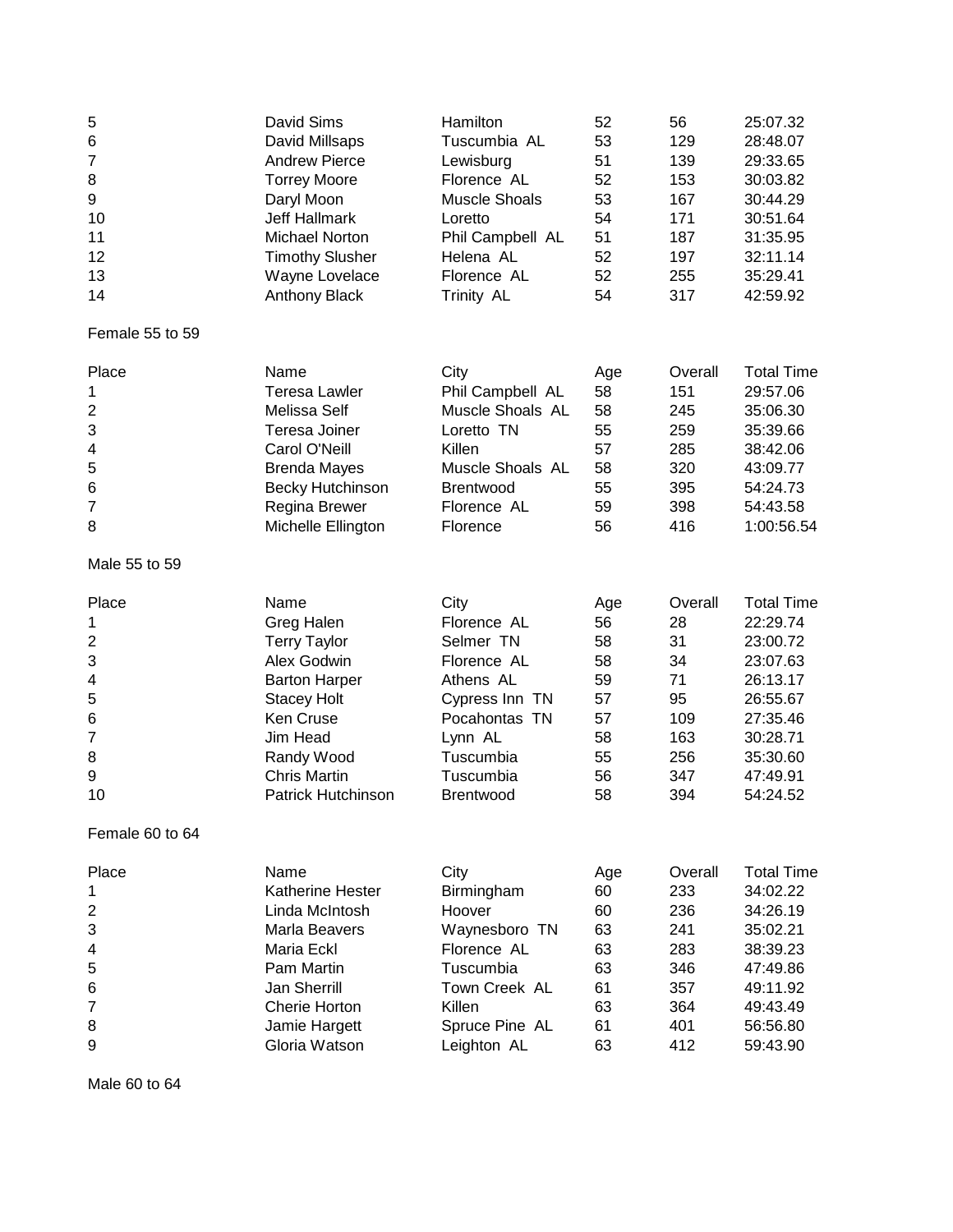| Place<br>1<br>$\overline{\mathbf{c}}$<br>3<br>4<br>5<br>6<br>$\overline{7}$<br>8<br>9<br>10<br>11<br>12<br>13<br>14 | Name<br>Vance Wooten<br>Jeff Aiken<br><b>Ric Bryant</b><br>Ron McIntosh<br>Kermit Campbell<br>Craig McCullough<br>David Lopez<br>Jamey Alexander<br><b>Andres Rivera</b><br><b>Robert Rogers</b><br>Jimmy Burns<br>Max Hester<br><b>Brente Jeffreys</b><br><b>Brian Yarger</b> | City<br>Birmingham<br>Alabaster AL<br>Hanahan<br>Hoover<br>Sheffield AL<br>Tuscumbia AL<br>Killen<br>Sheffield AL<br>Florence AL<br>Muscle Shoals<br>Florence AL<br>Florence AL<br>Red Bay AL<br>Guntersville | Age<br>62<br>64<br>63<br>60<br>64<br>60<br>64<br>63<br>62<br>64<br>63<br>63<br>64<br>60 | Overall<br>15<br>53<br>93<br>116<br>118<br>134<br>199<br>202<br>264<br>324<br>330<br>345<br>400<br>406 | <b>Total Time</b><br>21:27.18<br>24:53.06<br>26:52.15<br>28:05.33<br>28:07.44<br>28:58.36<br>32:16.32<br>32:19.93<br>36:41.15<br>43:36.71<br>45:10.78<br>47:40.83<br>56:21.48<br>57:03.23 |
|---------------------------------------------------------------------------------------------------------------------|--------------------------------------------------------------------------------------------------------------------------------------------------------------------------------------------------------------------------------------------------------------------------------|---------------------------------------------------------------------------------------------------------------------------------------------------------------------------------------------------------------|-----------------------------------------------------------------------------------------|--------------------------------------------------------------------------------------------------------|-------------------------------------------------------------------------------------------------------------------------------------------------------------------------------------------|
| Female 65 to 69                                                                                                     |                                                                                                                                                                                                                                                                                |                                                                                                                                                                                                               |                                                                                         |                                                                                                        |                                                                                                                                                                                           |
| Place<br>1<br>2<br>3<br>4                                                                                           | Name<br>Mimi Hughes<br>Debbie Windsor<br>Linda Smith<br>Sally Moore                                                                                                                                                                                                            | City<br>Taft TN<br><b>Muscle Shoals</b><br>Florence AL<br>Red Bay AL                                                                                                                                          | Age<br>65<br>67<br>65<br>66                                                             | Overall<br>193<br>339<br>356<br>385                                                                    | <b>Total Time</b><br>32:01.32<br>46:56.01<br>49:11.79<br>52:50.20                                                                                                                         |
| Male 65 to 69                                                                                                       |                                                                                                                                                                                                                                                                                |                                                                                                                                                                                                               |                                                                                         |                                                                                                        |                                                                                                                                                                                           |
| Place<br>1<br>$\overline{\mathbf{c}}$<br>3<br>4<br>5                                                                | Name<br>Peter Johnston<br><b>Marty Evans</b><br>Jeff Hester<br>Keith Hallmark<br>Aaron Boudreaux                                                                                                                                                                               | City<br>Daphne AL<br>Muscle Shoals AL<br>Birmingham<br>Mount Hope AL<br>Gretna                                                                                                                                | Age<br>66<br>65<br>65<br>66<br>65                                                       | Overall<br>52<br>58<br>79<br>141<br>235                                                                | <b>Total Time</b><br>24:48.47<br>25:14.70<br>26:19.86<br>29:36.84<br>34:18.94                                                                                                             |
| Female 70 to 74                                                                                                     |                                                                                                                                                                                                                                                                                |                                                                                                                                                                                                               |                                                                                         |                                                                                                        |                                                                                                                                                                                           |
| Place<br>1<br>$\boldsymbol{2}$<br>3<br>4                                                                            | Name<br>Kathy Harper<br>Jan Woods<br>Maggie Armstrong<br>Margarret Wilson                                                                                                                                                                                                      | City<br>Athens AL<br>Savannah TN<br>Florence AL<br>Florence                                                                                                                                                   | Age<br>$\sqrt{1}$<br>73<br>71<br>74                                                     | Overall<br>81<br>276<br>413<br>415                                                                     | <b>Total Time</b><br>26:27.77<br>37:28.86<br>59:44.37<br>1:00:15.17                                                                                                                       |
| Male Age 70 to 74                                                                                                   |                                                                                                                                                                                                                                                                                |                                                                                                                                                                                                               |                                                                                         |                                                                                                        |                                                                                                                                                                                           |
| Place<br>1<br>$\overline{\mathbf{c}}$<br>3<br>4                                                                     | Name<br><b>Ferrell Dawson</b><br><b>Grady Holt</b><br>Stan Walker<br><b>Jim Beavers</b>                                                                                                                                                                                        | City<br>Tuscumbia AL<br>Florence AL<br>Muscle Shoals AL<br>Waynesboro TN                                                                                                                                      | Age<br>70<br>74<br>71<br>70                                                             | Overall<br>85<br>160<br>189<br>329                                                                     | <b>Total Time</b><br>26:37.55<br>30:15.13<br>31:52.28<br>45:10.08                                                                                                                         |
| Female 75 and Over                                                                                                  |                                                                                                                                                                                                                                                                                |                                                                                                                                                                                                               |                                                                                         |                                                                                                        |                                                                                                                                                                                           |
| Place                                                                                                               | Name                                                                                                                                                                                                                                                                           | City                                                                                                                                                                                                          | Age                                                                                     | Overall                                                                                                | <b>Total Time</b>                                                                                                                                                                         |